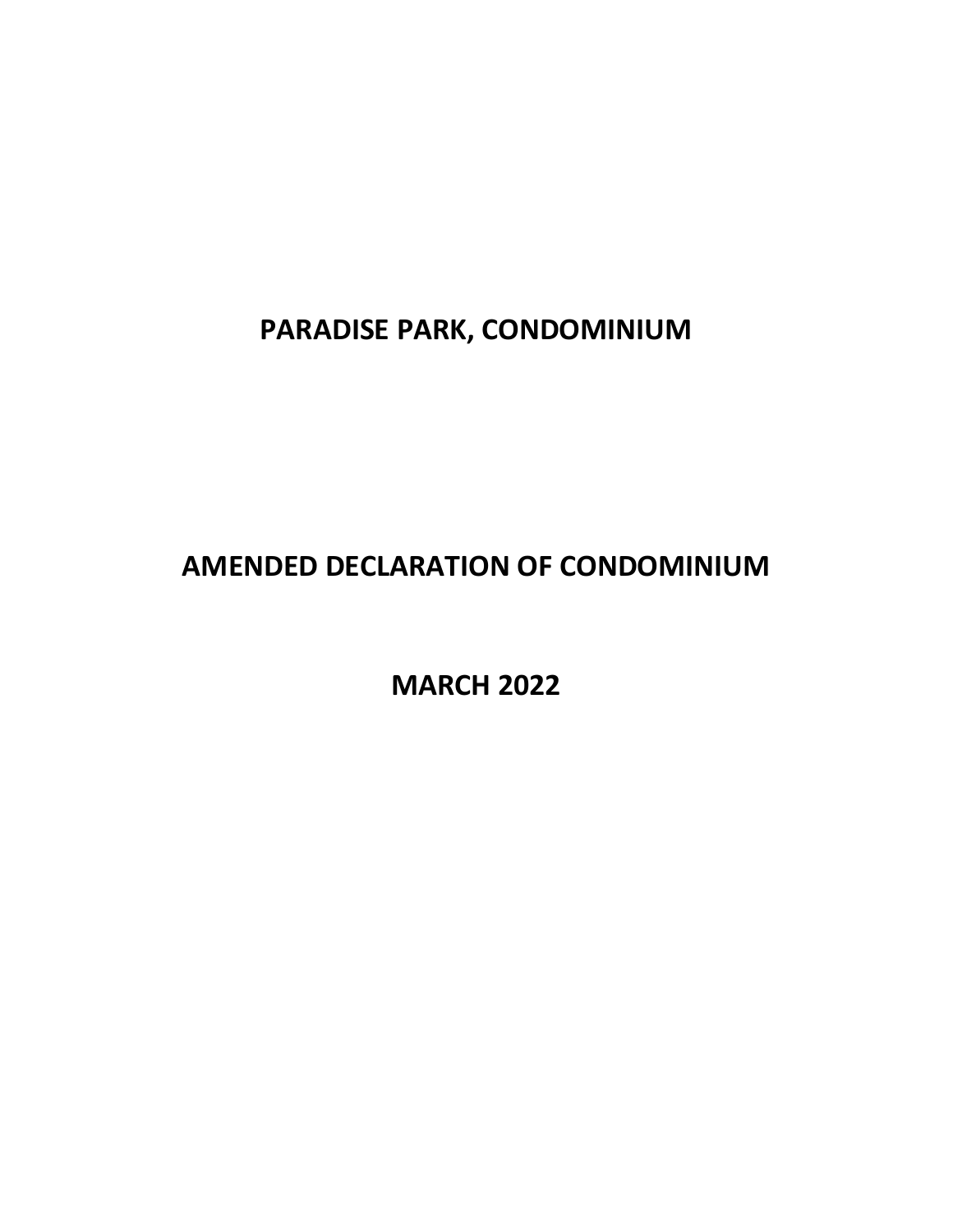### **1. INTRODUCTION**

### **PARADISE PARK, A CONDOMINIUM**

**Paradise Park is primarily an Airstream recreational vehicle condominium, Class A motor homes manufactured by other companies are allowed. The condominium is located in Eastern Charlotte County, Florida on Bermont Road twenty-four miles east of Punta Gorda. It consists of 314 units which are essentially lots or parcels of land approximately 42 X 63 feet in size and equipped with a 10 x 20-foot concrete patio plus all standard hookups for utilities such as sewer, water, and electricity**

**Recreational facilities include a swimming pool, a Recreation Hall, a golf course, shuffleboard courts and bocce ball courts.**

**The condominium was being developed in phases by the developer and his successors. The condominium construction was abandoned by the developer and his successors. At the present time, the Condominium Association desires to amend the declaration by this document to accurately reflect the ownership interest of the owners, the obligations of the owners and the duties and responsibilities of the Association as well as the ownership of the condominium property.**

**The common recreational areas (which presently exist or are added in the future) are owned by the owners and administered by Paradise Park Condominium Association, a non-profit Florida Corporation and each unit owner will be a member of said Association**.

**The exhibits hereto will be as originally recorded except to indicate ownership and inclusion of certain real property in the condominium which was indicated as excluded by virtue of the phase construction of said condominium. In addition, certain common elements have been acquired by the Owners Association which was previously reserved to the developer.**

**There shall be one condominium and one Condominium Association.**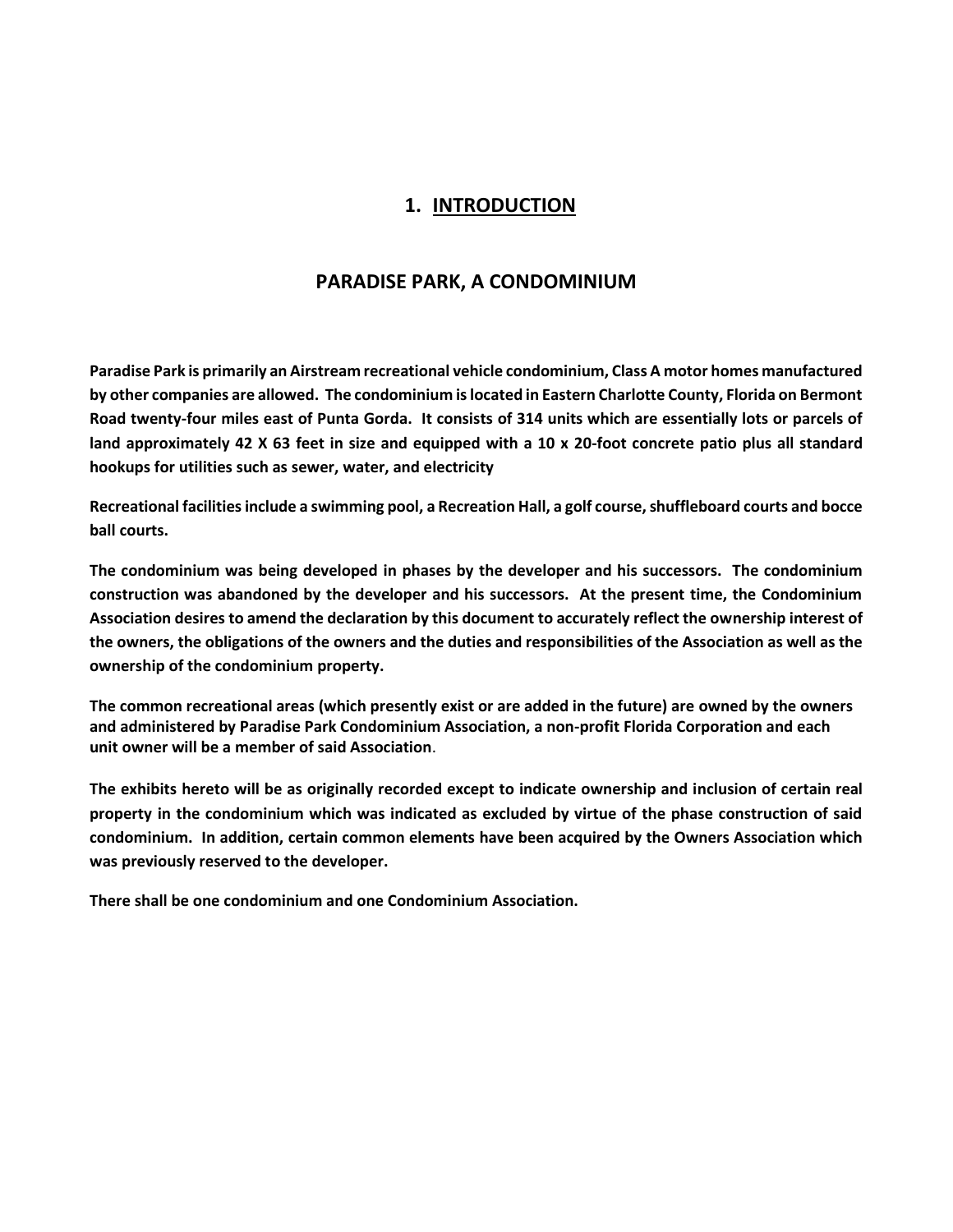# **AMENDED DECLARATION OF CONDOMINIUM OF PARADISE PARK, A CONDOMINIUM**

 **PARADISE PARK CONDOMINIUM ASSOCIATION, INC., herein called Association, on behalf of itself, its successors, grantees and assigns to its grantees and assigns and their heirs, successors and assigns, hereby makes this Amended Declaration of Condominium:**

- **1. SUBMISSION TO CONDOMINIUM. The lands located in Charlotte County, Florida, previously owned by Developer and described in Paragraph Number Two following, are submitted to the Condominium form of ownership by this Amended Declaration.**
- **2. THE LAND – See Attached Exhibit "D". Hereinafter called "the land", and upon which the Developer did construct single family residential units and associated improvements designated Paradise Park, A Condominium**
- **3. NAME – ASSOCIATION. The name of the condominium Association shall be Paradise Park Condominium Association. This Association is incorporated as non-profit Florida Corporation.**
- **4. DEFINITIONS. The terms used herein hall have the meanings stated in The Condominium Act (Florida Statues, Chapter 718) and as follows unless the context otherwise requires:**
	- **A. UNIT. A part of the condominium property which is subject to exclusive ownership. The 314 units of his Condominium are shown in the Declaration of Condominium element of the Condominium.**
	- **B. UNIT OWNER. The owner of a Condominium parcel.**
	- **C. UNIT NUMBER. The letter, number, or combination hereof which is designated upon the surveyor plans, and which is used as the identification of a unit.**
	- **D. ASSESSMENT. A share of the funds required for the payment of common expenses which from time to time is assessed against the unit owner.**
	- **E. ASSOCIATION – the Corporation responsible for the operation of the Condominium. The Board of Directors are representatives of the non-profit corporation and the 314 unit owners are the members of the corporation. There are places where the Association makes reference to the membership or even sometimes a portion of the**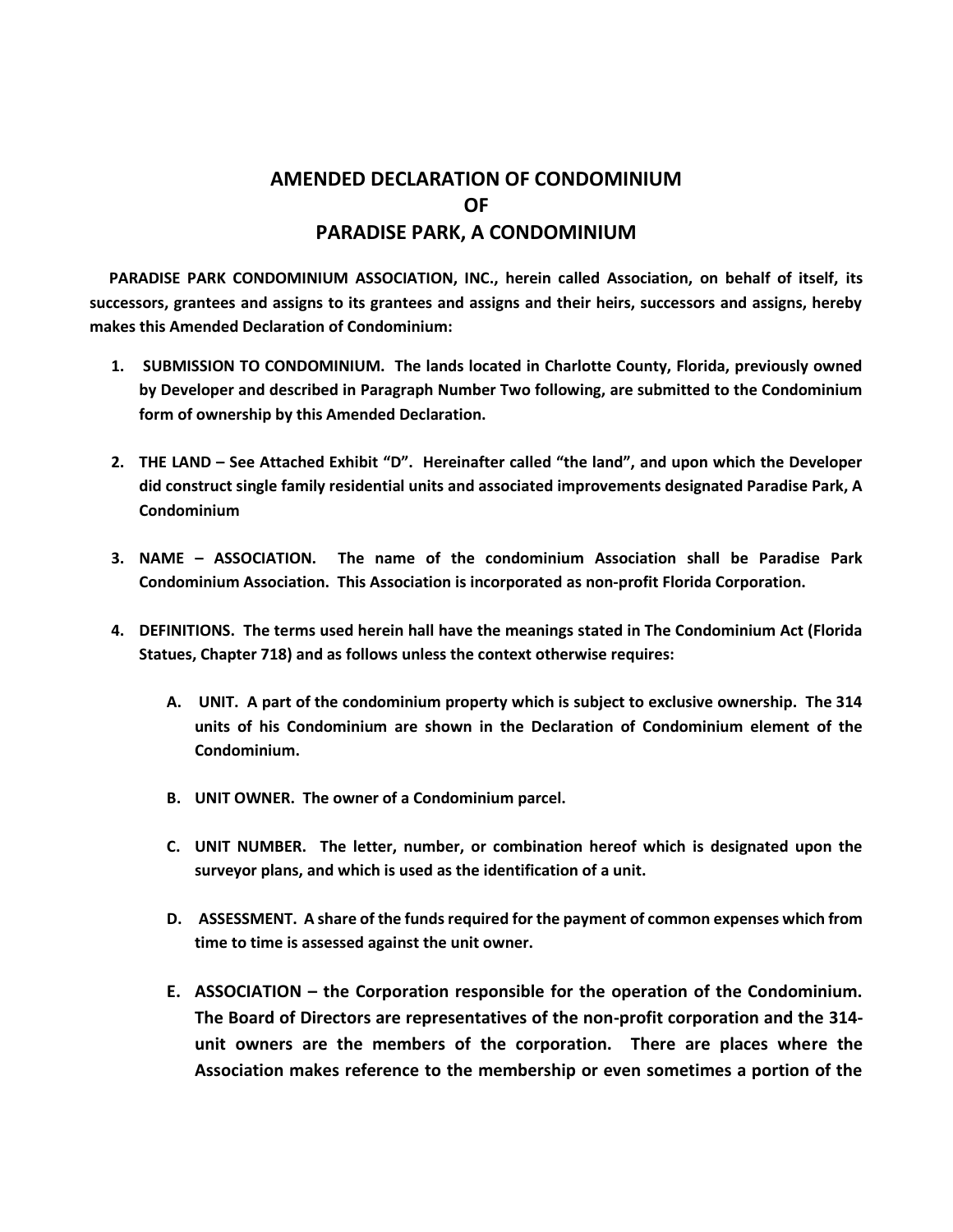**membership present at a meeting. The corporation acts on some votes by the Board of Directors and other votes by the members.**

- **F. BOARD OF ADMINISTRATION – The Board of Directors responsible for administration of the Association.**
- **G. COMMON ELEMENTS – The portions of the condominium property not included in the units as defined in Florida Statute 718.108, including:**
	- **(1) Such portions of the land as are not included within the units.**
	- **(2) All parts of the improvements which are not included within the units.**
	- **(3) Easements**
	- **(4) Installations for the furnishing of services to more than one unit or to the common elements, such as electricity, gas, water, and sewer.**
	- **(5) Personal property – tangible property may be purchased, sold, leased, replaced and otherwise dealt with by the Association, through its Board of Directors, on behalf of the members of the Association, without the necessity of any joinder by the members**
- **H. LIMITED COMMON ELEMENTS – Those common elements which are reserved for the use of a certain unit or units to the exclusion of other units.**
- **I. COMMON EXPENSES – All Expenses and assessments properly incurred by the Association for the condominium**
- **J. COMMON SURPLUS – The excess of all receipts of the Association including but not limited to assessments, rents, profits, and revenues on account of the common elements over the amount of the common expenses**
- **K. PERSON – An individual, corporation, trustee, or other entity capable of holding title to real property.**
- **L. SINGULAR, PLURAL, GENDER – Whenever the context so permits, the use of the plural shall include the singular, the singular the plural, and use of any gender shall be deemed to include all genders.**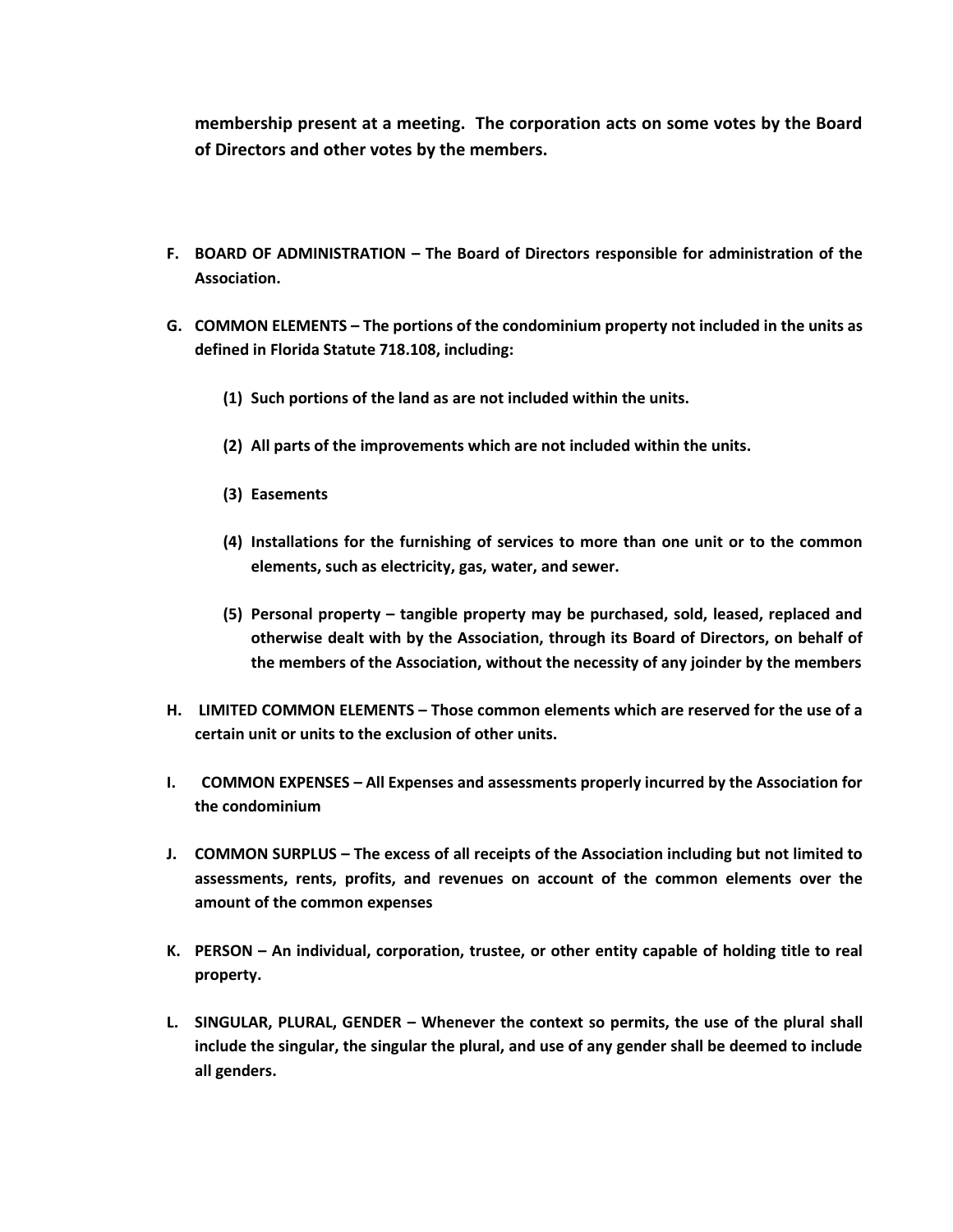- **M. CONDOMINIUM DOCUMENTS – The declaration and its lettered exhibits, which set forth the nature of the property rights in the condominium and the convents running with the land which govern these rights. All the condominium documents shall be subject to the provisions of the declaration.**
- **N. CONDOMINIUM PARCEL – A unit together with the undivided share in the common elements which is appurtenant to the unit.**
- **O. CONDOMINIUM PROPERTY – The lands and personal property subject to condominium ownership, whether or not contiguous and all improvements thereon and all easements and rights appurtenant thereto.**
- **P. OPERATION – The administration and management of the condominium property.**
- **5. UNITS SHALL BE CONSTITUTED AS FOLLOWS:**
	- **A. REAL PROPERTY – Each unit, is a parcel of land in the shape of a parallelogram described by number and letters on the surveyor plans (Exhibit "B") attached to this Declaration, together with space within it, and together with all appurtenances thereto, for all purposes, constitute a separate parcel of real property, which may be owned in fee simple and which may be conveyed, transferred and encumbered in the same manner as any other parcel of real property, independently of all other parts of the property, subject only to the provisions of this declaration and applicable laws.**
	- **B. BOUNDARIES – Since the unit has been defined herein as land, the only boundary each unit shall have is its perimeter boundary as shown on Exhibit "B" plot plan.**
	- **C. EXCLUSIVE USE – Each unit owner shall have the exclusive use of the unit.**
	- **D. APPURTENANCES – The ownership of each unit shall include, and there shall pass as appurtenances thereto whether or not separately described all of the right, title and interest of a unit owner in the condominium property which shall include but not be limited to:**
		- **(1) COMMON ELEMENTS – an undivided share of the common elements as defined in Chapter 718.108, Florida Statutes.**
		- **(2) ASSOCIATION MEMBERSHIP and an undivided share in the common surplus and property, real and personal, held by the Association.**
	- **E. EASEMENTS – The following non-exclusive easements from the Developer to each unit owner, to the Association and its employees, agents and hired contractors, to utility**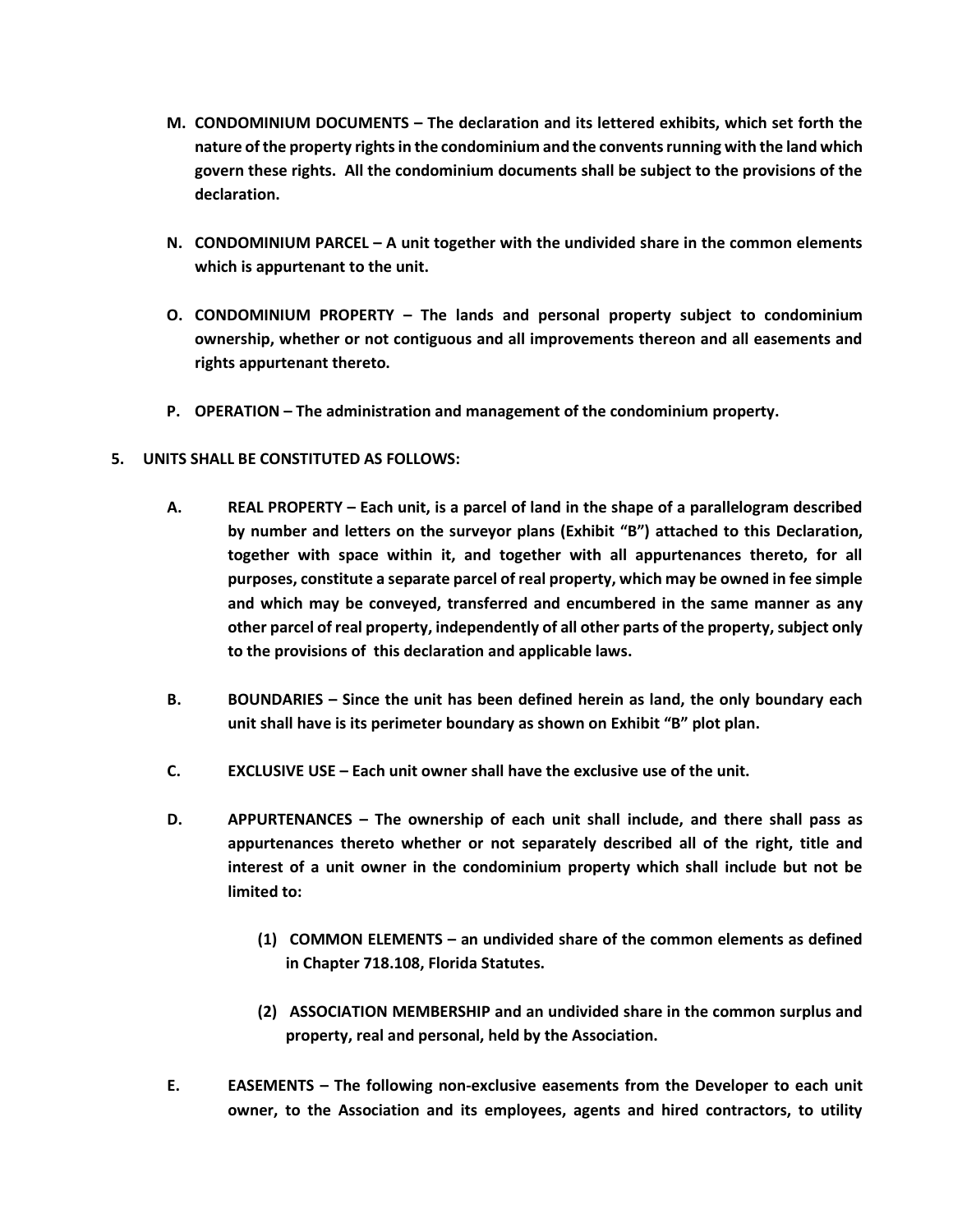**companies, unit owners' families in residence, guests, invitees and to governmental and emergency services are hereby granted and created:**

- **(1) INGRESS AND EGRESS – Easements over the common areas for ingress and egress, to units and public ways.**
- **(2) MAINTENANCE, REPAIR AND REPLACEMENT – Easements through the units and common elements for maintenance, repair, and replacements. Such access is to be only during reasonable hours except that access may be had at any time in case of emergency.**
- **(3) UTILTIES – Easements through the common areas and units for conduits, ducts, plumbing, wiring and other facilities for the furnishing of services to other units and the common elements.**
- **(4) EMERGENCY, regulatory, law enforcement and other public services in the lawful performance of the duties upon the condominium property.**
- **F. MAINTENANCE – The responsibility for the maintenance of a unit shall be as follows:**
	- **(1) BY THE ASSOCIATION – The Association shall maintain, repair, and replace at the Association's expense:**
		- **(i) Wiring, piping, ductwork and other mechanical or electrical or other installations or equipment serving the common areas or other units.**
		- **(ii) Provide that if the maintenance and repair and replacement of any of the above shall be made necessary because of the negligence, act or omission of a unit owner, his family, lessees, invitees and guests, in that event the work shall be done the Association at the expense of the unit owner, and the cost shall be secured as an assessment.**
		- **(iii) All incidental damage caused to a unit by work done or ordered by the Association shall be promptly repaired by and at the expense of the association.**
	- **(2.) BY THE UNIT OWNER – The responsibility if the unit owner shall be as follows:**
		- **(i) To maintain, repair, and replace at his expense, all portions of the unit except the portions to be maintained, repaired, and replaced by the Association.**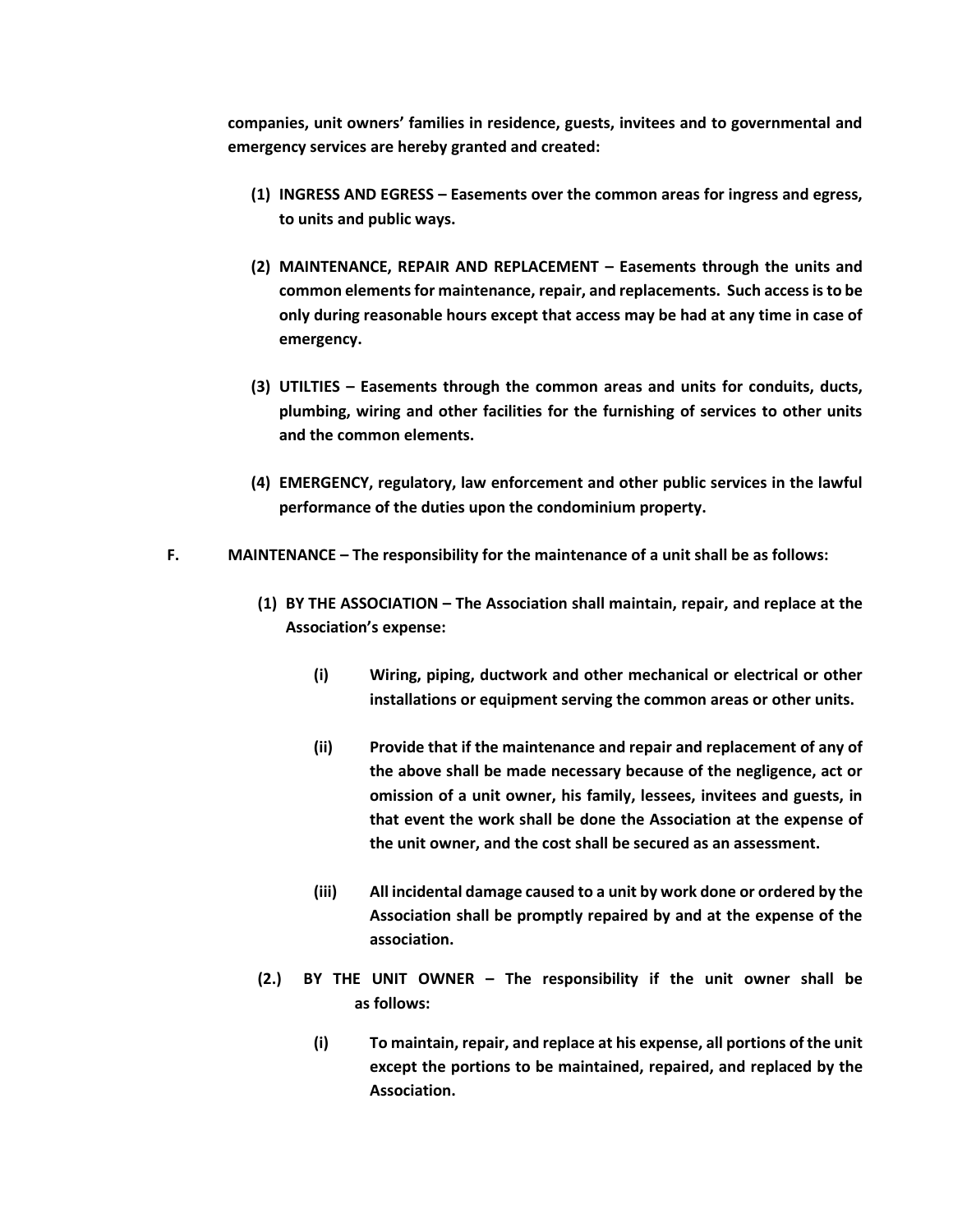- **G. ALTERATIONS AND IMPROVEMENT – No owner shall make any alterations in the portions of the improvement which are to be maintained by the Association or remove any portion there of or make any additions thereto or do any work which would jeopardize the safety or soundness of the buildings or impair any easements.**
- **H. COMMON ELEMENTS –**
	- **(1) The common elements shall be owned by the unit owners.**
	- **(2) No action for partition of the common elements shall lie.**
	- **(3) The maintenance and operation of the common elements shall be the responsibility of the Association which shall not, however, prohibit management contracts.**
		- **(i) The Board of Administration shall have the right to form a committee of no less than (3) three owners to choose color and decorative schemes of the common elements of Paradise Park Condominium.**
	- **(4) Each unit owner and the Association shall be entitled to use the common elements in accordance with the purposes for which they are intended, but no such use shall hinder or encroach upon the lawful rights of owners of other units. Hindering or encroachment shall mean, but not be limited to, disrupting meetings or other activities, attempting to use specific areas of the common elements when they have been previously scheduled for other activities or meetings, or entering specific areas of the common elements which have been temporarily closed or where entry has been restricted by the Association.**
	- **(5) Enlargement or material alteration of or substantial additions to the common elements may be effectuated only by amendment to the declaration as provided for in Paragraph 14 herein.**
- **6. FISCAL MANAGEMENT – The fiscal management of the condominium including budget, fiscal year, assessments, lien for and collection of assessments, and accounts shall be as set forth in the by-laws (See attached Exhibit "A").**
- **7. ASSOCIATION – The administration of the condominium by the Board of Directors and its powers and duties shall be set forth in the by-laws as amended from time to time.**
- **8. INSURANCE – The insurance which shall be carried upon the property shall be governed by the following provisions:**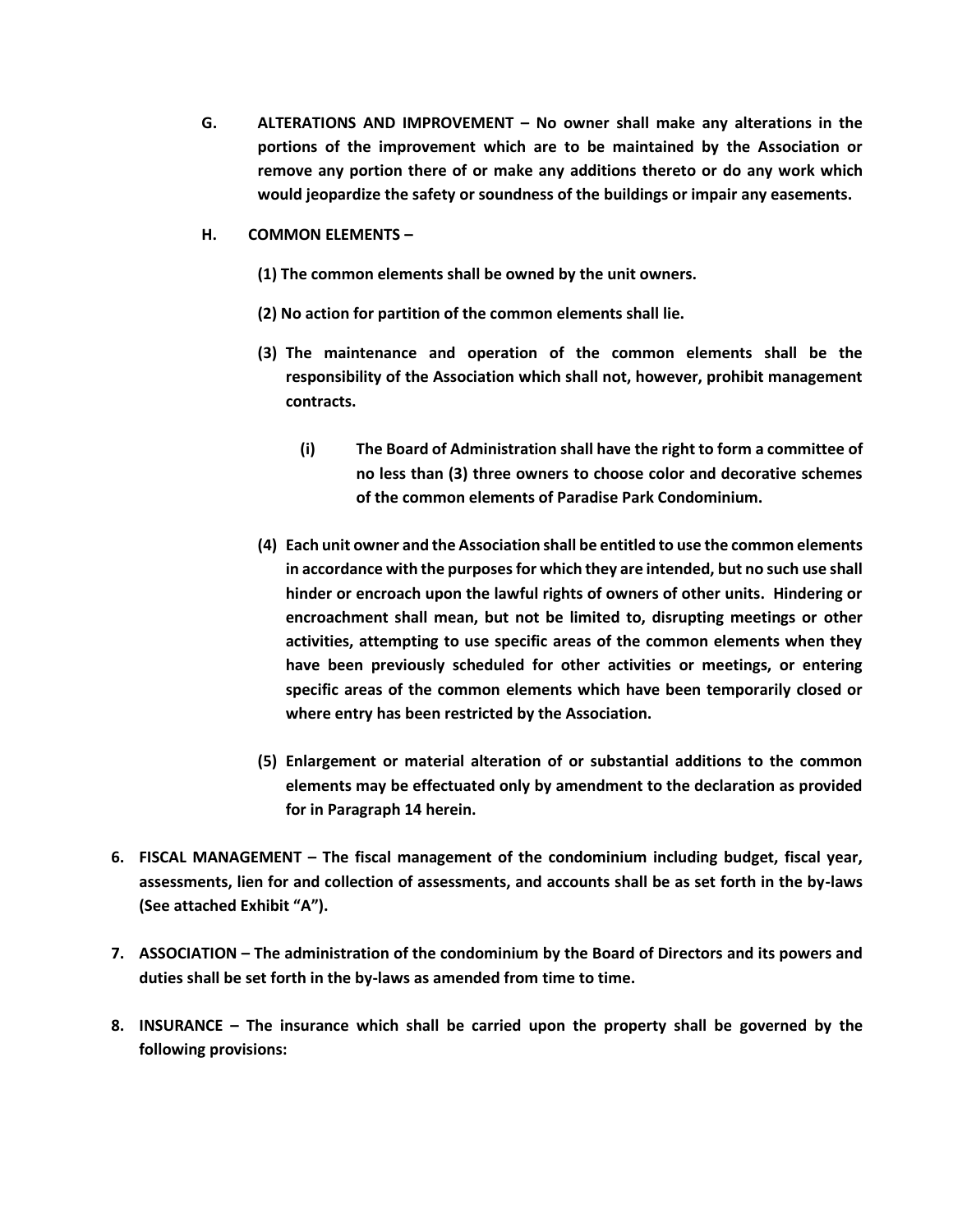- **A. UNIT OWNERS – Each unit owner may obtain insurance at his own expense, affording coverage upon his personal property and for his personal liability, for owner or mortgagee title insurance and as may be required by law.**
- **B. COVERAGE:**
	- **(1) CASUALTY - The common buildings and all other insurable common improvements upon the common land and all personal property owned by the Association (but excluding personal property, additions, and/or alterations installed by the owners) shall be insured in an amount equal to the maximum insurable replacement value thereof (exclusive of and foundations) as determined by the insurance company affording such coverage. Such coverage shall afford protections against:**
		- **(i) LOSS OR DAMAGE BY FIRE, WINDSTROM and other hazards covered by the standard extended coverage endorsements:**
		- **(ii) SUCH OTHER RISKS as from time to time customarily shall be covered with respect to buildings, including but not limited to flood insurance, vandalism, and malicious mischief, if available.**
	- **(2) PUBLIC LIABILITY AND PROPERTY DAMAGE in such amounts and in such forms as shall be required by the Association, including but not limited to legal liability, hired automobile, non-owned automobile, and off-premises employee coverages.**
	- **(3) WORKMAN'S COMPENSATION AND UNEMPLOYMENT COMPENSATION to meet the requirement of law.**
- **C. PREMIUMS - Premiums upon insurance policies purchased by the Association shall be paid by the Association and charged as common expenses.**
- **D. ALL INSURANCE POLICIES PURCHASED by the Association shall be for the benefit of the Association and the unit owns and their mortgagees as their respective interests may appear and shall provide that all proceeds payable as a result of casualty losses shall be paid to any bank in Florida with trust powers as may be approved by the Association. Such bank is herein referred to as the Insurance Trustee. The Insurance Trustee shall not be liable for payment of**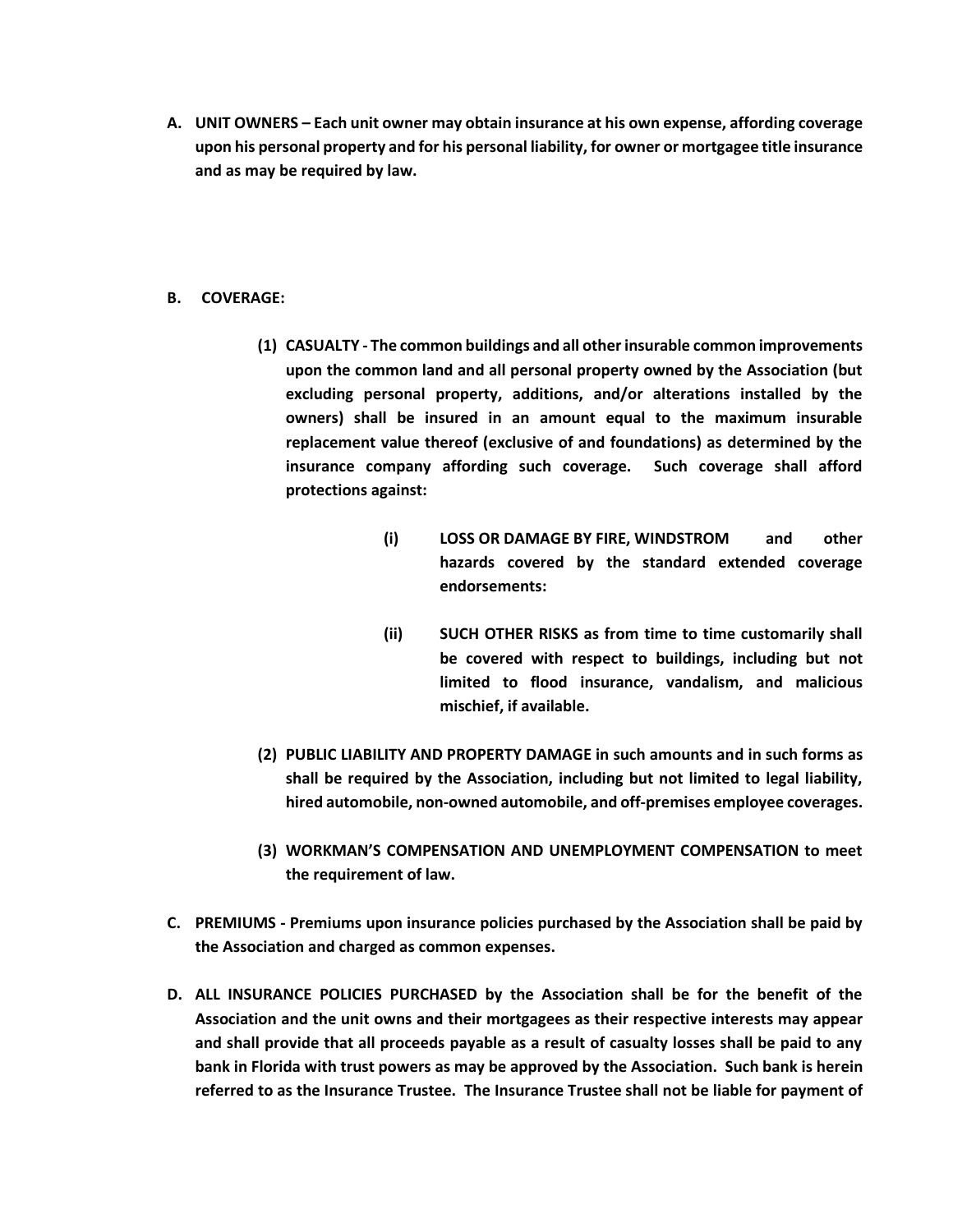**premiums nor for the renewal of the policies, nor for the sufficiency of coverage, nor for the form or contents of the policies, nor for the failure to collect any insurance proceeds. The duty of the Insurance Trustee shall be to receive such proceeds as are paid and to hold and disburse them as provided in Paragraph 9, next following.**

- **9. RECONSTRUCTION OR REPAIR OF CASUALTY DAMAGE: If any part of the common elements shall be damaged or destroyed by casualty, the same shall be repaired or replaced unless 75% of the owners present in a meeting or by proxy, at a meeting where a quorum is present called and held within 60 days of casualty or 30 days after the insurance claim is adjusted (whichever comes first), vote against such repair or replacement, in which event the proceeds shall be distributed to the unit owns and their mortgagees, as their interests may appear.**
	- **A. ANY SUCH RECONSTRUCTION OR REPAIR shall be substantially in accordance with the original plans and specifications unless changes are approved by the majority of unit owners present and voting at a meeting duly called for that purpose.**
	- **B. CERTIFICATE – The Insurance Trustee may rely upon a Certificate of the Association certifying as to whether or not the damaged property is to be reconstructed or repaired. The Association, upon request of the Insurance Trustee, shall deliver such certificate as soon as practical.**
	- **C. ESTIMATE OF COSTS – Immediately after a casualty causing damage to property for which the Association has the responsibility of maintenance and repair, the Association shall obtain and detailed estimates of the cost to place the damaged property insofar as reasonably possible in condition as good as that before the casualty. Such costs may include professional fees and premiums for such bonds as the Board of Directors desires.**
	- **D. ASSESSMENTS – If the proceeds of insurance are not sufficient to defray the estimated costs of reconstruction and repair by the Association (including the aforesaid fees and premium, if any) assessments shall be made against the unit owners who own the damaged property in sufficient amounts to provide funds to pay the estimated costs. If at any time during reconstruction and repair, such funds are insufficient, special assessment shall be made against the unit owners who own the damaged property in sufficient amounts to provide funds for the payment of such costs.**
	- **E. CONSTRUCTION FUNDS – The funds for payment of costs of reconstruction and repair after casualty which shall consist of proceeds of insurance held by the Insurance Trustee and funds collected by association from assessments against unit owners, shall be disbursed in payment of such costs in the following:**
		- **(1) ASSOCIATION – Said Trustee shall make such payments upon the written request of the Association, accompanied by a certificate signed by an officer of the**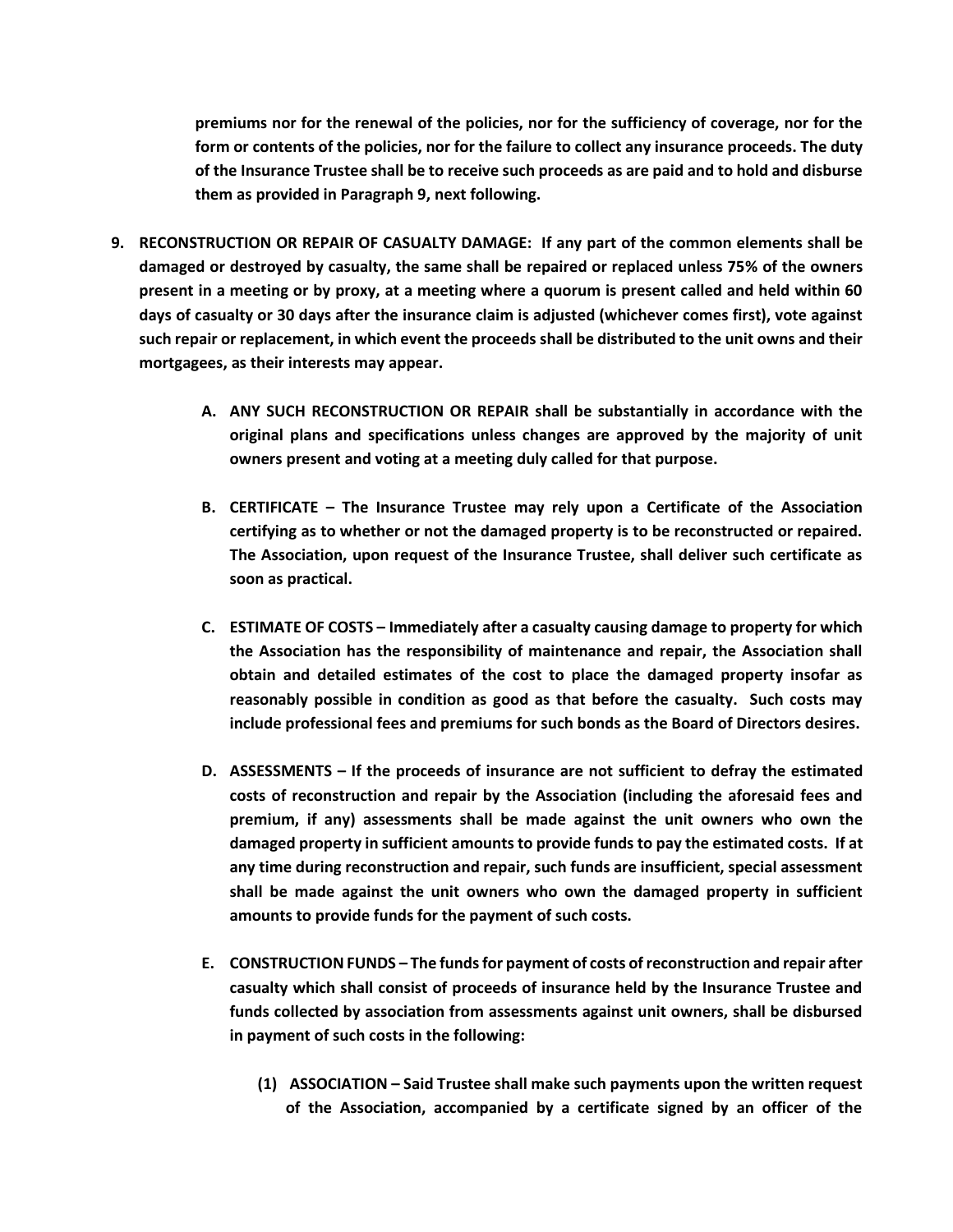**Association, and by the architect or General Contractor in charge of work, who shall be selected by the Association, setting forth that the sum then requested either has been paid by the Association or is justly due to contractors, subcontractors, material men, architects, or other persons who have rendered services or furnished materials in connection with the work, giving a brief description of the services and materials and several amounts so paid, or now due and that the cost as estimated by the person signing such certificate does not exceed the reminder of the construction funds after the payment of the sums so disbursed.**

- **(2) – It shall be presumed that the first monies disbursed in payment of costs of reconstruction and repair shall be from Insurance proceeds; and, if there is a balance in a construction fund after payment of all costs of the reconstruction and repair for which the fund is established, such balance shall be distributed jointly to the beneficial owners of the funds, who are the unit owner and their mortgages.**
- **F. INSURANCE ADJUSTMENTS – Each unit owner shall be deemed to have delegated to the Board of Directors his right to adjust with insurance companies all losses under policies purchased by the Association except in any case where the responsibility of reconstruction and repair lies with the unit owner, subject to the rights of mortgagees of such unit owners.**
- **10. USE RESTRICTIONS – The use of the property of the condominium shall be in accordance with the Rules and Regulations attached as Exhibit "C" and the following provisions:**
	- **A. LAWFUL USE – All valid laws, zoning ordinances and regulations of all governmental bodies having jurisdiction shall be observed. The responsibility of meeting the requirements of governmental bodies which require maintenance, modifications or repair of the condominium property shall be the same as the responsibility for the repair and maintenance of the property concerned as expressed earlier in the Declaration.**
	- **B. INTERPRETATION – In interpreting deeds, mortgages, and plans, the existing physical boundaries of the unit shall be conclusively presumed to be its boundaries regardless of minor variances between boundaries shown on the plans or in the deed and those of the units.**
	- **C. RULES AND REGULATIONS – Reasonable rules and regulations concerning the use of the condominium property may be made and amended from time to time by majority vote of the unit owners present in person or by proxy. Copies of such rules and regulations and amendments shall be furnished by the Association to all unit owners. No rule or regulation may discriminate against any group or class of users. No new or amended rule**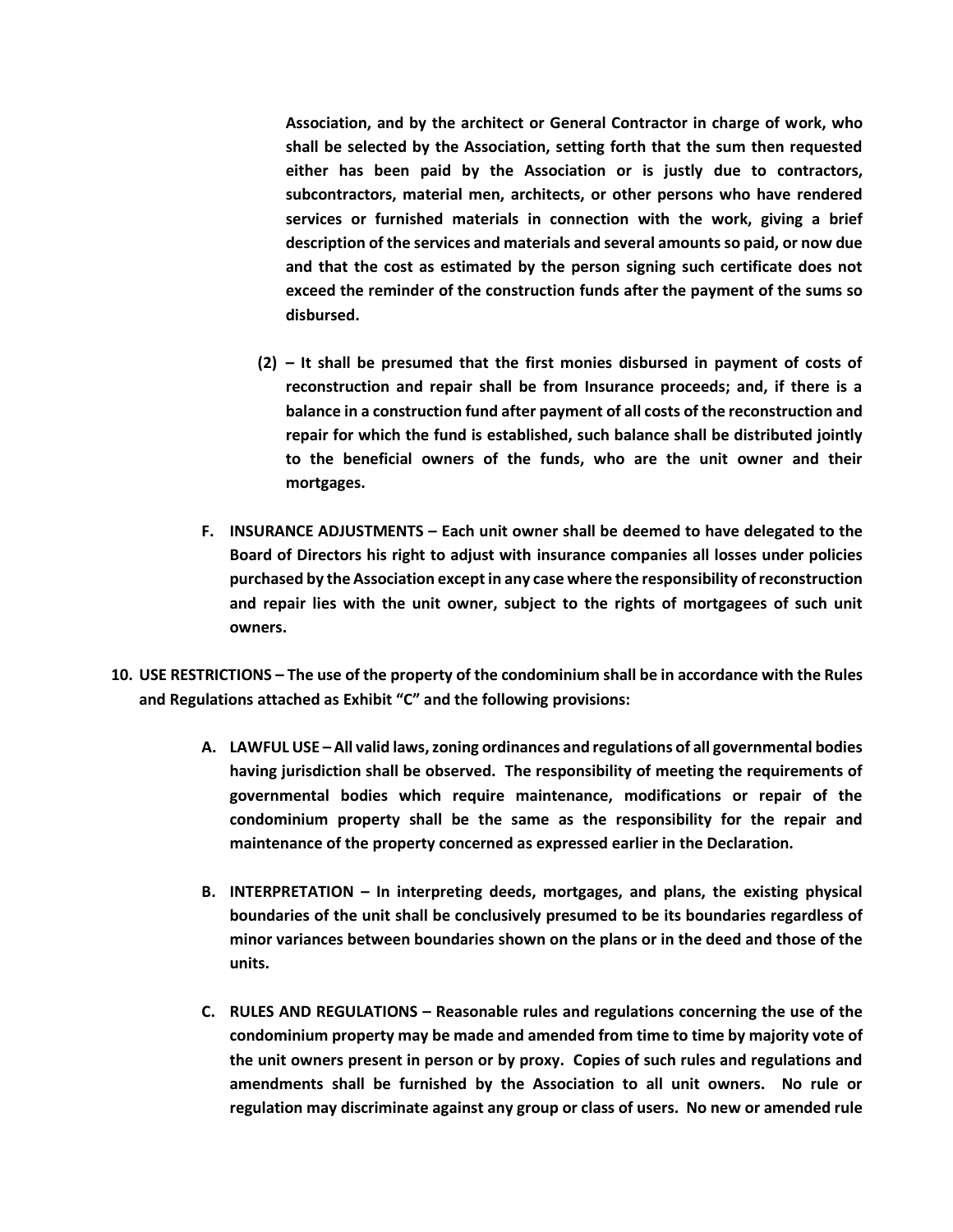**or regulation may be enforced prior to approval by the owners. Rules and regulations made or amended in accordance with the paragraph shall not be construed to require approval as defined in paragraph 13 next following.**

- **D. Fair Housing Amendment. In order to provide for congenial occupation of the condominium and to provide for the protection of the units the use of the property shall be restricted to and be in accordance with the following provision. At least one (1) person 55 years of age or older must be a permanent occupant of each unit while any other person occupies said unit. Persons under the age of 55 and over the age of 21 may occupy and reside in the unit as well, if one of the occupants is 55 years age or older. Persons under the age of 21 years shall not be permitted to occupy a unit except in a temporary basis not to exceed twenty-one (21) days in any seasonal year. A "seasonal year" shall be defined as the twelve (12) month period beginning September 1st of a given year through August 31st of the following year. Notwithstanding the foregoing restrictions, the Board of Directors of the Association shall in its sole discretion, have the right to establish hardship exemptions to permit persons of the age of 21 or older and less than 55 years of age to permanently reside at the condominium in the absence of a person or persons of 55 years of age or older provided, however, that any such exceptions shall not be permitted in situations where the granting of a hardship exemption will result in having less than eighty percent (80%) of the units in the condominium having less than one (1) resident 55 years of age or older. The Board of Directors of the Association shall establish and adhere to policies and procedures which will assure the foregoing required percentages of units are occupied by at least on (1) person 55 years of age or older and that all other requirements for the Association maintain the "Housing for Older Persons" exception in the Federal Fair Housing Amendments Act of 1988 and the Housing for Older Persons Act of 1995 and comparable law in the State of Florida are met and satisfied. The Association shall comply with rules issued from time to time by the Secretary of Housing and Urban Development and the Florida Commission on Human Relations providing for verification of occupancy. The Board shall deny occupancy of a unit by any person or persons whose occupancy would create a violation of the above stated requirements and percentages of occupancy. The intent of the foregoing provisions is to comply with the Federal Fair Housing Amendments Act of 1988 and the Housing for Older Persons Act of 1995 and comparable laws in the State of Florida in the adoption of age restrictions for the occupancy of units at the condominium.**
- **11. CONVEYANCE, DISPOSITION, FINANCING – In order to assure a community of congenial residents and thus protect the value of the units, the conveyance, disposal, and financing of the units by any owner shall be subject to the following provisions:**
	- **A. NO OWNER may sell, lease, give or dispose of a unit or an interest therein in any manner without the written approval of the Association except to another unit owner, except as to**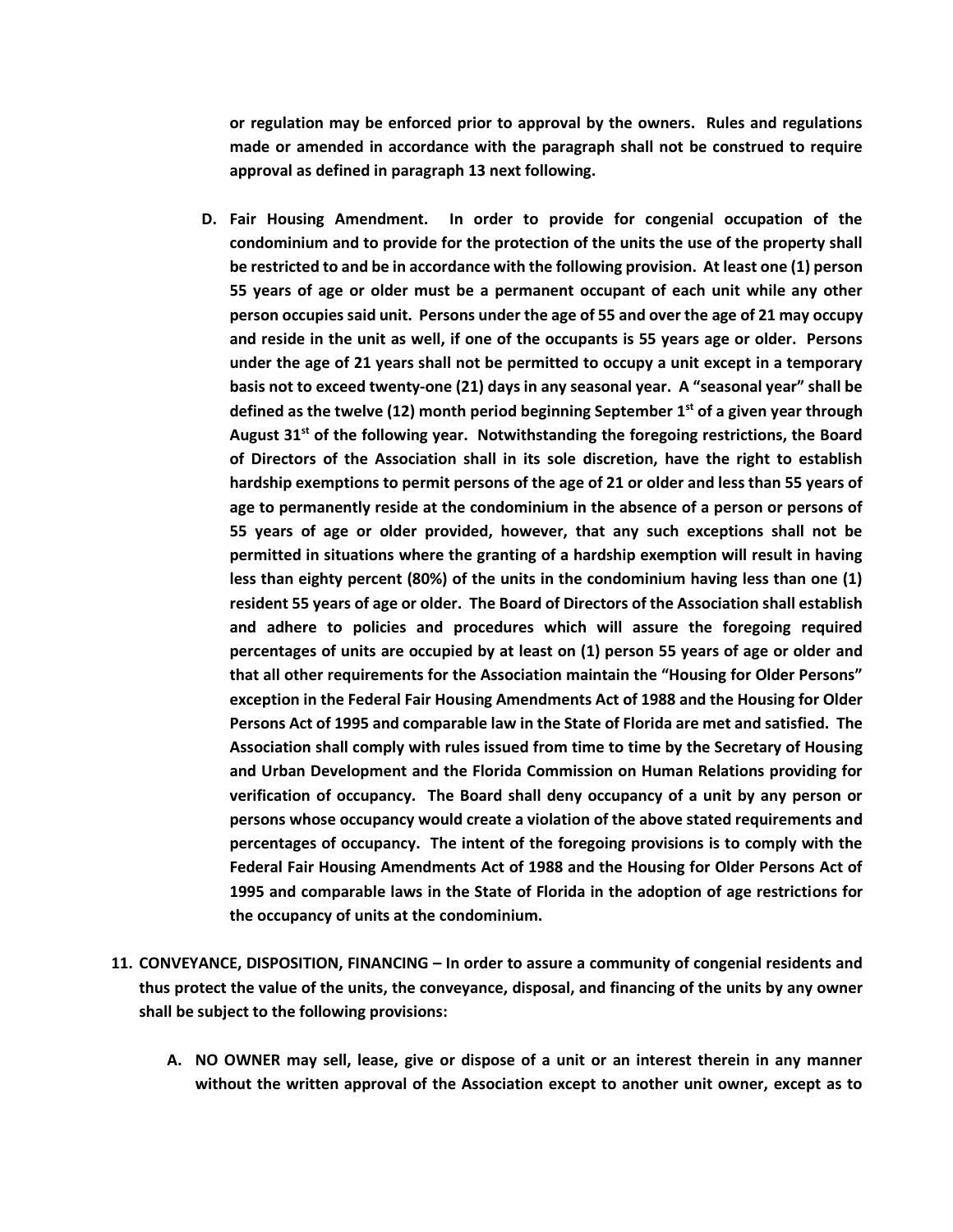**short term leasing provided for in the Rules and Regulations (see Exhibit C, paragraph 8). Only entire units may be leased and there shall be no sub-leasing of units.**

- **B. NO OWNER MAY MORTGAGE or finance his unit in any manner without the written approval of the Association except to an institutional lender, provided that this shall not require approval for a unit owner who sells his unit from taking back purchase money mortgage.**
- **C. THE APPROVAL OF THE ASSOCIATION shall be obtained as follows:**
	- **(1) WRITTEN NOTICE SHALL BE GIVEN the Association by the owner of his intention to lease, convey, dispose, finance or assign such interest, which notice shall include the name and address of the proposed acquire and a correct and complete copy of the proposed documents to be executed to effectuate the transaction. The Association may require such other and further information as it deems reasonably necessary but may impose no charge in excess of actual expenditures reasonably necessary but may impose no charge in excess of actual expenditures reasonably required with a maximum charge of \$50.00. No charge shall be made in connection with an extension or renewal of a lease.**
	- **(2) IF A SALE, the Association must, within 15 days after receipt of the information required above, either approve the transaction or furnish an alternate purchaser it approves or itself elect to purchase at a current appraised value and the owner must sell to such alternate or to the Association upon the same terms set forth in the proposal given the Association, or the owner may withdraw his prosed sale. If the Association fails or refuses within the allotted time to notify the owner of either approval or disapproval in writing, or it fails to provide an alternate purchaser or purchase the unit itself, then the Association shall conclusively be presumed to have approved the transaction, and the Association shall, upon demand provide a certificate of approval.**
	- **(3) AT THE OPTION OF THE OWNER, if a dispute arises, it shall be resolved by arbitration in accord with the then existing rules of the America Arbitration Association and a judgment of specific performance upon the arbitrators' award may be entered in any court with jurisdiction. The arbitration expense shall be shared equally by the owner and the Association.**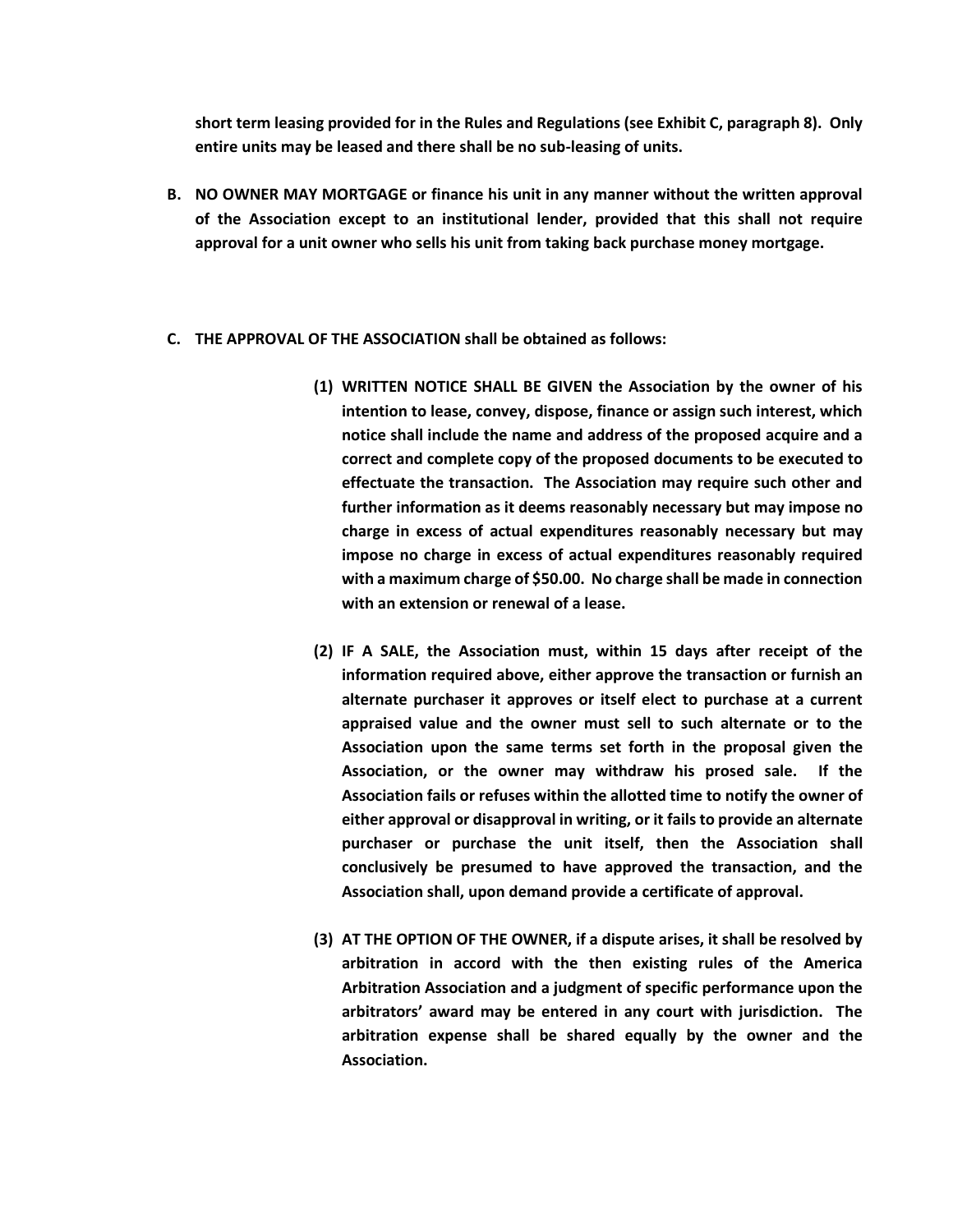- **(4) THE SALE SHALL BE CLOSED WITHIN 30 DAYS after an alternate purchase has been furnished or the Association has elected to purchase or within 30 days of the arbitration award whichever is later.**
- **D. IF THE PROPOSED TRANSACTION IS A LEASE, GIFT, mortgage to a lender other than those types listed in Paragraph B above, assignment of interest or other disposition than a sale, notice of disapproval of the Association shall be promptly sent in writing to the owner or interest holder and the transaction shall not be made.**
- **E. LEINS –**
- **(1) PROTECTION OF PROPERTY – All liens against a unit owner other than for permitted mortgages, taxes, or special assessments, will be satisfied or otherwise removed within 30 days from the date the lien attaches. All taxes and special assessments upon a unit shall be paid before becoming delinquent.**
- **(2) NOTICE OF LIEN – An owner shall give notice to the Association of every lien upon his unit other than for permitted mortgages, taxes, and special assessments within seven (7) business days after the attaching of the lien.**
- **(3) NOTICE OF SUIT – An owner shall give notice to the Association of every suit or other proceedings which may affect the title to his unit, such notice to be given within (7) business days after the owner receives knowledge thereof.**
- **(4) FAILURE TO COMPLY – with this section concerning liens will not affect the validity of any judicial sale.**
- **F. JUDICIAL SALES – No Judicial sale of a unit nor any interest therein shall be valid unless the sale is a public sale with open bidding.**
- **G. UNAUTHORIZED TRANSACTION – Any transaction which is not authorized pursuant to the terms of this Declaration shall be void unless subsequently approved by the Association**
- **12. COMPLIANCE AND DEFAULT – Each owner and the Association shall be governed by and shall comply with the terms of the condominium documents as they may be amended from time to time.**
	- **A. Failure to comply shall be grounds for relief, which relief may include but shall not be limited to an action to recover sums due for damages or injunctive relief or both, and which actions may be maintained by the Association or by an aggrieved owner.**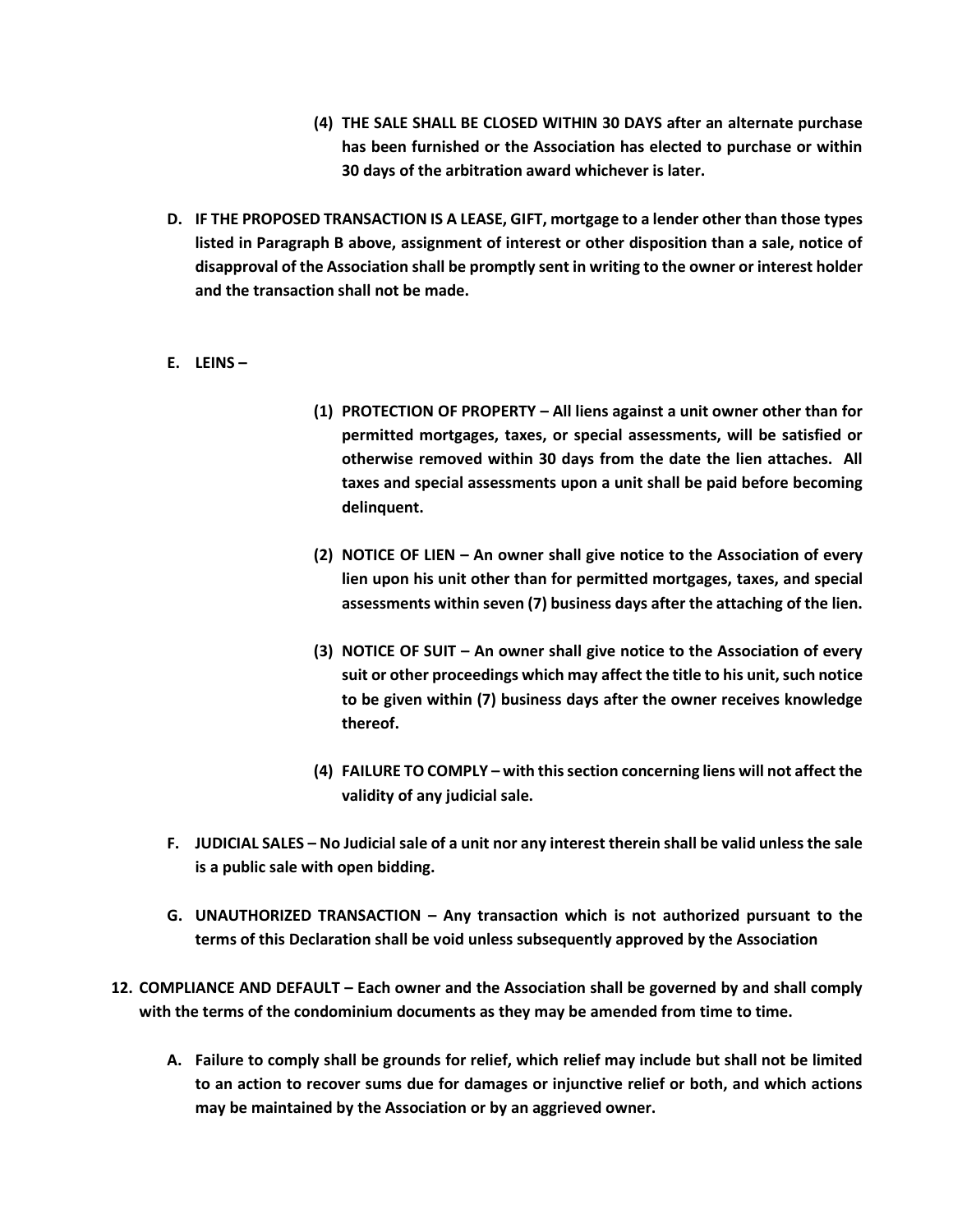- **B. In any such proceeding the prevailing party shall be entitled to recover the costs of the proceeding and such reasonable fees as may be awarded by the court.**
- **C. In the event that a grievance is that of an owner or owners against the Board of Directors or a member thereof, prior to the institution of litigation, written notice in detail of the grievance shall be given the Directors and they shall be allowed a period of 20 days in which to cure or correct.**
- **D. NO WAIVER OF RIGHTS – The failure of the Association or any owner to enforce any covenant, restriction or other provision of the condominium documents shall not constitute a waiver of the right to do so thereafter as to later infractions.**
- **13. AMENDMENTS – Amendments to any of the condominium documents shall be in accordance with the following:**
	- **A. An amendment may be proposed either by the Board of Directors or by any owner and may be considered at any meeting of the owners, regular or special, of which due notice has been given according to the By-Laws, which notice includes notice of the substance of the proposed amendment. Passage shall be evidenced by a certificate executed with the formalities of a deed signed by the President or Vice President and Secretary of the Association that has been enacted by the affirmative vote of the required percentage of unit owners (which vote may be evidence by written approval of owners not present and the separate written joinder of mortgagees where required: shall include the recording data identifying the Declaration and which shall become effective when recorded according to law.**
	- **B. CORRECTORY AMENDMENT – Whenever it shall appear that there is a defect, error or omission in any of the condominium documents amendment of which will not materially adversely affect the property rights of unit owners, a majority vote of all unit owners shall be required percentage, or the procedure set forth in Florida Statutes Chapter 718.**
	- **C. REGULAR AMENDMENTS – An amendment which does not change the configuration or size of any condominium unit in any material fashion, materially alter or modify the appurtenances to such unit, change the proportion or percentage by which the owner of the parcel shares the common expenses and owns the common surplus or materially adversely affects the property rights of all owners may be enacted by a majority vote of all unit owners except an amendment to acquire real property which is governed by Paragraph 14 below.**
	- **D. EXTRAORDINARY AMENDMENTS – An amendment which will change the configuration or size of any condominium unit in any material fashion, materially alter or modify the appurtenances to such unit, change the proportion or percentage by which the owner of the parcel shares the common expenses and owns the common surplus or materially adversely affects the property**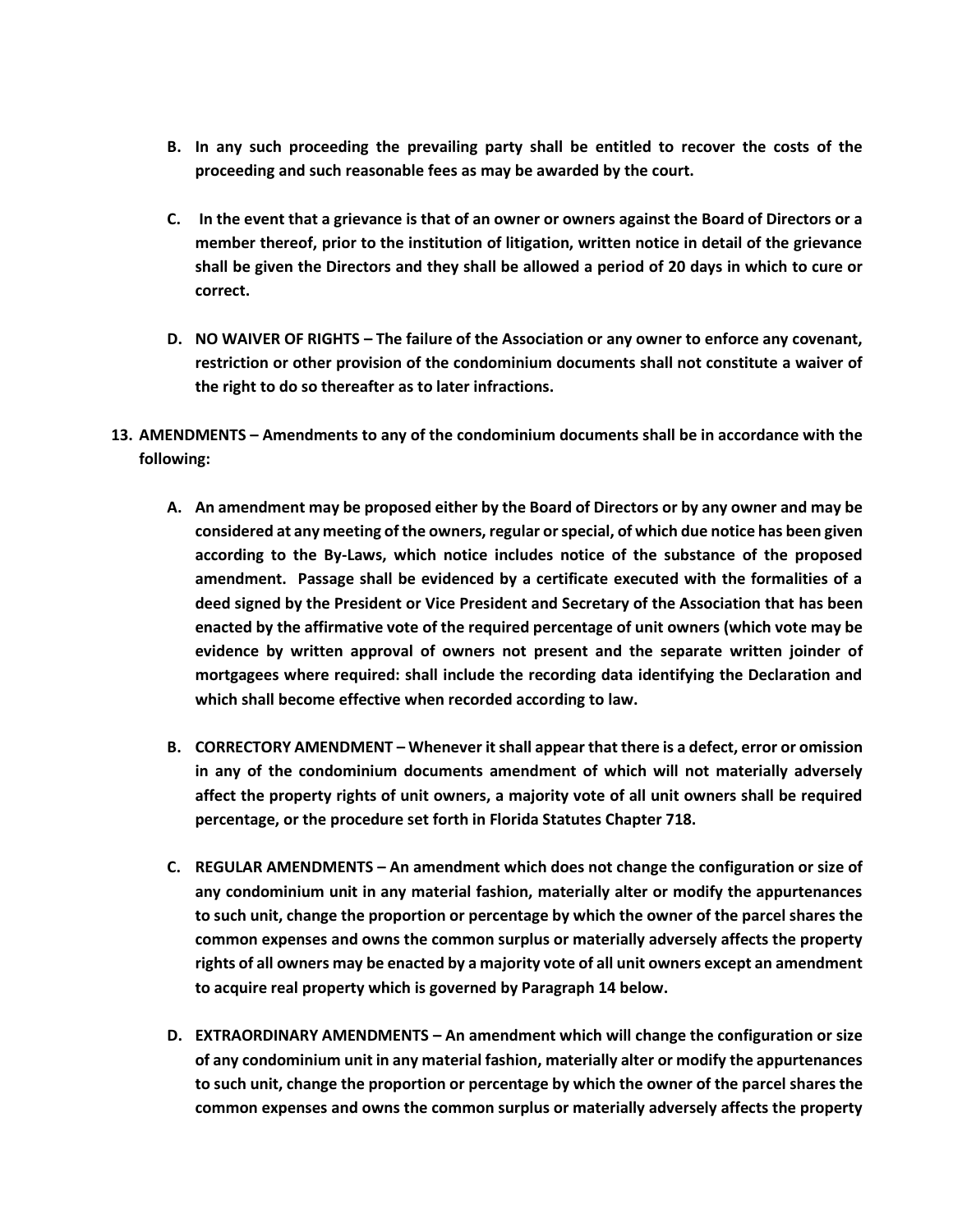**rights of the owner may be enacted by the affirmative vote of all of the record owners of the affected units and all record of liens on each unit affected. Any vote changing the percentage of ownership of the common elements or sharing the common expenses shall be conducted by secret ballot.**

- **14. OWNERSHIP OF REAL PROPERTY – The Association is authorized to acquire real property and the acquisition of property by the Association shall not be deemed to be a material acquired by the Association, unless it is a unit of the condominium and shall be administered by the Association as is all other real property which are common elements of the condominium. The acquisition of real property of the conveyance of real property to the Association shall constitute an amendment to the Declaration and such amendment shall be approved by two-thirds percentage (2/3%) of the unit owners in the condominium. The Association may also dispose of common property by the same procedures stated above to acquire common property.**
- **15. TERMINATION – The condominium shall be terminated if at all in the following manner.**
	- **A. By the agreement of 80% of the owners which agreement shall be evidenced by an instrument or instruments executed in the manner required for conveyance of land. The termination shall become effective when such Agreement has been recorded according to law.**
	- **B. SHARES OF UNIT OWNERS AFTER TERMINATION – After termination of the condominium, the owners shall own the property as tenants in common in undivided shares and the holders of mortgages and liens against the unit or units formerly owned by such owners shall have mortgages and liens upon the respective undivided shares of the owners. All funds held by the Association except for the reasonably necessary expenses of winding up shall be disbursed to the unit owners. The costs incurred by the Association in connection with a termination shall be a common expense/**
	- **C. FOLLOWING TERMINATION – The property may be partitioned and sold upon the application of any owner. Provided, however, that if the Board of Directors following a termination, by unanimous vote, determines to accept an offer for the sale of the property as a whole, each owner shall be bound to execute such deeds and other documents reasonably required to affectsuch sale at such times and in such forms as the Board of Directors directs. In such event, any action for partition or other division of the property shall be held in abeyance pending such sale, and upon the consummation thereof shall be discontinued by all parties thereto.**
	- **D. THE MEMBERS OF THE LAST BOARD OF DIRECTORS shall continue to have such powers as in this Declaration are granted, notwithstanding the fact that the Association itself may be dissolved upon a termination.**
- **16. RIGHTS OF MORTGAGEES – Where the mortgagee of a first mortgage of record obtains title to a unit by foreclosure, such mortgagee and its successors and assigns shall not be liable for such unit's**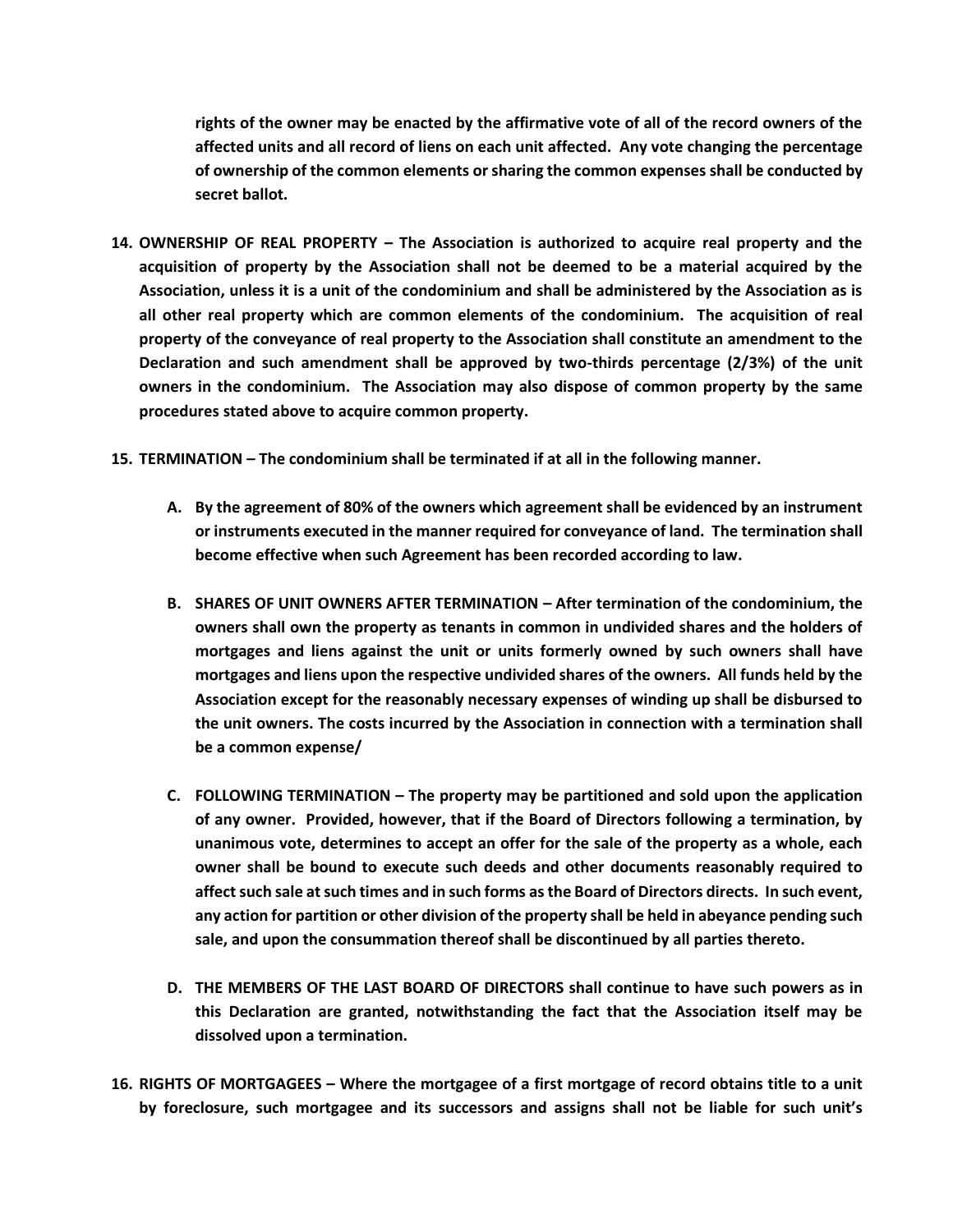**assessments or share of the common expenses which become due prior to acquisition of title unless such share is secured by a claim of lien for assessments recorded prior to the recordation of the subject mortgagee. In a voluntary conveyance, the grantee shall be jointly and severally liable with the grantor for all unpaid assessments against the grantor for his share of the common expenses up to the time of the conveyance, without prejudice to any right the grantee any have to recover from the grantor the amounts paid by the grantee. See F., S. 718.116(1)(a).**

**Also, such mortgagee may occupy, lease, sell or otherwise dispose of such unit without the approval of the Association.**

**17. ENFORCEMENT OF ASSESSMENT LIENS – Liens for assessments may be foreclosed by suit brought in the name of the Association in like manner as a foreclosure of mortgage on real property.**

**During his occupancy, the foreclosed owner shall be required to pay a reasonable rental and the Association shall be entitled to the appointment of a receiver to collect the same, and the Association shall have all the powers provided in F.S. 718.116, including specifically interest at then percent (10%) per annum on unpaid assessments and reasonable attorney's fees incident to the collection of such assessment or enforcement of such lien, with or without suit.**

**A unit owner, regardless of how his title has been acquired, including a purchaser at a judicial sale is liable for all assessments which come due while he is the unit owner. The grantee is jointly and severally liable with the grantor for all unpaid assessments against the grantor for his share of the common expenses up to the time of transfer of title, without prejudice to any right the grantee may have to recover from the grantor the amounts paid by the grantee.** 

**However, a first mortgage who acquires title to the unit by foreclosure or by deed in lieu of foreclosure is not liable for the share of common expenses or assessments attributable to the condominium parcel or chargeable to the former unit owner if the mortgagee has recorded in the Official Records a deed in lieu of foreclosure or filed a foreclosure proceeding in a court of appropriate jurisdiction within 6 months after the last payment of principal or interest received by the mortgagee. The 6-month period shall be extended for any period of time during which the mortgagee is precluded from initiating such procedure due to bankruptcy laws of the United States, and in no event shall the mortgagee be liable for more than 6 months of the unit's unpaid common expenses or assessments accrued before the acquisition of the title to the unit by the mortgagee.**

**Any delinquent assessment shall carry a 5% late fee for each month the fee is not paid.**

**Special Assessments – Assessments for capital improvements or other special purposes shall be approved by a majority of the Unit Owners at a regular or special meeting when a notice of consideration of such assessments has been mailed (or Hand delivered) to all Unit Owners not less than fourteen (14) days prior to such meeting. Funds collected pursuant to any special assessments shall only be used for the specific purpose, or purposes set forth in the Notice sent (or given) to each Unit Owner. Upon completion of such specific purpose or purposes, any excess funds will be considered**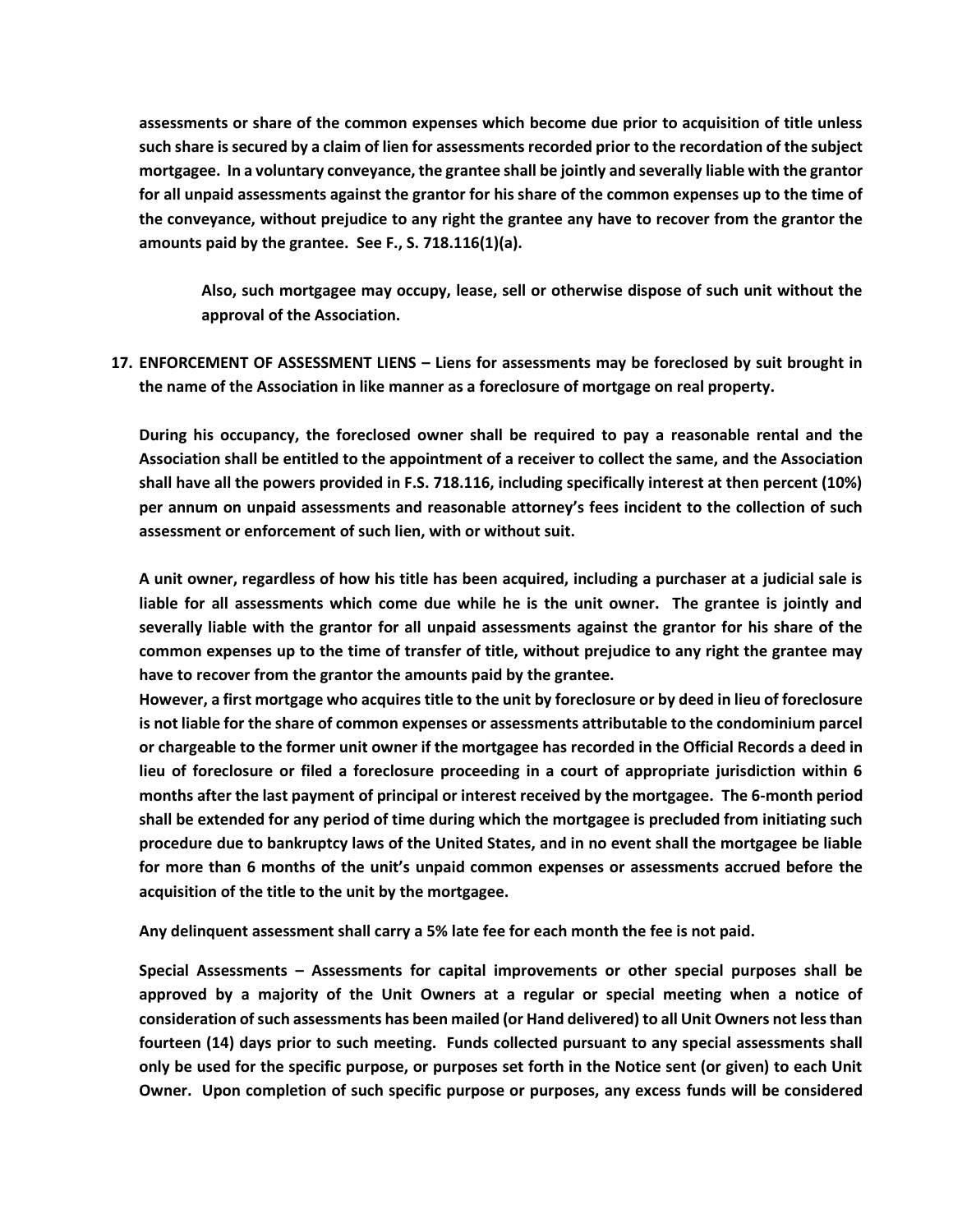**Common Surplus, and may, at the discretion of the Board of Directors, either be returned to the Unit Owners or applied as a credit towards future assessments in accordance with Florida Statues Chapter 718.**

- **18. Members – The qualification of members, the manner of their admission and voting by members shall be as follows:**
	- **A. ALL OWNERS OF UNITS in the condominium shall be members of the Association, and no other persons or entities shall be entitled to membership.**
	- **B. MEMBERSHIP IN THE ASSOCIATION shall established by the recording in the Public Records of Charlotte County, Florida, a deed, or other instrument establishing a change of record title to a unit in the condominium and delivery to the Association. The membership of the prior owner shall be thereby terminated. Provided, however, that the change of ownership and occupancy of the new owner must have been in compliance with this declaration and the Association need to recognize membership or ownership in a person until its requirements have been complied with. The liability for assessments may not be avoided by waiver of the use or enjoyment of any common element or by abandonment of the unit for which the assessments are made.**
- **19. INDEMNIFICATION – Every Director of the Association or any member authorized to act in behalf of the Association shall be indemnified by the Association against all expenses and liabilities, including counsel fees, reasonably incurred or imposed upon him in connection with any proceedings to which he may be a party, or in which he may become involved by reason of his being or having been a Director of the Association , or any settlement thereof, whether or not he is a Director at the time such expenses are incurred except in cases wherein the Director is adjudged guilty of nonfeasance, misfeasance or malfeasance in the performance of his duties, or shall have breached his fiduciary duty to the members of the Association. Provided however, that the Association shall not be liable for payment of a voluntary settlement unless it is first approved by the Board of Directors.**
- **20. COMMON EXPENSES AND COMMON SURPLUS – The percentage of sharing common expenses and the percentage of ownership of common surplus shall be equal to each unit owner.**
- **21. SEVERABILITY – If any provision of this Declaration or the exhibit thereto, as now constituted or as later amended, or any section, sentence, clause, phrase or word, or the application thereof in any circumstances is held invalid, the validity of the remainder and of the application of any such provision, section, sentence, clause, phrase or word in other circumstances shall not be affected thereby.**
- **22. VOTING – Each unit owner shall have one (1) full vote in all matters.**
- **23. RECREATION AREAS – exhibit "B" to the Declaration depicts those areas provided for common use of all members of Paradise Park. These areas will contain the water and sewage treatment plant, recreation hall, swimming pool, golf course, shuffleboard courts, bocce ball courts, the central boulevard, visitors parking area, office and storage and shop building. The use rights herein granted**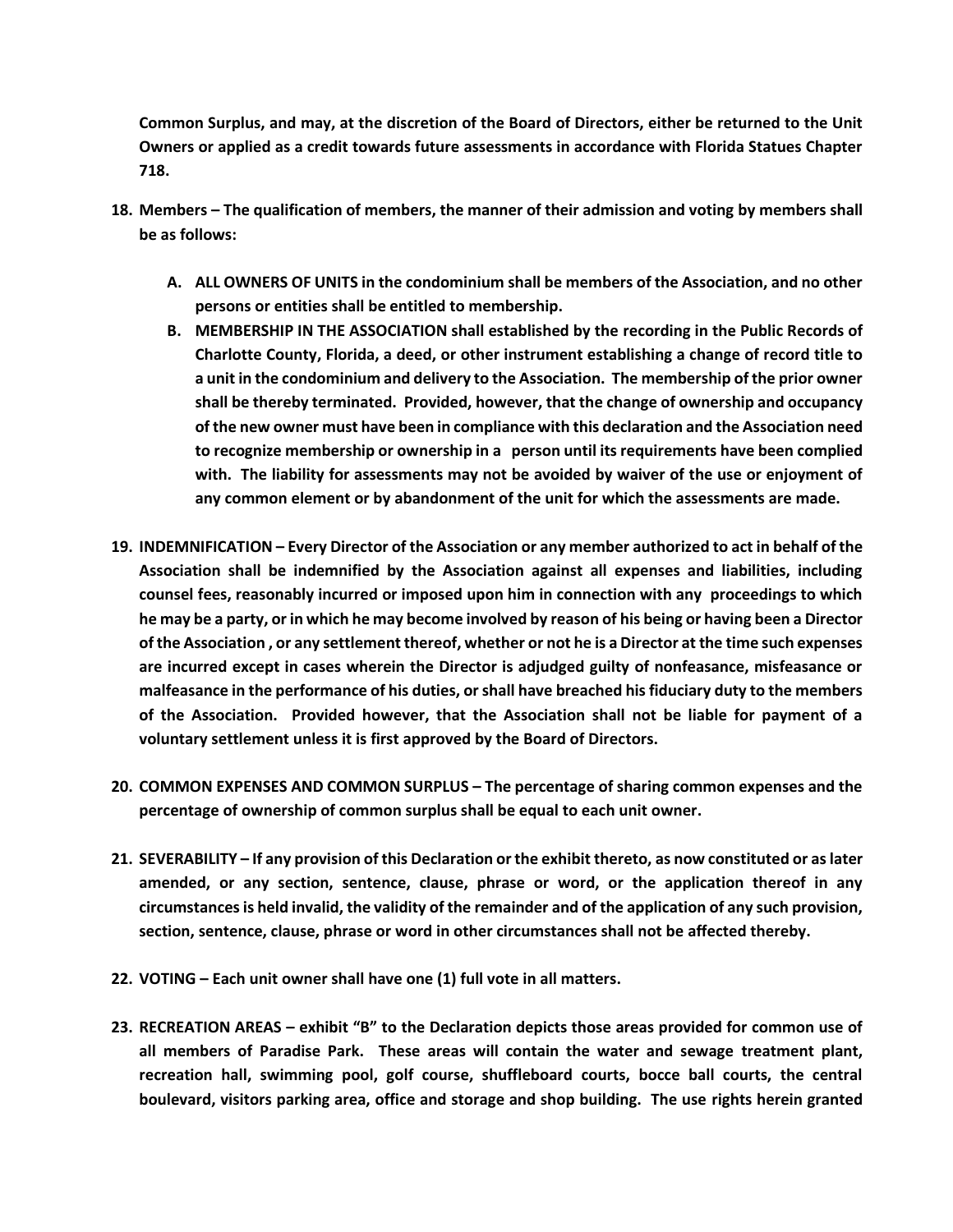**are granted contingent upon each unit owner having his pro-rata share of the expenses of upkeep, taxes, repair and operation as a part of his assessment and by accepting a deed to his unit (subject to this Declaration) he agrees to do so. This paragraph is the Declaration of servitude of such common areas.**

- **24. RECIPROCAL EASEMENT – Are hereby granted to each unit owner for ingress, egress, and non-exclusive use of the common areas in this condominium. A common scheme of drainage, utilities and roads serves the condominium and the common property. Easements are assigned for these purposes over, across and under the lands of this condominium for such purposes.**
- **25. FISCAL MANAGEMENT – Failure to pay an assessment which is due will result in the placing of a lien upon the Condominium unit and all the appurtenances thereto, which may be enforced by foreclosure against the defaulting unit owner.**

**Any lien filed for enforcement of the assessments shall be governed by the provisions of Florida Statues, Chapters 718, 45 and any other law pertaining to foreclosure as they are from time to time amended.**

- **26. No part of the condominium property may be used for commercial purposes by unit owners except the Association may run a commercial establishment for the benefit of the unit owners on formerly Commercial Parcel "A" (See Exhibit D-1) or Commercial Parcel "B" (See Exhibit D-2) as long as the commercial enterprise is within the control of the Association or its employees.**
- **27. No unit or units in the condominium may be converted to time-sharing or interval ownership usage or any other vacation type plan.**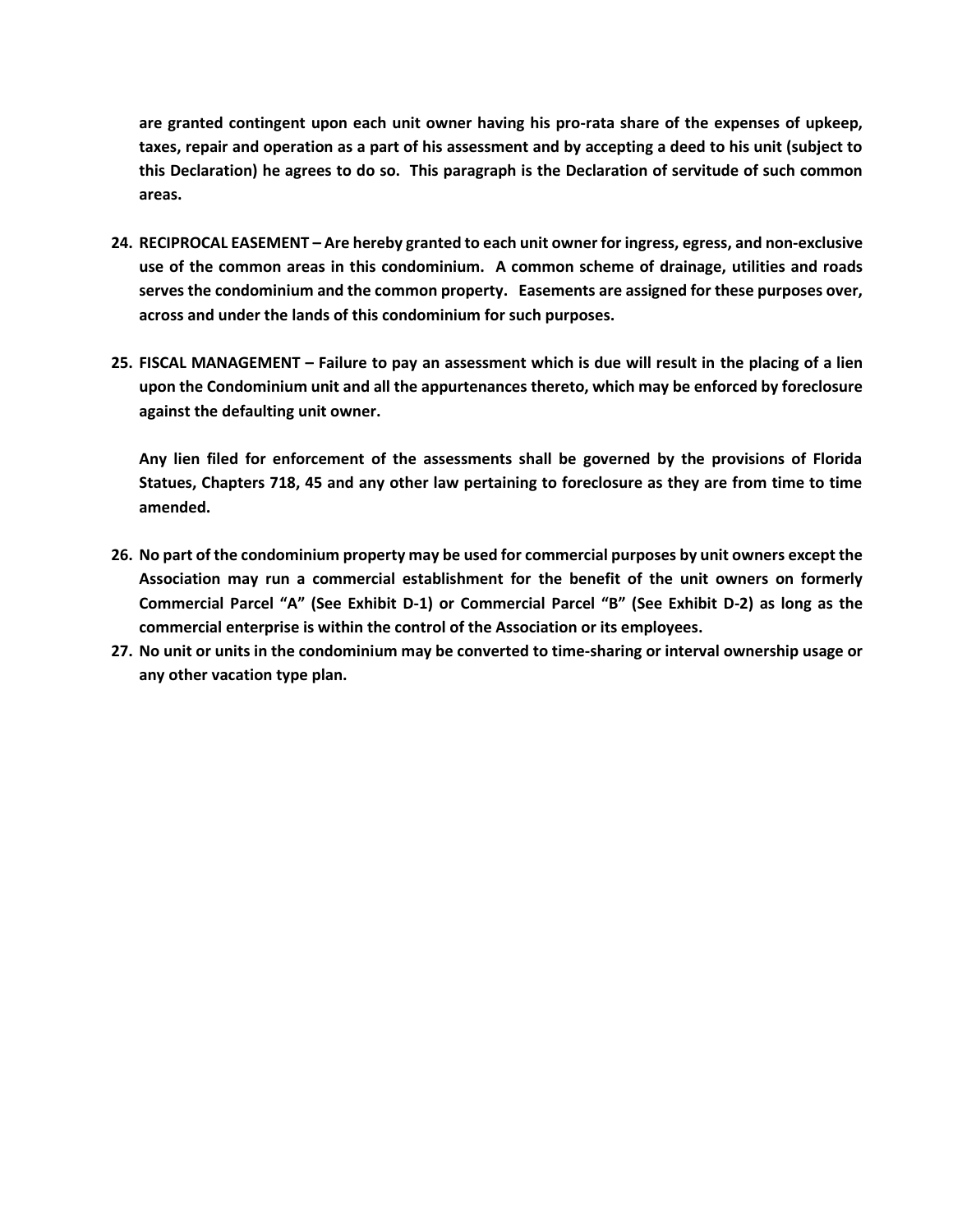**THIS AMENDMENT OF THE DECLARATION OF CONDOMINIUM OF PARADISE PARK A CONDOMINIUM was executed by the President and Secretary after the necessary approval of the members of the Condominium Association was had at a meeting held on the 5th day of January 5, 2009. The Amended Declaration became effective on February 10th, 2009 when recorded in the Public Records of Charlotte County, Florida: Bk/PG 33357 Page 1864-1867 Page: 1 or 4 INSTR #1825809 Doc Type: CND Recorded Date 2/11/2009 at 12:26 PM.**

**(Corporate Seal) PARADISE PARK CONDOMINUM ASSOCIAITON, INC**

**BY: \_\_\_\_\_\_\_\_\_\_\_\_\_\_\_\_\_\_\_\_\_\_\_\_\_\_\_\_\_\_\_\_\_\_\_\_\_\_\_\_**

**Glen Jarrell, President**

**ATTEST:**

**Lily King, Secretary**

**\_\_\_\_\_\_\_\_\_\_\_\_\_\_\_\_\_\_\_\_\_\_\_\_\_\_\_\_**

**STATE OF FLORIDA County of Charlotte**

**The forgoing instrument was acknowledged before me this \_\_\_\_\_\_\_\_\_\_\_\_\_\_\_\_\_\_\_\_ day of \_\_\_\_\_\_\_\_\_\_\_\_\_\_\_\_\_\_\_\_\_\_, 2009 by \_\_\_\_\_\_\_\_\_\_\_\_\_\_\_\_\_\_\_\_\_\_\_\_\_\_\_\_\_\_\_\_\_\_\_\_\_, as President, and \_\_\_\_\_\_\_\_\_\_\_\_\_\_\_\_\_\_\_\_\_\_, as Secretary, of Paradise Park Condominium Association, Inc. who are personally known to me or who have produced \_\_\_\_\_\_\_\_\_\_\_\_\_\_\_\_\_\_\_\_\_\_\_\_\_\_\_\_\_\_\_\_\_\_\_\_\_as identification and who did (did not) take an oath and who executed the forgoing instrument, and acknowledged to and before me that they executed said instrument for the purposes therein expressed.**

**WITNESS my hand and official seal, this \_\_\_\_\_\_\_\_\_\_\_day of \_\_\_\_\_\_\_\_\_\_\_\_\_\_\_, 2009**

**Notary Public My Commission Expires:**

**\_\_\_\_\_\_\_\_\_\_\_\_\_\_\_\_\_\_\_\_\_\_\_\_\_**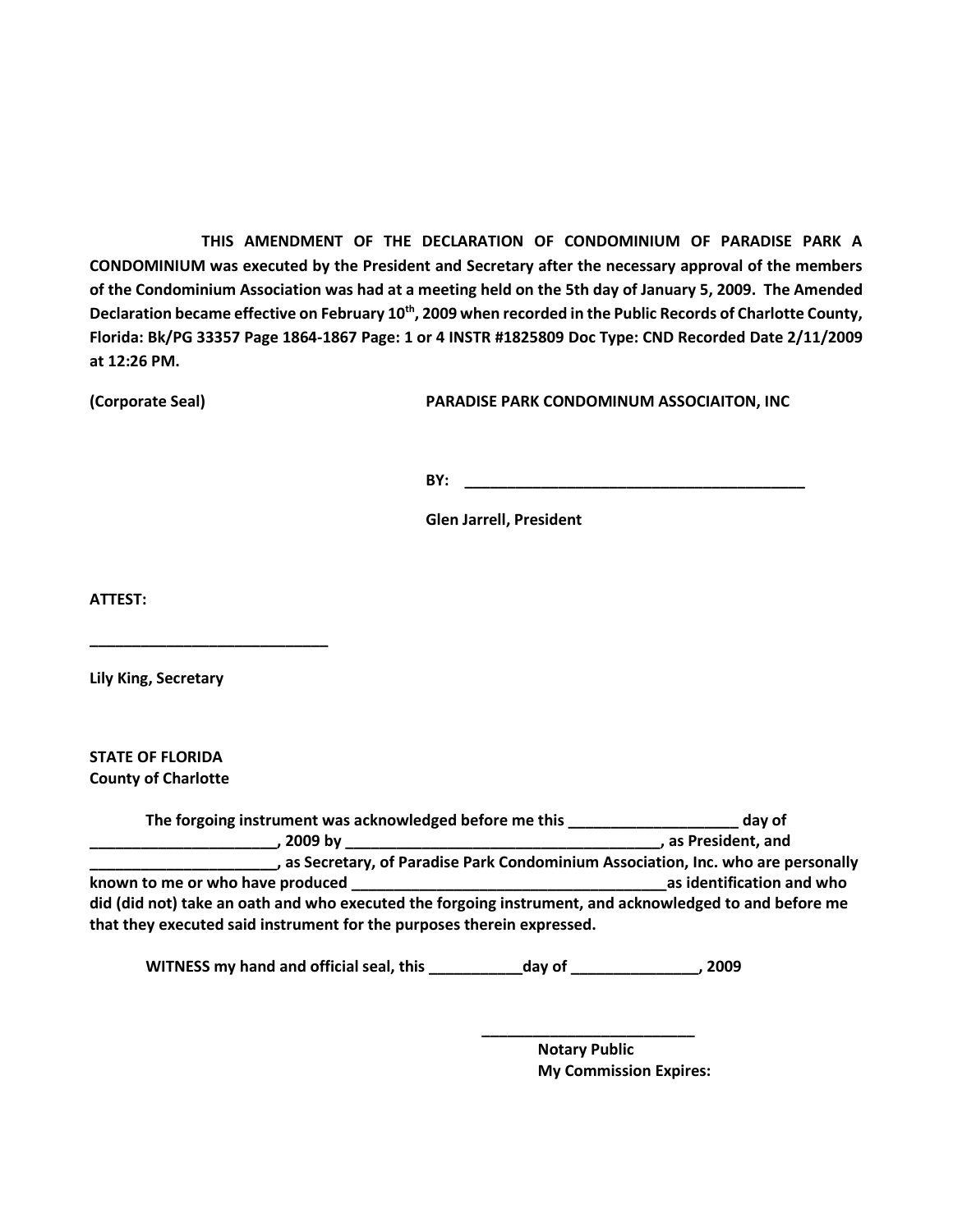# **EXHIBIT 'A' BYLAWS OF PARADISE PARK CONDOMINUM ASSCOIATION, INC.**

**1. IDENTITY. These are the Bylaws of PARADISE PARK CONDONINIUM ASSOCIATION, INC., a non-profit Florida corporation formed for the purpose of administering PARADISE PARK CONDOMINIUM, which is located on Bermont Road, Charlotte County, Florida, upon the lands described in the Declaration of Condominium. (The Corporation shall hereafter be referred to as the Association.)**

- **A. OFFICE. The office of the Association shall be at the Condominium.**
- **B. FISCAL YEAR. The Fiscal Year of the Association shall be April 1st through March 31st .**
- **C. SEAL. The seal of the Corporation shall bear the name of the Association, the word "Florida" and the year of the establishment.**
- **2. MEMBER'S MEETINGS**
	- **A. ANNUAL MEMBERS MEETINGS shall be held at the Condominium or at such convenient location as may be determined by the Board of Directors, at such hour and upon such date each year as may be determined by the Board, for the purpose of electing Directors and of transacting any business authorized to be transacted by the members.**
	- **B. SPECIAL MEMBERS meetings shall be held whenever called by the President, Vice President, or by a majority of the Board Members and when called by written notice from ten (10) percent of the entire membership.**
	- **C. NOTICE OF MEMBER'S MEETINGS. Notice of the annual meeting shall be sent by United States Mail or hand delivered to each unit owner at least fourteen (14) days prior to the annual meeting. A post office certificate of mailing shall be obtained and retained as proof of such mailing. Those that are hand delivered shall be signed for by the unit owner. Written notice of the meeting shall also be posted in a conspicuous place on the condominium's property at least (14) continuous days preceding the annual meeting.**

**The Board of administration shall also mail, or hand deliver a meeting notice and copies of the proposed annual budget of common expenses to the unit owners not less than (14) days prior to the meeting at which the budget will be considered.**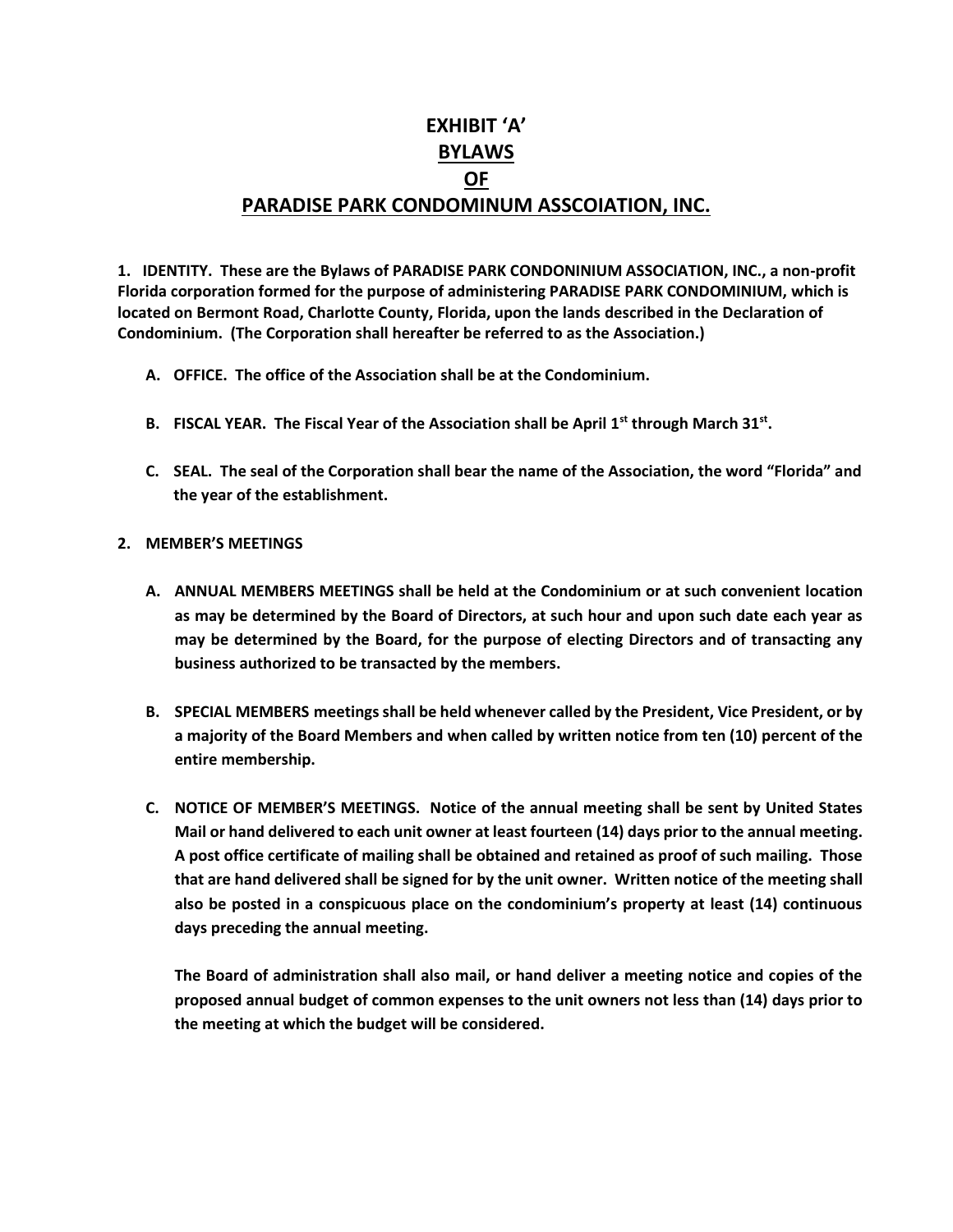**Notice of special meeting called by the Board at the written request of ten (10) percent of the owners because of a budget exceeding 115% of that of the preceding year requires not less than fourteen (14) days' notice to each owner.**

**Notice of other special meetings not covered above shall be in writing and mailed to each member first class, postage pre-paid not less than fourteen (14) days prior to the meeting. However, unit owners may waive notice of specific meeting and may take action by written agreement without meetings where it is in the best interest of the condominium to do so.**

**All notice of meeting shall state clearly and particularly the purpose or purposes of the meeting including budgetary meetings and meetings for assessments.**

- **D. QUORUM at members' meetings is established by a majority of the entire unit owners being present or by proxy. Limited and general proxies may be used to establish a quorum. If a member attends a members' meeting by proxy, each proxy shall specifically set forth the name of the person voting by proxy, the name of the person authorized to vote the proxy for him, and the date the proxy was given. Decisions made by owners of a majority of the units represented at a meeting at which a quorum is present shall be binding and sufficient for all purposes except an amendment to the condominium documents or such other decision as may be law or said documents require a larger percentage in which case the percentage required in the documents or law shall govern.**
- **E. EACH UNIT shall have one individual vote and the vote of the owners of a unit owned by more than one person or by a corporation or other entity shall be cast by the person named in a certificate signed by all the owners of the unit and filed with the Secretary of the Association. The certificate shall be valid until revoked by a subsequent certificate. If such a certificate is not on file, the vote of unit shall not be considered in determining the requirement for a quorum nor for any other purpose. No certificate is required for a unit owned by husband and with and either spouse may cast the vote of that unit.**
- **F. PROXIES. Votes may be cast in person or by proxy. Proxies shall be in writing, signed and dated and shall be valid only for the particular meeting designated therein and any lawfully adjourned meeting thereof, but no longer than ninety (90) days from the first meeting, and must be filed with the Secretary before or at the appointed time of the meetings.**

**Unit owners may not vote by general proxy may vote by limited proxies substantially conforming to limited proxy forms adopted by the Florida Division of Land Sales. Limited proxies and general proxies may be used to establish a quorum. Limited proxies shall be used to votes taken to waive or reduce reserves in accordance with Florida law, for votes taken to waive financial statements requirements, for votes taken to amend the Articles of Incorporation or Bylaws pursuant to Florida law, and for any other matter which the law requires or permits a vote of the unit owners. No proxy, limited or general, shall be used in the election of Board Members. General proxies**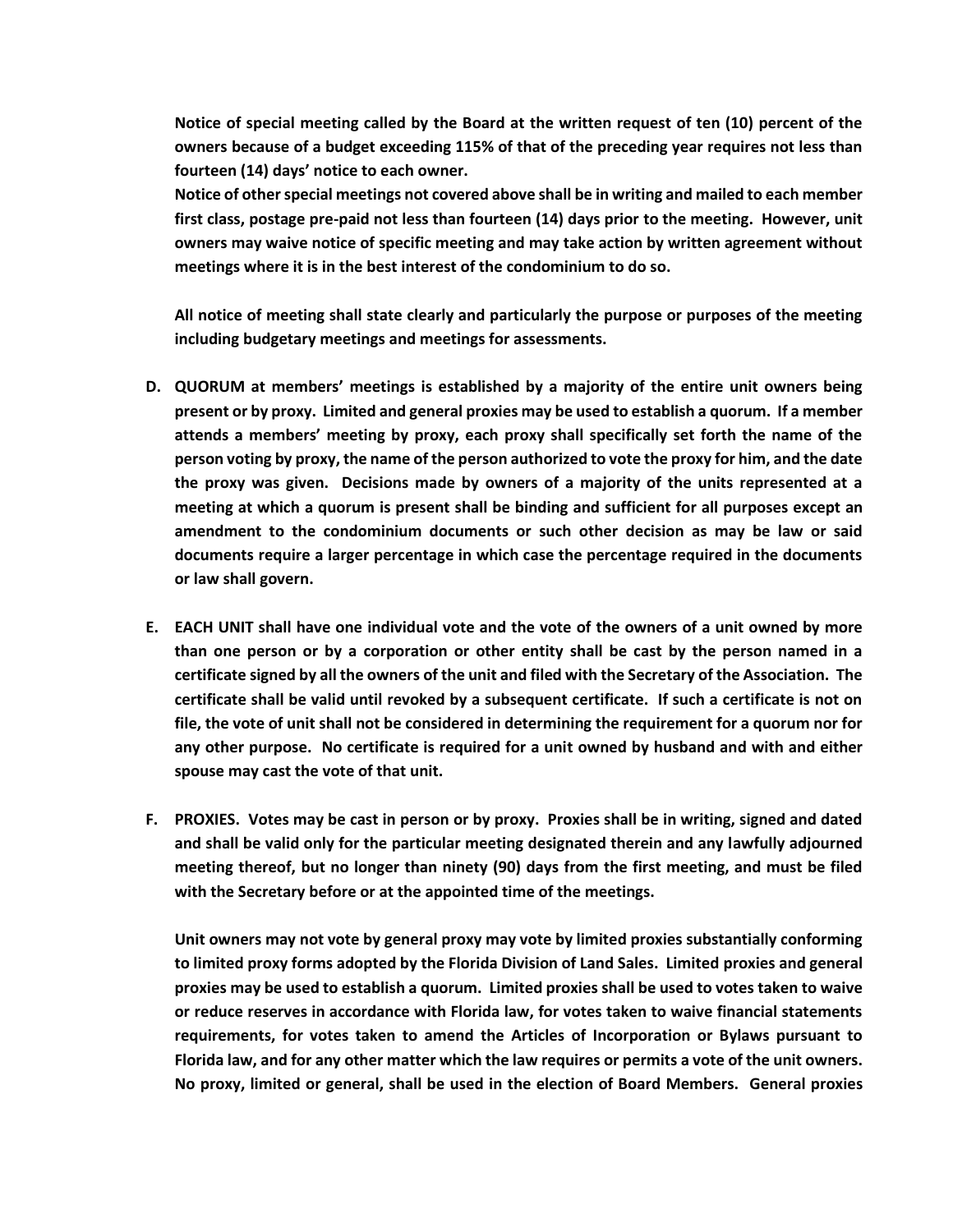**may be used for other matters for which limited proxies are not required and given. Unit owners may always vote in person at unit owner meetings.**

**The Board of Administration shall be elected by written ballot or voting machine. Proxies shall in no event be used in electing the Board of Administration either in general elections or elections to fill vacancies caused by recall, resignation or otherwise.**

- **G. APPROVAL OR DISAPRROVAL of a unit owner upon any matter, whether or not the subject of an Association meeting, shall be by the same person who would cast the vote of such owner if at the Association meeting.**
- **H. ADJOURNED MEETINGS. If any meeting of members cannot be organized because a quorum has not attended, the members who are present, either in person or by proxy, may adjourn the meeting from time to time until a quorum is present.**
- **I. THE ORDER OF BUSINESS AT ANNUAL MEMBERS' MEETINGS, and, as far as applicable at all other members' meetings, shall be:**
	- **(1.) Election of Chairman of the meeting unless the President or Vice President of the Association is present when he (or she) shall preside.**
	- **(2.) Calling of the roll.**
	- **(3.) Proof of Notice of meeting or waiver of notice.**
	- **(4.) Reading and disposal of any unapproved minutes.**
	- **(5.) Report of Directors.**
	- **(6.) Reports of Committees.**
	- **(7.) Old Business.**
	- **(8.) New Business.**
	- **(9.) Election of Directors.**
	- **(10.) Adjournment.**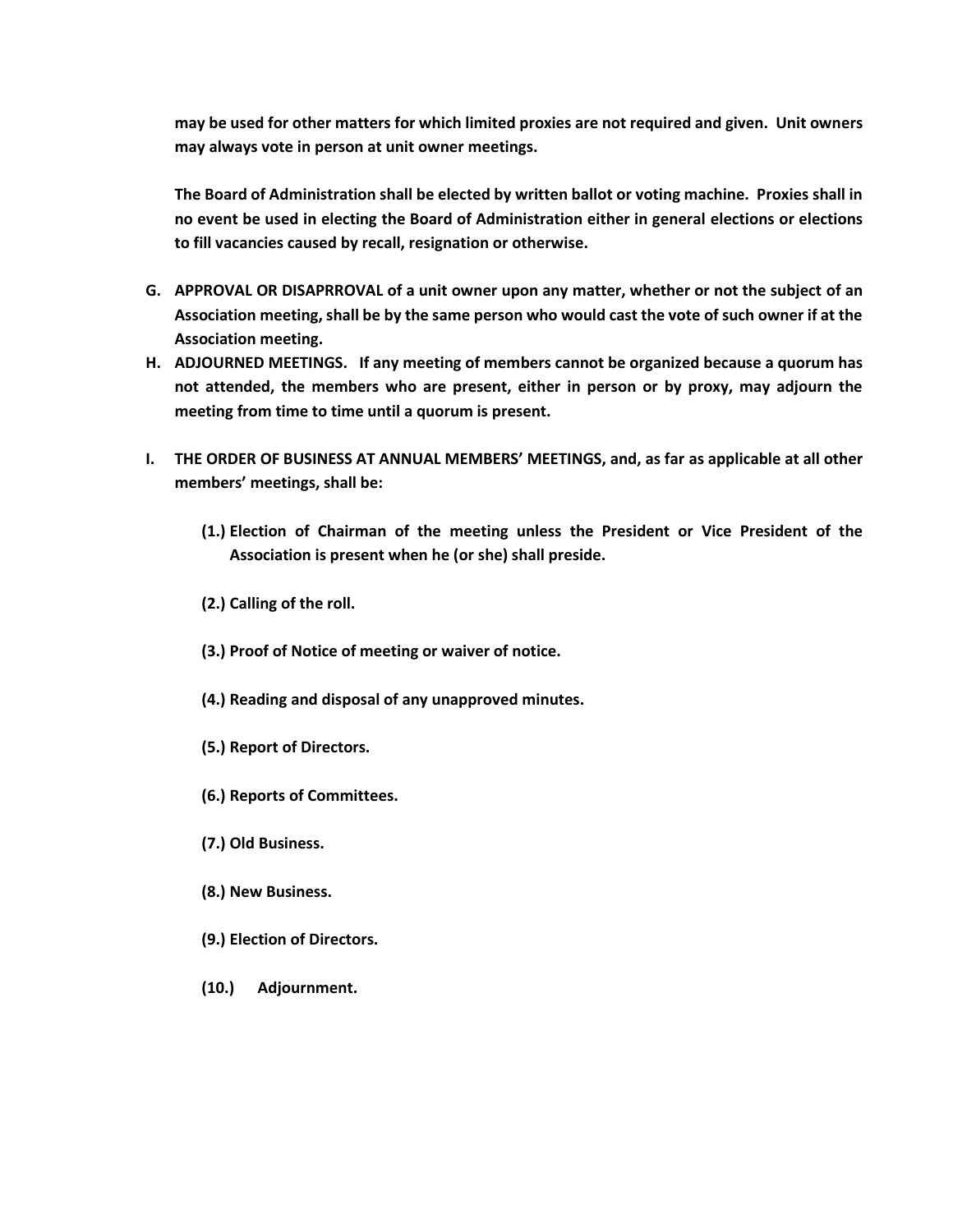#### **3. BOARD OF DIRECTORS.**

- **A. MEMBERSHIP. The affairs of the Association shall me managed by a Board of five Directors. Each Director shall be a person entitled to cast a vote in the meetings of the Association.**
- **B. DESIGNATION OF DIRECTORS shall be in the following manner:**
	- **(1.) Members of the Board of Directors shall be elected by a plurality vote of those present and voting at the annual meeting of the members of the Association or at a special meeting called for that purpose or any purpose allowed by law.**
	- **(2.) Not less than sixty (60) days before a scheduled election, the Association shall mail or deliver, whether by separate association mailing or included in another, association mailing or delivery including regularly published newsletters, to each unit owner entitled to vote, a first notice of the date of the election.**
	- **(3.) Any unit owner or other eligible person desiring to be a candidate for the board of administration shall give written notice to the Secretary of the Association not less than forty (40) days before a scheduled election.**
	- **(4.) Not less than thirty (30) days before the election meeting, the Association shall then mail or deliver a second of the meeting to all unit owners entitled to vote therein, together with a ballot which shall list all candidates. Upon request of the candidate, the Association shall include an information sheet, no larger than 8 ½ inches x 11 inches, furnished by the candidate, to be included with the mailing of the ballot, with the costs of mailing and copying to be borne by the Association.**
	- **(5.) Elections shall be decided by a plurality of those ballots cast. There shall be no quorum requirement or minimum number of votes necessary for election of members of the board of administration.**
	- **(6.) No unit owner shall permit any other person to vote his ballot, and any such ballots improperly cast shall be deemed invalid. A unit owner who needs assistance in casting the ballot may obtain assistance in casting the ballot. Any unit owner violating this provision may be fined by the Association according to law.**
	- **(7.) The regular election shall occur on the date of the annual meeting.**
	- **(8.) Except as to vacancies provided by removal of Directors by members, vacancies in the Board of Directors occurring between annual meetings of members shall be filled by a majority vote of the remaining Directors.**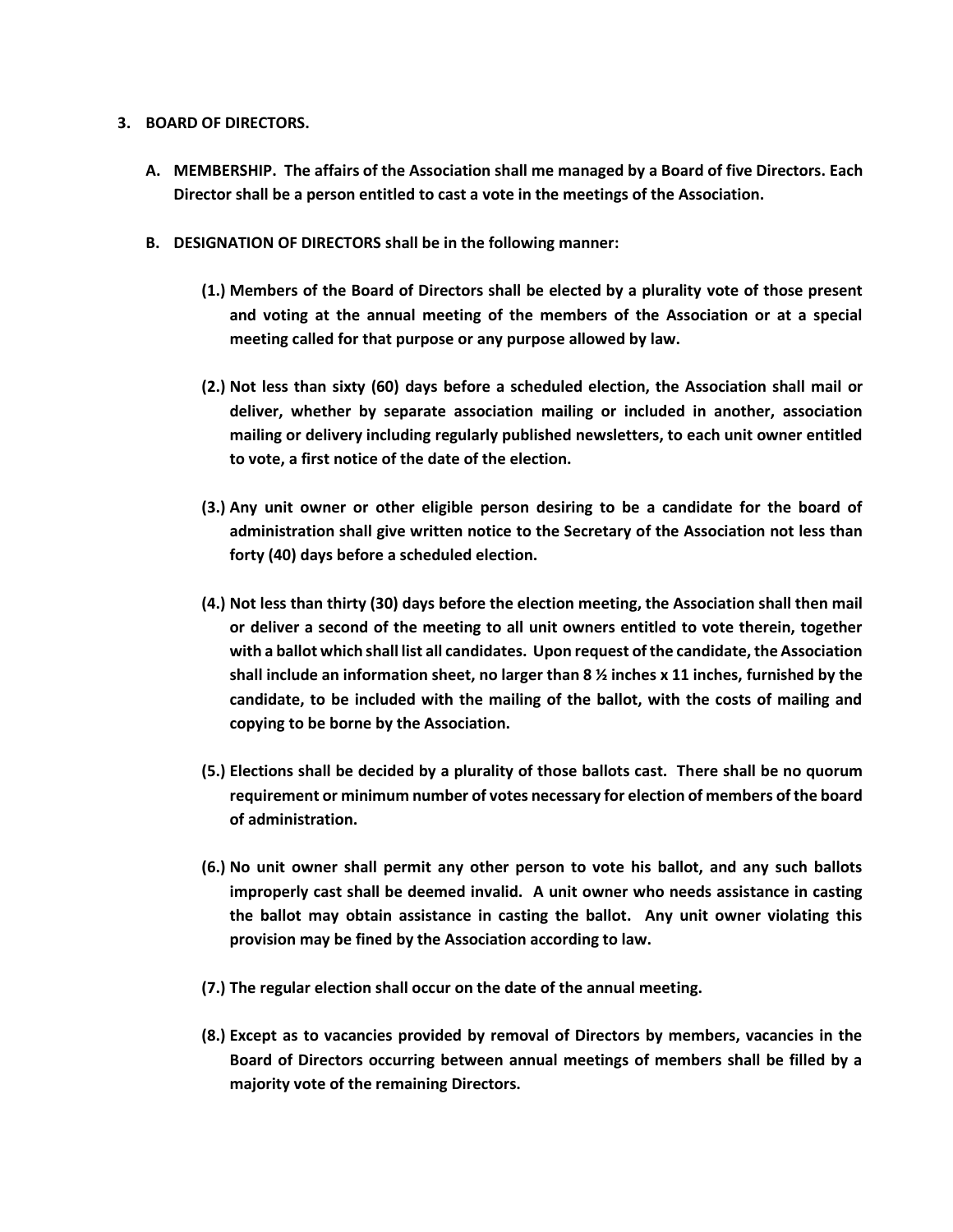- **(9.) Any Director may be removed with or without cause by concurrence of a majority of the members of the Association, either by a majority of the Board of Directors or by ten percent (10%) of the members. If less than a majority of the existing board is recalled, then the existing board may fill these vacancies. If a majority of the board is recalled, then the unit owners would elect replacement board members at a special called meeting.**
- **C. THE TERM OF EACH DIRECTORS'S SERVICE shall extend until the next annual meeting of the members and thereafter until his successor is duly elected and qualified or until he is removed in the manner elsewhere provided. Provided, however that in order to provide a continuity of experience a system of staggered two-year terms will be initiated.**
- **D. THE ORGANIZATIONAL MEETING of the newly elected Board of Directors shall be held at such place and time as shall be fixed by the Directors, provided a quorum shall be present.**
- **E. REGULAR MEETING OF THE BOARD OF DIRECTORS may be held at such time and place as shall be determined from time to time, by a majority of the Directors, but not less than four (4) meetings annually. Notice of regular meetings shall be given to each Director personally or by mail, telephone, or telegraph, at least two (2) days prior to the day named for such meeting.**
- **F. SPECIAL MEETINGS OF THE DIRECTORS MAY BE called by the President and must be called by the Secretary at the written request of one third of the Directors. Not less than two (2) business days' notice of the meeting shall be given personally or by mail, telephone, telegraph, or facsimile, which shall state the time, place, and purpose of the meeting, except in an emergency.**
- **G. WAIVER OF NOTICE. Any Director may waive notice of a meeting before, at or after the meeting and such waiver shall be deemed equivalent to the giving of notice.**
- **H. MEETING OF THE BOARD OF DIRECTORS shall be open to all unit owners, renters, and guests. Only unit owners will be allowed to speak at Board of Directors Meetings. Unit owners desiring to speak at Board of Directors Meetings must notify the President or Secretary of the Board of Directors at least one (1) hour prior to such meeting (unless the majority of the Directors consent thereto.) No prior approval to speak at a Workshop meeting is required. The Board of Directors must be notified in writing twenty-four (24) hours in advance by any unit wishing to tape or video record any Board of Directors Meeting. Notice of meetings shall be posted conspicuously on the Condominium property forty-eight (48) hours in advance for the attention of the unit owners except in an emergency.**
- **I. A QUORUM AT DIRECTORS' MEETINGS shall consist of a majority of the entire Board of Directors. The acts approved by a majority of those present at a meeting at which a quorum is present shall constitute the acts of the Board. If at any meeting of the Board there be less than a quorum present, the majority of those present may adjourn the meeting from time to time until a quorum is present. At any adjourned meeting, any business which might have been transacted at the**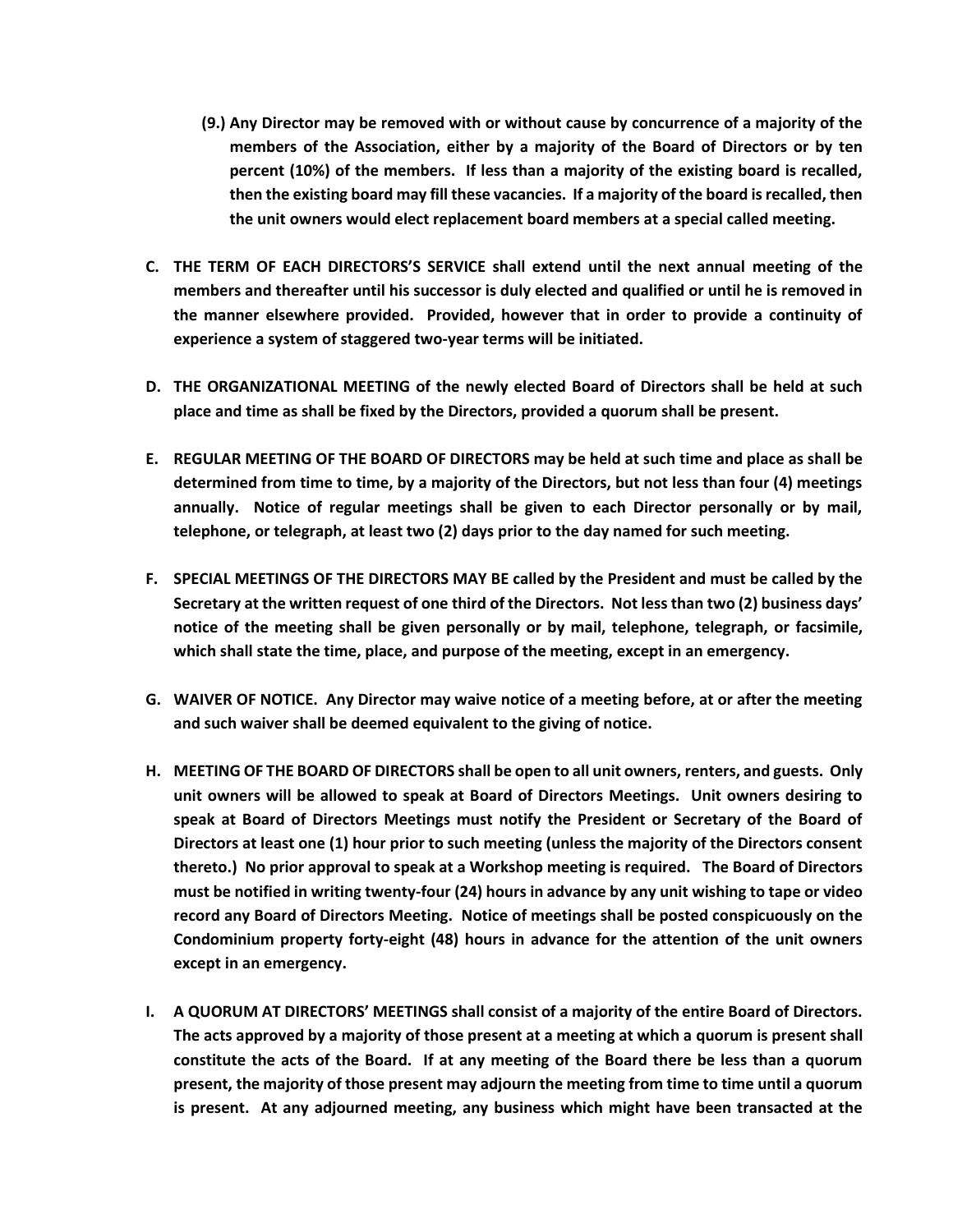**meeting as originally called may be transacted without further notice. The joinder of a Director in the action of a meeting by signing and concurring in the minutes thereof shall not constitute the presence of such Director for the purpose of determining a quorum.**

- **J. THE PRESIDING OFFICER at Directors' meeting shall be the President of the Board if such an officer has been elected; and, if none, then the Vice President shall preside. In the absence of the presiding officer, the Directors present shall designate one of their numbers to preside.**
- **K. DIRECTORS SHALL SERVE WITHOUT PAY but shall be entitled to reimbursement for expenses reasonably incurred.**
- **L. INDEMNIFICATION.**
	- **(1) The corporation shall indemnify any person who was or is a party to any proceeding in Court (other than a proceeding brought in the right of or by the corporation) by reason of the fact that he is or was a director or officer of the corporation or is serving at the request of the corporation or its directors or officers against the liability incurred in connection with such proceeding, including any appeal thereof, if he acted in good faith in a manner he reasonably believed to be in, or not opposed to, the best interest of the corporation; and with respect to any criminal action or proceeding, he had no reasonable cause to believe his conduct was unlawful. The termination of any proceeding by judgment, order, settlement or conviction or upon a plea of no contest or its equivalent, shall not of itself create a presumption that the person did not act in good faith or in a manner in which he reasonably believed to be in or not opposed to, the best interest of the corporation; or, with respect to any criminal action or proceeding, had reasonable cause to believe that his conduct was unlawful.**
	- **(2) The corporation shall not indemnify any person who is a party to any legal proceeding if the proceeding was brought by the corporation, or in the corporation's right to procure a judgement, unless it is determined that such person who was serving in the office of director or officer of the corporation acted in good faith or in a manner he reasonably believed to be in and not opposed to, the best interest of the corporation.**
	- **(3) Any determination as to reasonableness or good faith shall first be made by a majority of the Board of Directors of the corporation excluding from voting on such issue any director or officer who was likewise involved in any such proceeding where a determination of indemnification is being made. If a quorum is not possible because of the involvement of more than on director in such proceedings, then the issue shall be determined by a majority of the members voting at a duly called meeting of the members of the corporation. If it is determined by the corporation not to indemnify any individuals who served as a director or officer, such individual shall not be precluded from instituting an action in a court of competent jurisdiction in State of Florida to determine his rights to indemnification despite the determination by the corporation or its members. Nothing contained herein shall**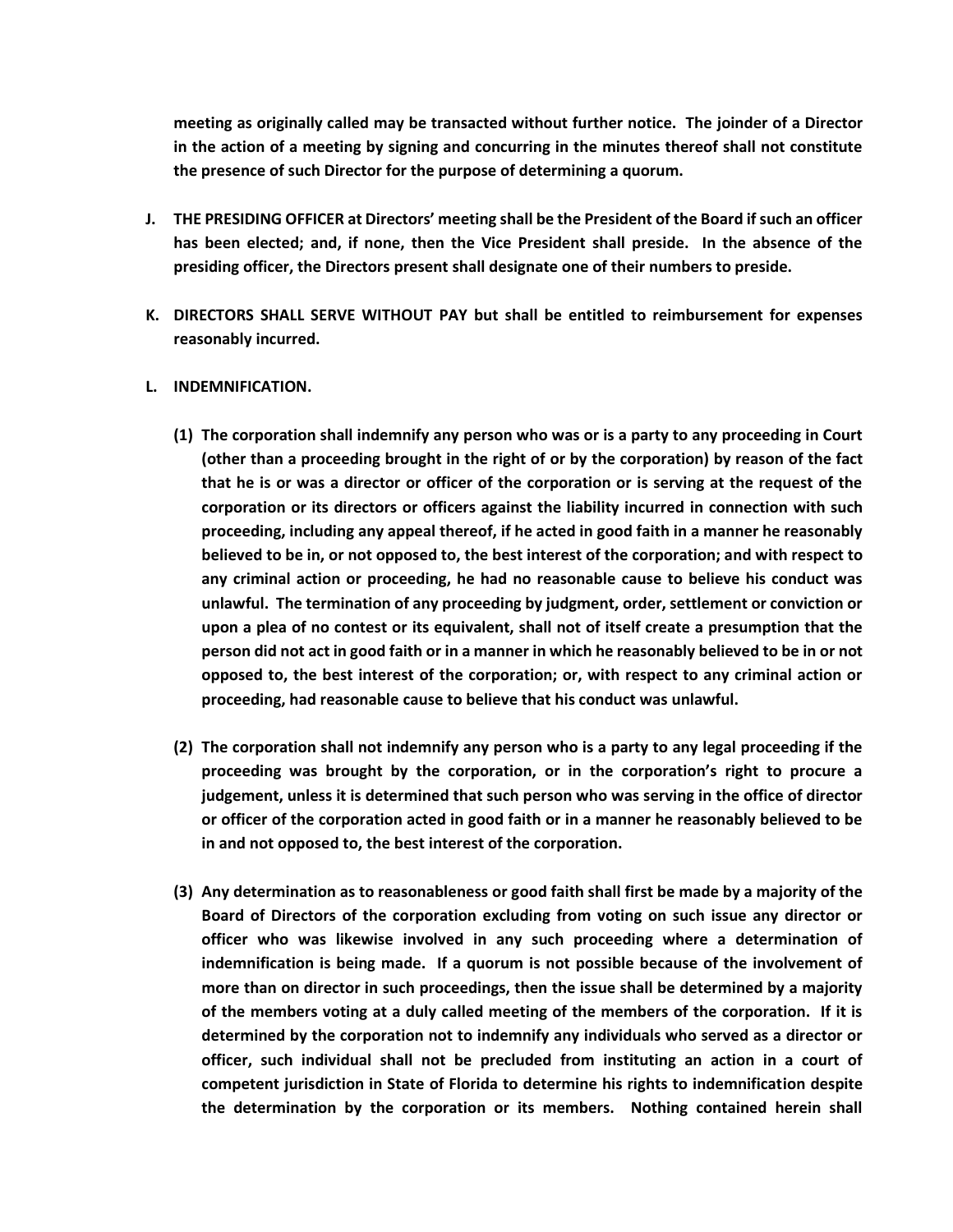**preclude such member from bringing an action and obtaining a determination from such court despite the determination by the corporation or its members. Any decision made by the corporation or its members on the issue of indemnification shall be admissible in evidence in any case brought by a director or officer seeking indemnification but not binding upon the court.**

- **(4) Indemnification shall mean that a director or officer who has been caused to incur legal expenses, court costs, interest or damages, shall be reimbursed and paid back for said expenses, costs or fees, on the dollar-for–dollar basis if said individual is entitled to indemnification from the corporation. Likewise, in any action where it is determined that the office or director or former officer or former director, was entitled to be indemnified, then such officer or director or individual shall be entitled to recover to attorney's fee and court costs, plus interest, for the proceeding wherein it was determined that such individual was entitled to be indemnified.**
- **4. POWERS AND DUTIES OF THE BOARD OF DIRECTORS. All of the powers and duties of the Association existing under the Condominium Acts, Florida Statutes 607 and 617, Declaration of Condominium and these Bylaws shall be exercised exclusively by the Board of Directors, or its duly authorized agents, contractors or employees subject only to the approval by unit owners when such is specifically required. Such powers and duties of the Directors shall include but shall not be limited to the following:**
	- **A. TO MAKE AND COLLECT ASSESSMENTS AGAINST members to defray the costs of the condominium.**
	- **B. TO USE THE PROCEEDS OF ASSESSMENTS in the exercise of its powers and duties.**
	- **C. THE MAINTENANCE, REPAIR, REPLACEMENT AND OPERATION of the condominium property.**
	- **D. THE RECONSTRUCTION OF IMPROVEMENTS AFTER CASUALTY and further improvement of the property.**
	- **E. TO APPROVE OR DISAPPROVE PROPOSED TRNSACTIONS in the manner provided by the Condominium Declaration.**
	- **F. TO ENFORCE by legal means the provisions of applicable laws, the condominium documents, the Bylaws of the Association, and the rules and regulations for the use of the property in the condominium.**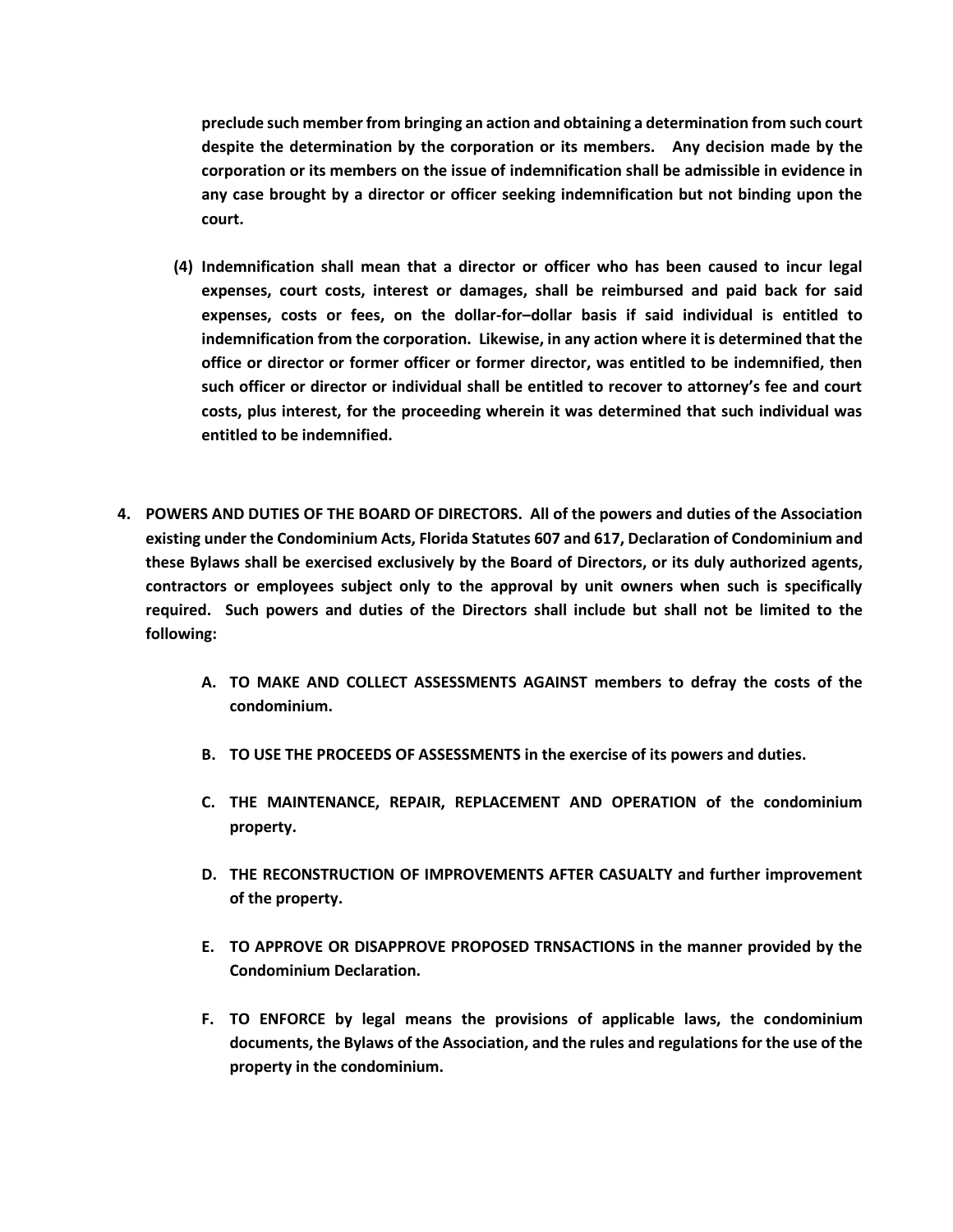- **G. TO CONTRACT FOR MANAGEMENT of the condominium.**
- **H. TO PAY TAXES AND ASSESSMENTS which are liens against any part of the condominium other than individual units and the appurtenances thereto, and to assess the same against the unit subject to such liens.**
- **I. TO CARRY INSURANCE for the protection of the unit owners and the Association against casualty and liabilities.**
- **J. TO PAY THE COST OF ALL POWER, WATER, SEWER, and other utility services rendered to the Condominium and not billed to owners of individual units.**
- **K. TO EMPLOY PERSONNEL and designate other officers for reasonable compensation and grant them such duties as seems appropriate for proper administration of the purposes of the Association.**
- **L. TO BRING SUIT, EXECUTE CONTRACTS, DEEDS, MORTGAGES, LEASES, and other instruments by its officers and to own, convey and encumber real and personal property.**
- **5. OFFICERS:**
	- **A. THE EXECUTIVE OFFICERS of the Association shall be the President, a Vice President, a Secretary and a Treasurer, all of whom shall be elected annually by and from the Board of Directors and who may be peremptorily removed by a majority vote of the Directors at any meetings. Any person may hold two or more offices except that the President shall not also be the Secretary or Assistant Secretary.**
	- **B. THE PRESIDENT shall be the chief executive officer of the Association. He shall all the powers and duties which are usually vested in the Office of President of the corporation.**
	- **C. THE VICE PRESIDENT shall in the absence or disability of the President exercise the powers and performs the duties of the President. He/she shall also generally assist the President and exercise such other powers such other duties as shall be prescribed by the Directors.**
	- **D. THE SECRETARY shall keep the minutes of all proceedings of the Directors and members. He/she shall attend to the giving and serving of all notices to the members and Directors and other notices required by law. He/she shall have custody of the seal of the Association and affix the same to instruments required a seal when duly signed. He/she shall keep the records of the Association, except those of the Treasurer and shall perform all other duties incident to the office of Secretary of the Association and as may be required by the Directors or the President. The Assistant Secretary will perform the duties of the Secretary when the Secretary is absent.**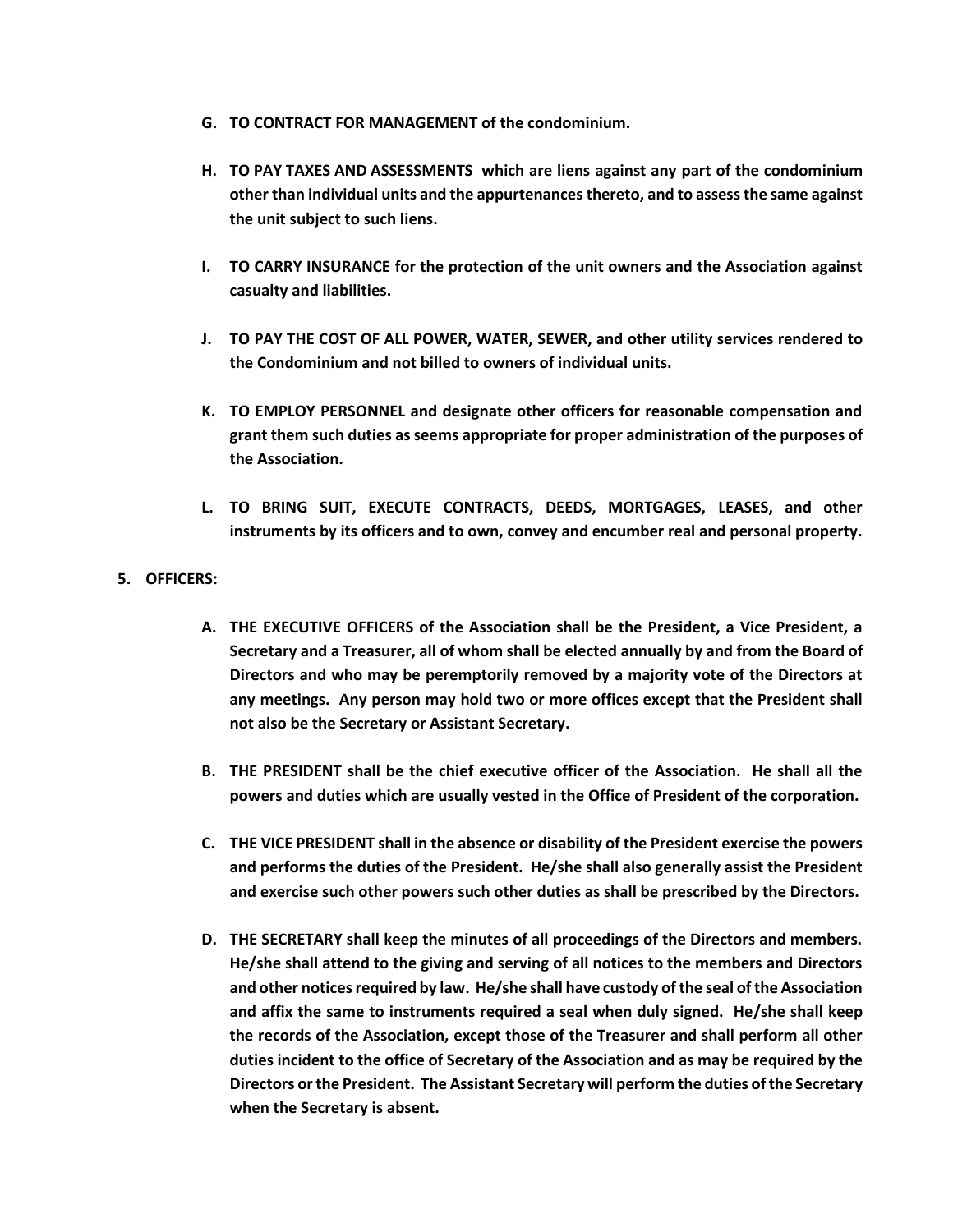- **E. THE TREASURER shall have custody of all property of the Association, including funds, securities, and evidence of indebtedness. He/she shall keep the assessment rolls and accounts of the members: he/she shall keep the books of the Association in accordance with good accounting practices; and he/she shall perform all other duties incident to the Office of the Treasurer of a corporation.**
- **F. THE COMPENSATION of all employees of the Association shall be fixed by the Directors. This provision shall not preclude the Board of Directors from employing a Director as an employee of the Association or preclude the contracting with a Director for the management of the Condominium.**
- **6. MINUTES OF ALL MEETINGS OF UNIT OWNERS and of the Board of Directors shall be kept in a businesslike manner and these, plus records of all receipts and expenditures and all other records shall be available for inspection by unit owners and Board members at all reasonable times.**
- **7. FISCAL MANAGEMENT shall be in accordance with the following provisions:**
	- **A. BUDGET. A proposed annual budget of:**
		- **(1) Common expenses shall be prepared by the Board of Directors which shall include all anticipated expenses for operation, maintenance and administration of the condominium including insurance, management fees, if any, and which may accrue a reserve for deferred maintenance and depreciation. It will contain a reasonable allowance for contingencies and provide funds for all unpaid operating expense preciously incurred.**
		- **(2) A copy of the proposed annual budget shall be mailed, or hand delivered to the unit owners not less than 14 days to a meeting of the owners at which the budget will be considered together with a notice of the meeting. Should a quorum fail to be present or represented at the meeting or fail to adopt the budget presented or a revised budget, then in that event the Directors shall have the authority to adopt a budget.**
	- **B. ASSESSMENTS. The shares of the common expenses of the unit owners shall be made payable not less frequently than quarterly and shall become due on the first day of each quarter in an amount which is not less than that required to provide funds in advance for payment of all of the anticipated current operating expenses and for all of the unpaid operating expenses previously incurred.**
	- **C. EMERGENCY ASSESSMENTS. Assessments for the expenses of emergencies which cannot be paid from the contingency account shall be made only by the Board of Directors and the time of payment shall likewise be determined by them.**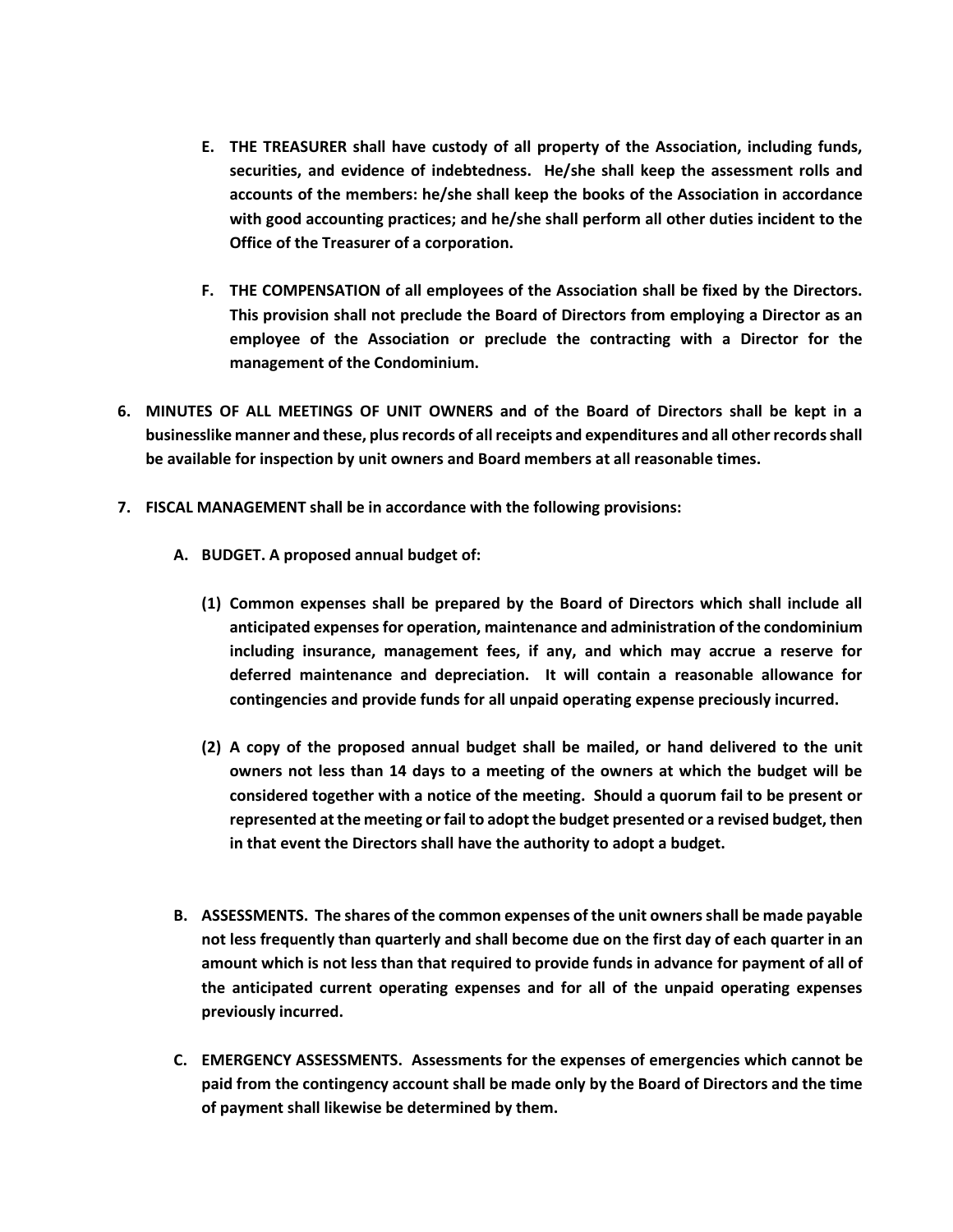- **D. ASSESSMENT ROLL. The assessments for common expenses according to the budget or emergency or special assessments shall be set forth upon a roll of the units which shall be available for inspection at all reasonable times by unit owners. Such roll shall indicate for each unit the name and address of the owner, the assessments paid and unpaid. A certificate made by a duly authorized representative of the Directors as to the status of a unit's account may be relied upon for all purposes for any person for whom made other than the unit owner.**
- **E. LIALBILITY FOR ASSESSMENTS. A unit owner shall be liable for all assessments coming due while he is the owner of a unit and such owner and his grantees after a voluntary conveyance, shall be jointly and severally liable for all unpaid assessments due and payable up to the time of such voluntary conveyance. Such lability may not be avoided by waiver of the use of enjoyment of any common elements, or by abandonment of the unit for which the assessments are made, per Florida Statue 718.116.**
- **F. LIEN FOR ASSESSMENTS. The unpaid portion of an assessment which is due, together with interest thereon and reasonable attorney's fees for collection, shall be secured by a lien upon:**
	- **(1) THE UNIT, and all appurtenances thereto when a notice claiming the lien has been recorded by the Association in accordance with the requirements of Florida Statute 718.116. Such lien shall be subordinate to any prior recorded mortgage on the unit.**
	- **(2) ALL TANGIBLE PERSONAL PROPERTY located in the unit except that such lien shall be subordinate to prior liens and security interest of record.**
	- **(3) COLLECTION:**
		- **(1) INTEREST: APPLICATION OF PAYMENTS. Assessments paid on or before ten (10) days after the date due shall not bear interest, all sums not paid on or before ten (10) days shall bear interest at the rate of 10% per annum from the date due until paid. All payment upon account shall be first applied to interest and then to the assessment payment first due. All interest collected shall be credited to the common expense account.**

**In addition to such interest and administrative late fee will be charged not to exceed the greater of \$25.00 or five percent (5%) of the assessment for each delinquent installment that the payment is late. Any payment received shall be applied first to any interest accrued by the Association, then to any administrative late fee, then to any costs and reasonable**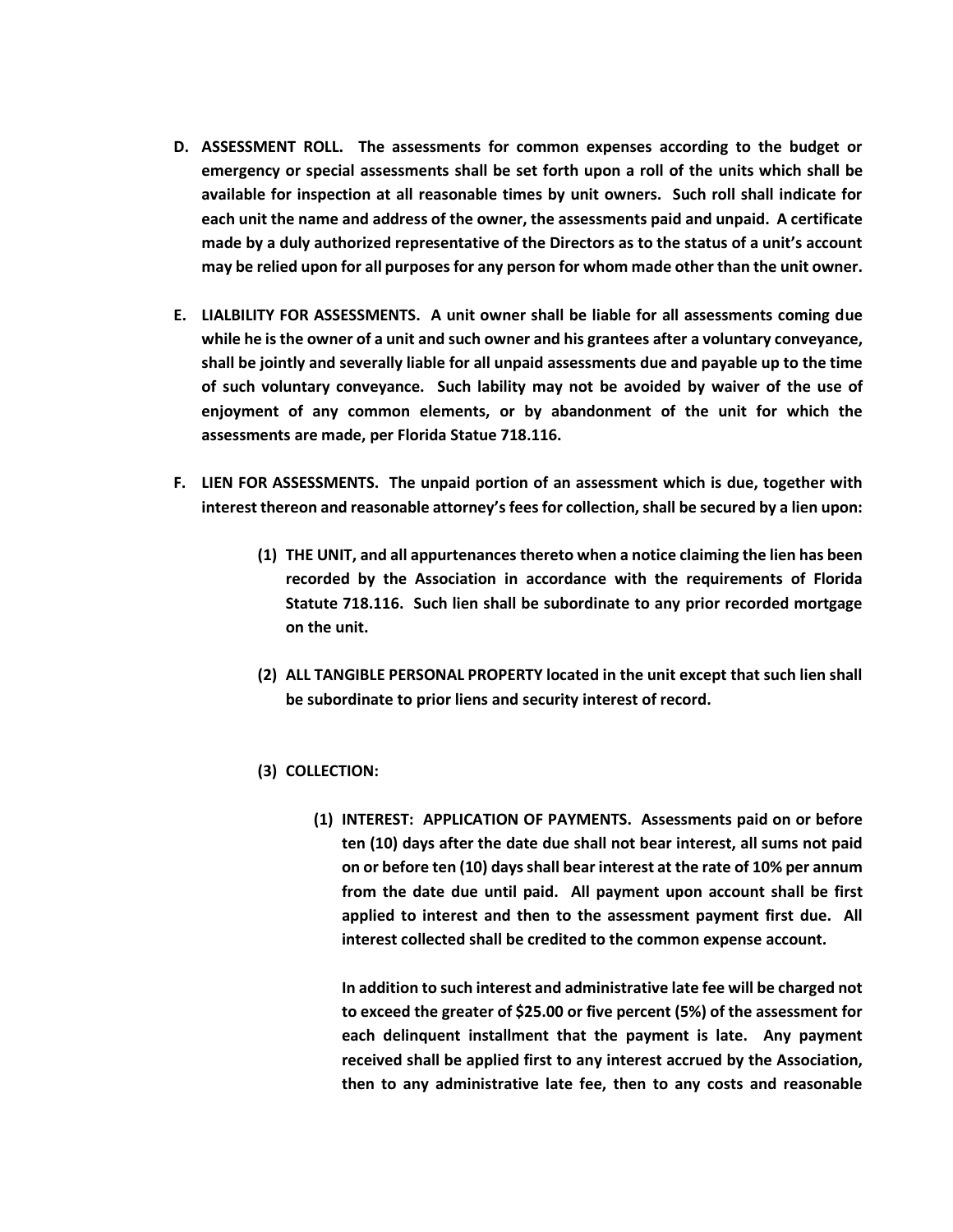**attorney's fees incurred in collection, and then to the delinquent assessment.**

- **(iii) SUIT, The Association, at its option, may enforce collection of delinquent assessment accounts by suit at law or by foreclosure of the lien securing the assessments, or by any other remedy available under the laws of the State of Florida, and in either event the Association shall be entitled to recover the payments which are delinquent at the time of judgment or decree, together with interest thereon a the rate of ten percent (10%) per annum, and all costs incident to the collection and the proceedings, including reasonable attorney's fees. Per Florida Statute 718.116(5)(b) the Association must deliver or mail by certified mail to the unit owner a written notice of its intentions to foreclose the lien thirty (30) days before commencing foreclosure.**
- **G. ACCOUNTS. All sums collected from assessments may be mingled in a single fund, but they shall be held in trust for the unit owners in the respective shares in which they are paid and shall be credited to accounts from which shall be paid the expenses for which the respective assessments are made. These accounts shall be as follows:**
	- **(1) COMMON EXPENSE ACCOUNT - to which shall be credited collections of assessments for all common expenses.**
	- **(2) ALTERATION AND IMPROVEMENT ACCOUNT – to which shall be credited all sums collected for alternations and improvement assessments, if any.**
	- **(3) CONTINGENCY ACCOUNT – which shall be credited all sums collected for contingencies and emergencies.**
- **H. THE DEPOSITORY of the Association shall be such bank or banks in Florida as shall be designated from time to time by the Directors and in which the monies for the Association shall be deposited. Withdrawal of monies from such accounts shall be only by checks signed by such persons as are authorized by the Directors.**
- **I. IN ACCORDANCE with the Florida Statute 718, a statement of accounts will be made annually, and a copy of the report furnished to each member within thirty days (30) after its completion and delivery to the Directors, or at the annual meeting.**
- **J. FIDELITY BONDS. The Association shall obtain and maintain adequate fidelity bonding of all persons who control or disburse funds of the Association in the principal sum of not less than**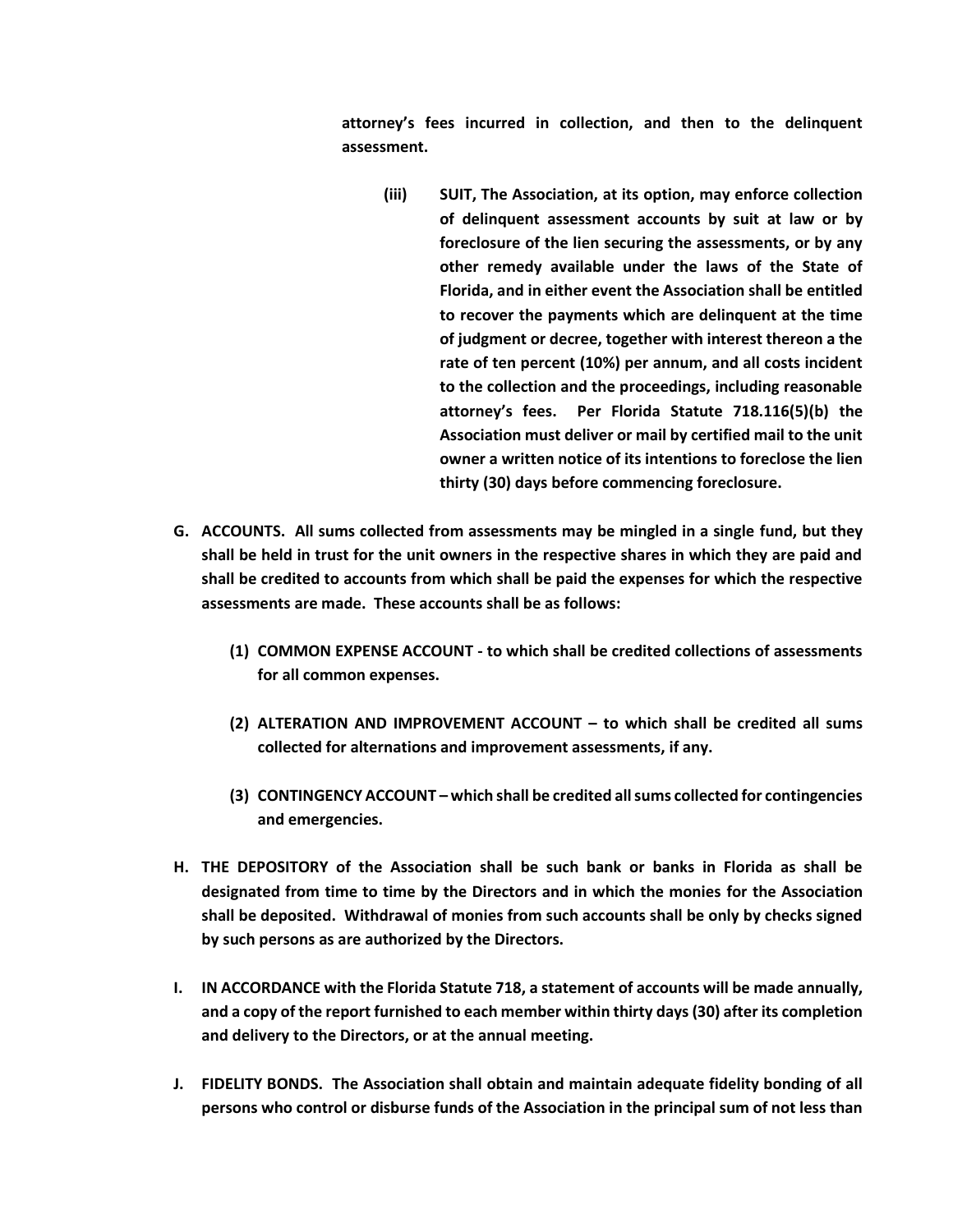**\$50,000.00 for each person. The Association shall bear the cost of bonding. However, in the case of a person providing management services to the Association and required to be licensed pursuant to Florida Statute 468.432, the cost of bonding may be reimbursed by the Association; all such persons providing management services to an Association shall provide the Association with a certificate of insurance evidencing compliance with this paragraph.**

- **8. PARLIAMENTARY RULES. Roberts Rules of Order (latest edition) shall govern the conduct of corporate proceedings when not in conflict with the Declaration, the Bylaws of the Association or with the Laws of the State of Florida.**
- **9. AMENDMENTS. Amendments to the Bylaws be proposed in the following manner.**
	- **A. NOTICE of the subject matter of a proposed amendment shall be included in the notice of the Annual Meeting which a proposed amendment is considered.**
	- **B. A RESOLUTION adopting a proposed amendment must receive approval by a majority vote of all unit owners. Amendments made in accordance with this paragraph shall not be construed to require approval as defined in Paragraph 13 in the Declaration. Directors and members do not present in person or by proxy at the meeting considering the amendment may express their approval in writing.**
	- **C. INITIATION. An amendment may be proposed by either a majority of the Board of Directors or by ten percent (10%) of the membership of the Association.**
	- **D. EFFECTIVE DATE. An amendment when adopted shall become effective only after being recorded according to law.**
	- **E. THESE BYLAWS shall be deemed amended, if necessary, so as to make the same consistent with the provisions of the Declaration of Condominium, or the Condominium Acts.**
	- **F. PROPOSAL TO AMEND EXISTING BYLAWS shall contain the full text of the Bylaws to be amended. New words to be deleted shall be lined throughout with hyphens. If the proposed change is so extensive that this procedure would hinder rather than assist understanding, a notation must be inserted immediately preceding the proposed amendment saying "SUBSTANTIAL REWORDING OF BYLAW, SEE BYLAW #\_\_\_\_\_\_\_\_\_\_\_FOR PRESENT TEXT"**
- **10. WEIGHT OF VOTES cast by member of the Association shall be one vote for each unit.**
- **11. IN THE EVENT THE DIRECTORS DEEM IT NECESSARY to do so, they and the owners may act by written agreement without meetings, which written agreement may be executed in counterparts.**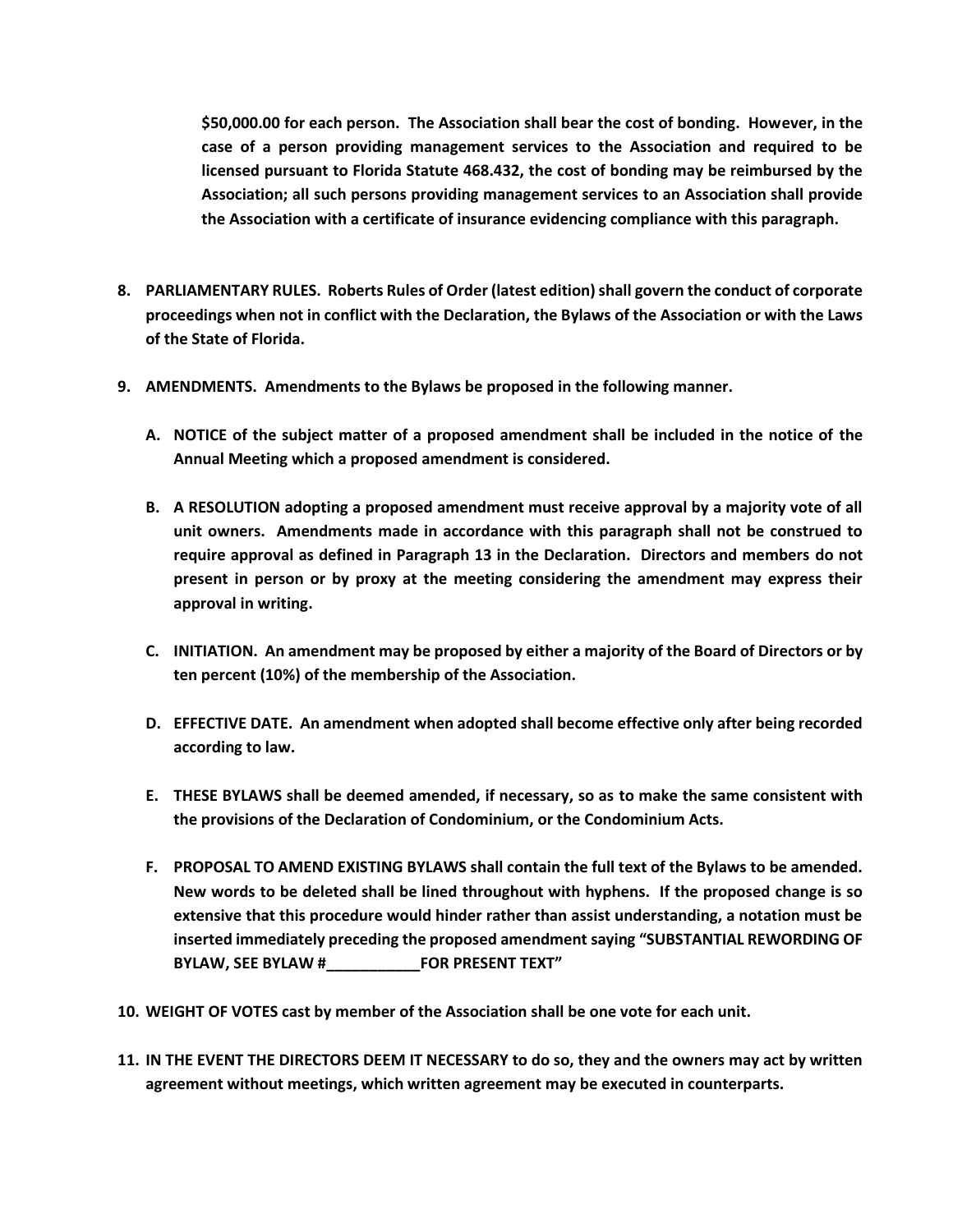**12. Association may levy reasonable fines against a Unit for the failure of the Owner of the Unit or its occupant licensee or invitee to comply with any provision of the Declaration of Condominium, as amended from time to time to time, Association Bylaws, as amended from time to time, or reasonable Rules and Regulations as amended from time to time, of the Association. No fine will become a lien against the Unit. No fine may exceed \$100.00 per violation; however, a fine may be levied on the basis of each day of a continuing violation with a single notice and opportunity for hearing, provided that no such fines shall in the aggregate exceed \$1,000.00. No fine may be levied, except after giving reasonable notice of at least 14 days and an opportunity for a hearing to the Unit Owner and, if applicable, its licensee or invitee. The hearing must be held before a committee of other Unit Owners who are neither Board members nor persons residing in a Board member's household. If the committee does not agree with the fine, the fine may not be levied. The provisions of this section do not apply to unoccupied Units.**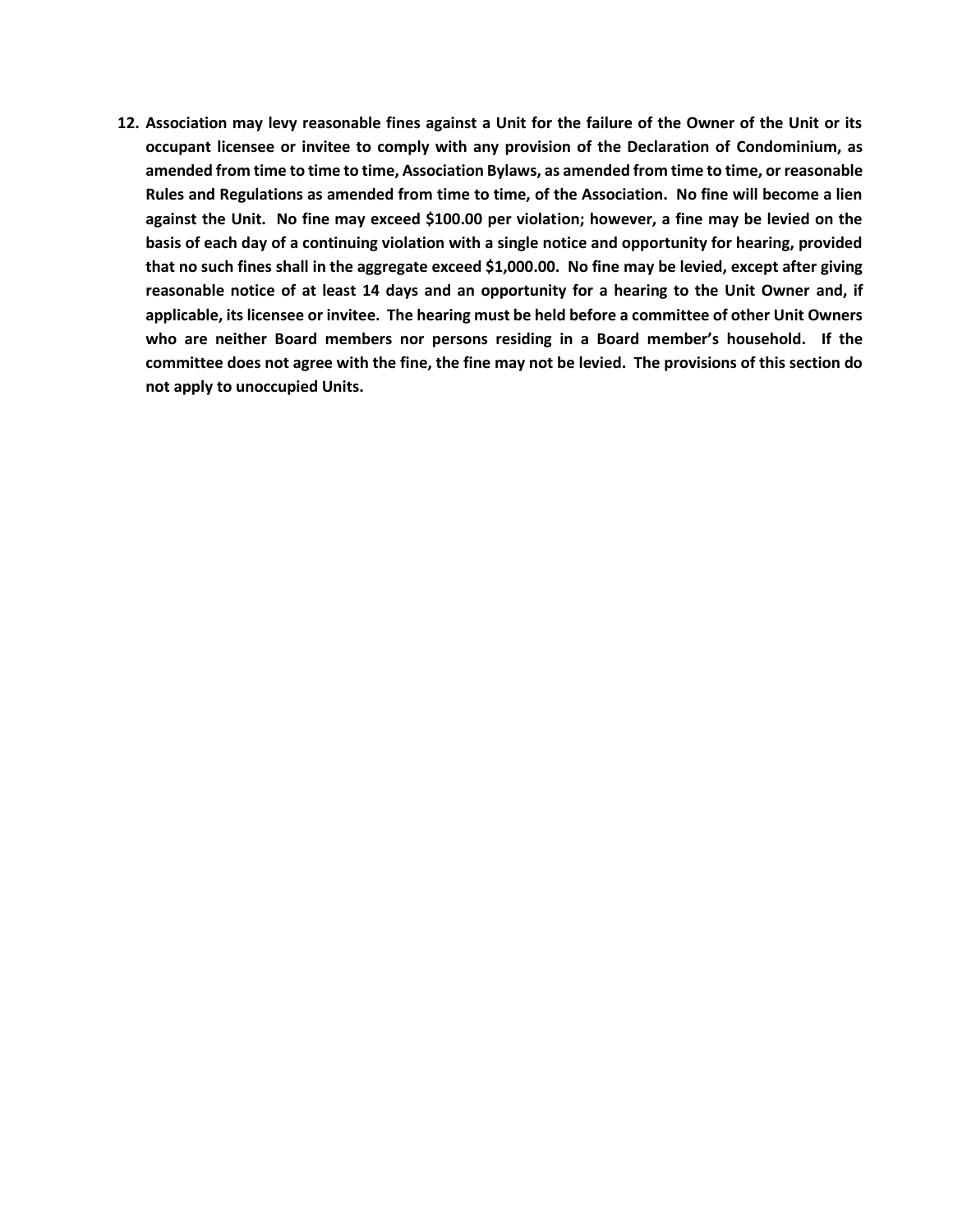**THIS AMENDMENT OF THE DECLARATION OF CONDOMINIUM OF PARADISE PARK A CONDOMINIUM was executed by the President and Secretary after the necessary approval of the members of the Condominium Association was had at a meeting held on the 7th day of March 2011. The Amended Declaration became effective on March 8, 2011 when recorded in the Public Records of Charlotte County, Florida: Bk 3552, Pages 2095-2096 - INSTR #2001936 Doc Type: CND Recorded Date 03/08/2011 at 2.38 PM.**

**(Corporate Seal) PARADISE PARK CONDOMINUM ASSOCIAITON, INC**

**BY:**  $\blacksquare$ 

**Jack Eidemiller, President**

**ATTEST:**

**Patricia Ray, Secretary**

**\_\_\_\_\_\_\_\_\_\_\_\_\_\_\_\_\_\_\_\_\_\_\_\_\_\_\_\_**

**STATE OF FLORIDA County of Charlotte**

**The forgoing instrument was acknowledged before me this \_\_\_\_\_\_\_\_\_\_\_\_\_\_\_\_\_\_\_\_ day of \_\_\_\_\_\_\_\_\_\_\_\_\_\_\_\_\_\_\_\_\_\_, 2011 by \_\_\_\_\_\_\_\_\_\_\_\_\_\_\_\_\_\_\_\_\_\_\_\_\_\_\_\_\_\_\_\_\_\_\_\_\_, as President, and \_\_\_\_\_\_\_\_\_\_\_\_\_\_\_\_\_\_\_\_\_\_, as Secretary, of Paradise Park Condominium Association, Inc. who are personally known to me or who have produced \_\_\_\_\_\_\_\_\_\_\_\_\_\_\_\_\_\_\_\_\_\_\_\_\_\_\_\_\_\_\_\_\_\_\_\_\_as identification and who did (did not) take an oath and who executed the forgoing instrument, and acknowledged to and before me that they executed said instrument for the purposes therein expressed.**

**WITNESS my hand and official seal, this \_\_\_\_\_\_\_\_\_\_\_day of \_\_\_\_\_\_\_\_\_\_\_\_\_\_\_, 2011**

**Notary Public My Commission Expires:**

**\_\_\_\_\_\_\_\_\_\_\_\_\_\_\_\_\_\_\_\_\_\_\_\_\_**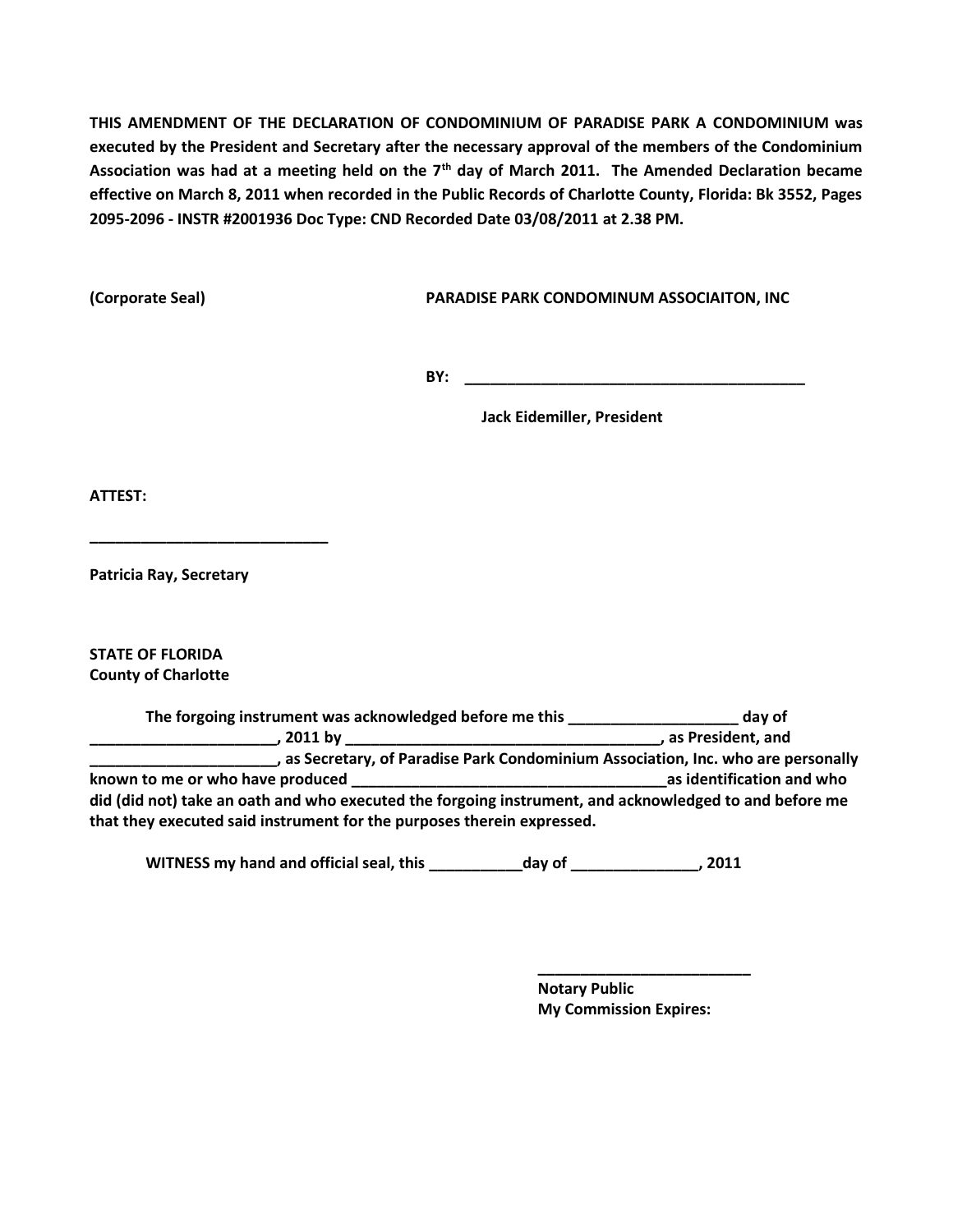**THIS AMENDMENT OF THE DECLARATION OF CONDOMINIUM OF PARADISE PARK A CONDOMINIUM was executed by the President and Secretary after the necessary approval of the members of the Condominium Association was had at a meeting held on the 2nd day of March 2020. The Amended Declaration became effective on July 9, 2020 when recorded in the Public Records of Charlotte County, Florida: Bk 4598, Pages 1052-1066 - INSTR #2828324 Doc Type: RES Recorded Date 07/09/2020 at 11:30 AM. (Due to the virus epidemic the courthouse was closed until July 1, 2020 to record document changes.)**

**(Corporate Seal) PARADISE PARK CONDOMINUM ASSOCIAITON, INC**

**BY:**  $\blacksquare$ 

**Robert Drake, President**

**ATTEST:**

**Rita Cowardin, Secretary**

**\_\_\_\_\_\_\_\_\_\_\_\_\_\_\_\_\_\_\_\_\_\_\_\_\_\_\_\_**

**STATE OF FLORIDA County of Charlotte**

**The forgoing instrument was acknowledged before me this \_\_\_\_\_\_\_\_\_\_\_\_\_\_\_\_\_\_\_\_ day of \_\_\_\_\_\_\_\_\_\_\_\_\_\_\_\_\_\_\_\_\_\_, 2020 by \_\_\_\_\_\_\_\_\_\_\_\_\_\_\_\_\_\_\_\_\_\_\_\_\_\_\_\_\_\_\_\_\_\_\_\_\_, as President, and \_\_\_\_\_\_\_\_\_\_\_\_\_\_\_\_\_\_\_\_\_\_, as Secretary, of Paradise Park Condominium Association, Inc. who are personally known to me or who have produced example 20 as identification and who as identification and who did (did not) take an oath and who executed the forgoing instrument, and acknowledged to and before me that they executed said instrument for the purposes therein expressed.**

**WITNESS my hand and official seal, this \_\_\_\_\_\_\_\_\_\_\_day of \_\_\_\_\_\_\_\_\_\_\_\_\_\_\_, 2020**

**Notary Public My Commission Expires:**

**\_\_\_\_\_\_\_\_\_\_\_\_\_\_\_\_\_\_\_\_\_\_\_\_\_**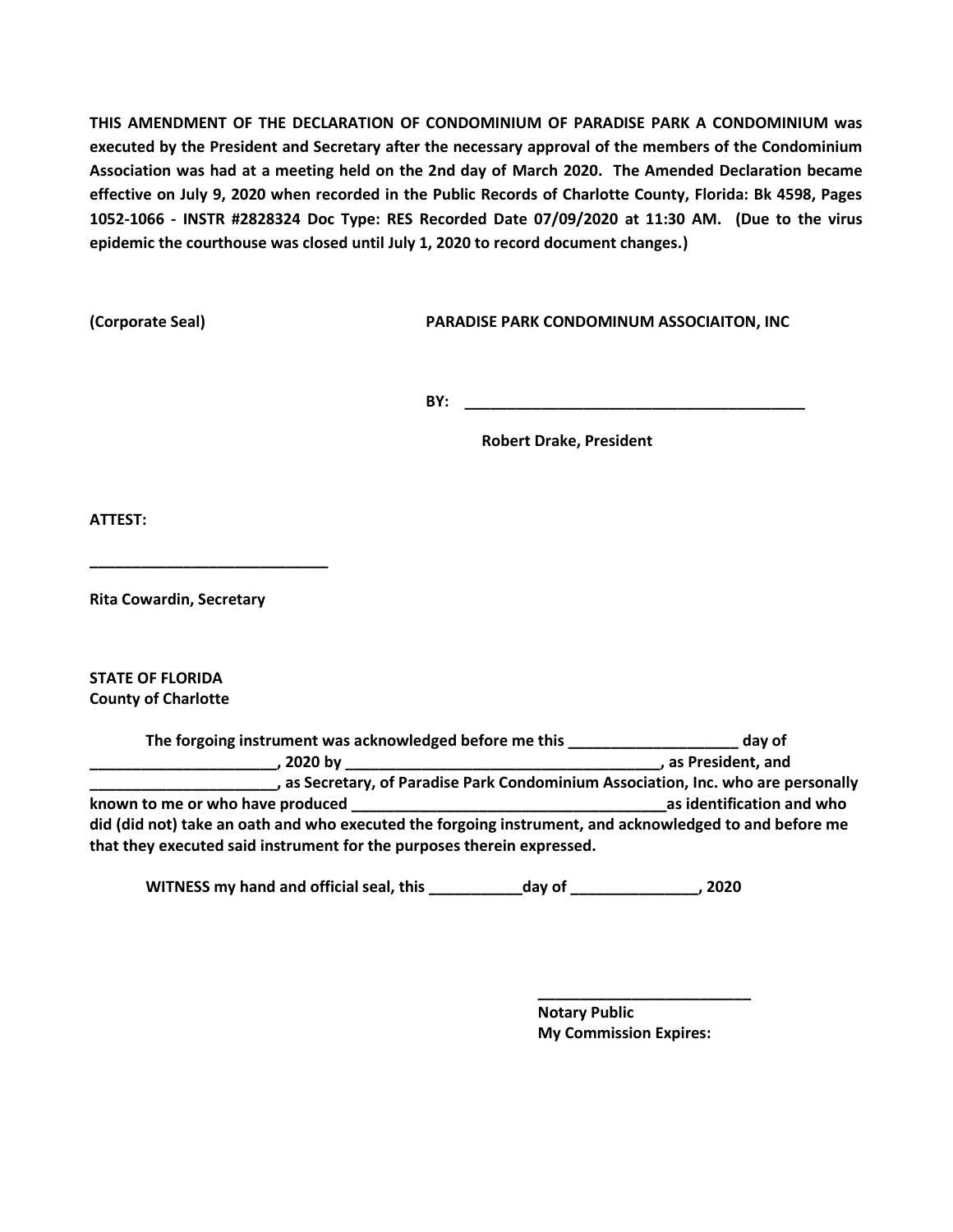**EXHIBIT "B"**

# **PARADISE PARK, A CONDMINIUM**

# **PLOT PLAN**

# **SEE CONDOMINIUM PLAT BOOK 2, PAGE 41A-41B, PUBLIC RECORDS OF CHARLOTTE COUNTY, FLORIDA**

**SEE BACK PAGE**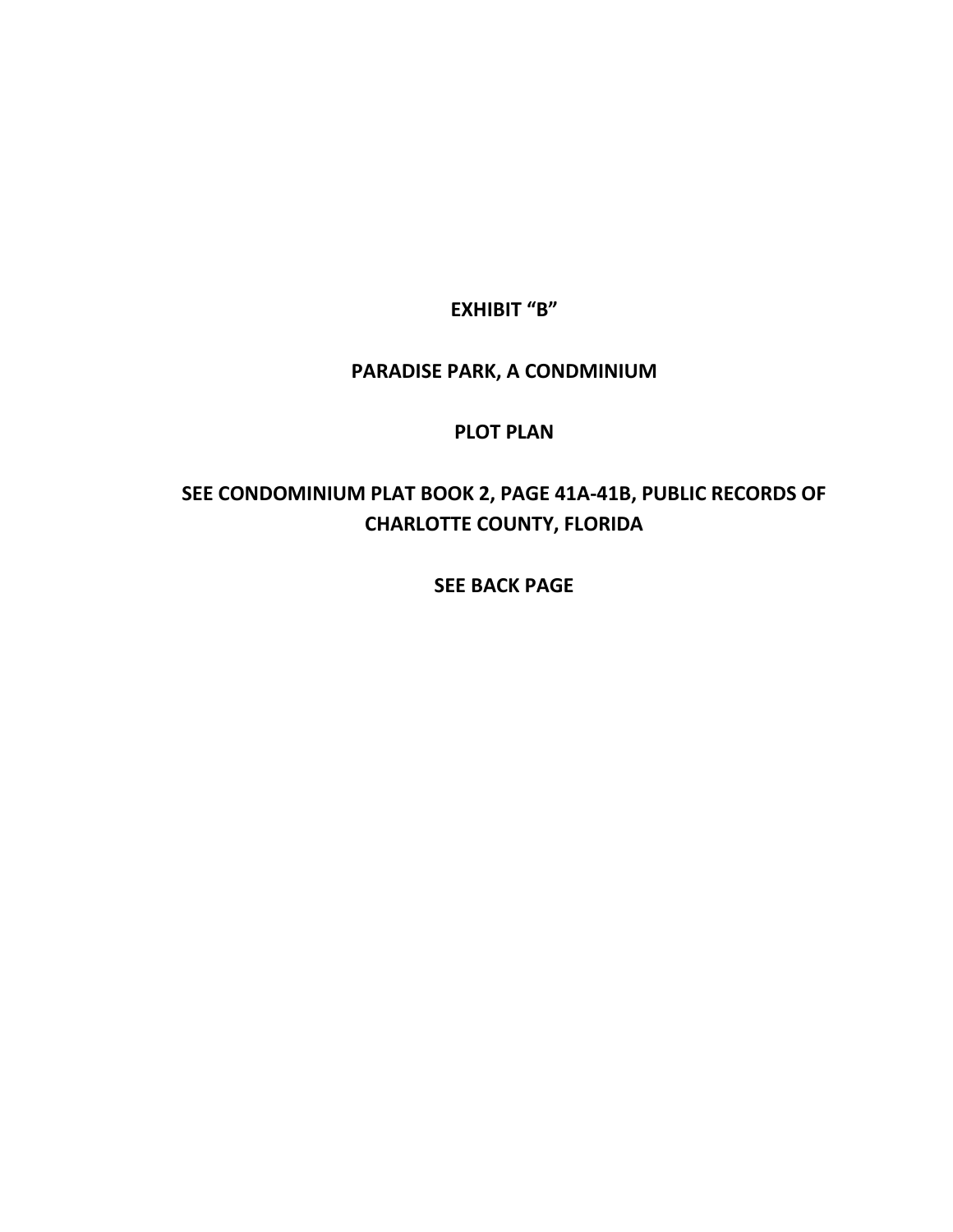### **EXHIBIT "C"**

# **PARADISE PARK CONDOMINIUM ASSOCIATION RULES AND REGULATIONS**

#### **1 PERMIT PARKING**

- **A. Only one (1) of the following Recreational Vehicles may park on a Unit:**
	- **(i) An Airstream Travel Trailer, an Airstream Class A Motorhome, an Airstream Class B Motorhome or An Airstream Class C Motorhome, which display a Factory Certification tag showing Airstream, Inc. as the manufacturer with the identification number and date of manufacture.**

**Or**

- **(ii) Any other brand of Class A Motorhome which display a Factory Certification tag showing the manufacture with the identification number and date of manufacture and the seal showing RVIA (Recreation Vehicle Industry Association).**
- **B. Additionally, any combination of three (3) of the following may be parked on a Unit except that only one (1) vehicle as listed in B. i) below may be parked on a Unit:**
	- **(i) One Automobile or van or pick-up truck which is used as a tow vehicle or as a towed vehicle or for the Unit owner's personal transportation.**
	- **(ii) A battery powered golf cart,**
	- **(iii) A gas motor or battery powered cycle.**
- **C. All vehicles on an owners' unit must not infringe on any neighboring lots.**
- **D. Parking on Units owned by others is prohibited except with written permission from the Unit owner on file in the Association office.**
- **E. Except as listed in A and B of this Exhibit, all recreational vehicles and trailers including but not limited to travel trailers, car hauling trailers, motorhomes, slide in campers, boat, cargo trailers, automobiles, van and trucks will park in the vehicle storage area and follow the storage area parking rules as designated by the association.**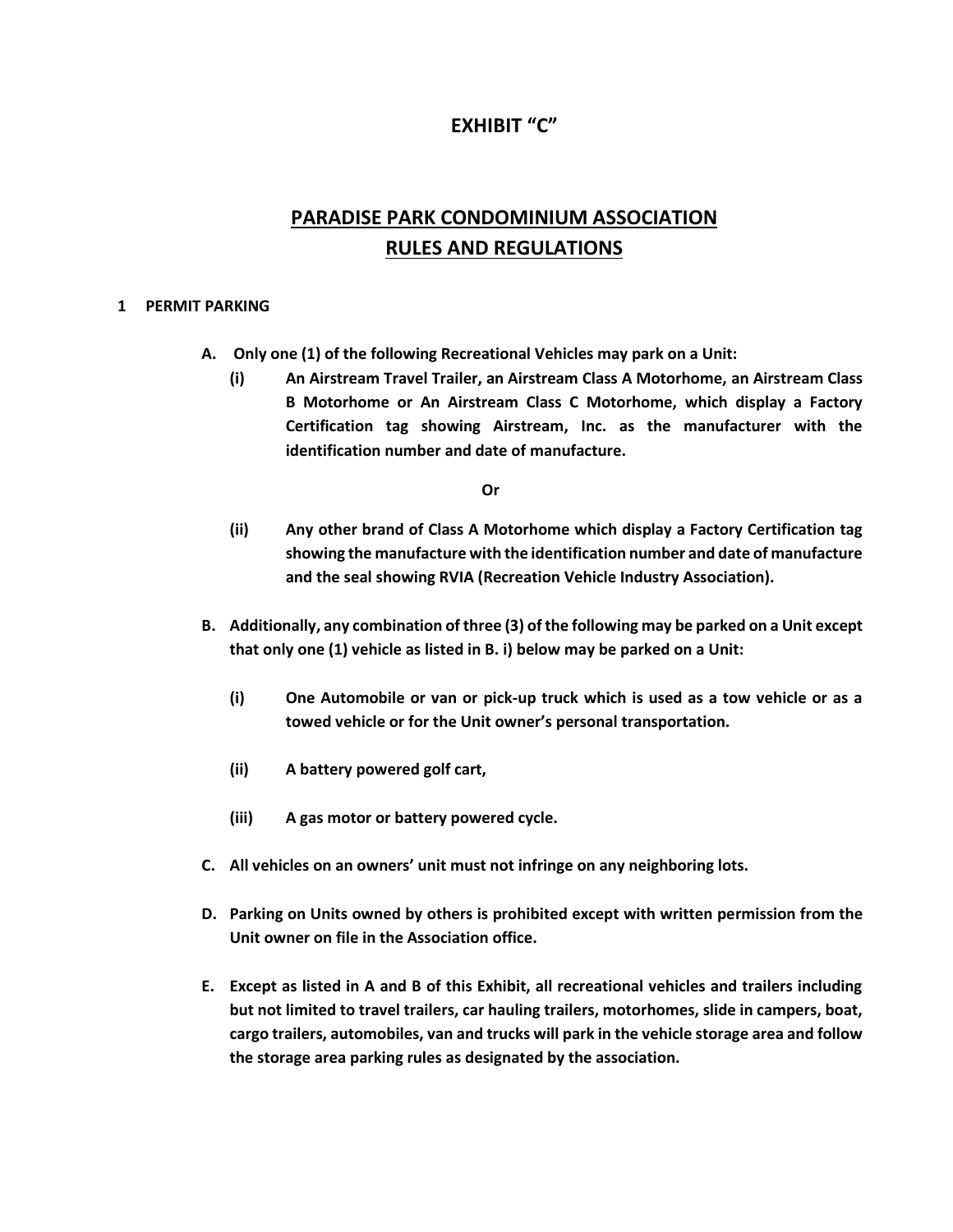**F. All items listed in A., B, and E. of this Exhibit that are parked on any Unit or in the designated storage areas must display a sticker issued by the Association Office indicating the Unit number of the owner of that item or, if a guest/renter, a Car Pass card suspended from the rear-view mirror.**

**2. Use of the recreational facilities will be in such manner as to respect the rights of other Unit owners; and the Association may regulate and schedule their use. The pool shall be open for use as determined by the Director in charge. Owners/renters are permitted to have family and not more than two (2) invited outside guests at a time in a pool. Outside guests are defined as persons not currently occupying a condominium unit. During their use of the pool any family member under the age of 18 and all outside guests regardless of age must be accompanied by a registered occupant of a unit. Posted pool regulations must be followed.**

**3. All construction of any kind must comply with all zoning and building codes of Charlotte County, Florida and the current Paradise Park Condominium Association Construction Packet and must be approved in writing by the Board of Directors seven (7) days prior to work being started. Written prior approval by the Board of Directors is required for any construction of privacy fences or barriers. No porches, carports, RV ports, hot tubs but allow only portable hot tubs that must be removed when leaving, decks, animal shelters or other similar structures shall be permitted or constructed on any part of the Condominium property by any Unit owner, lessee, or guest.**

**4. For Sale and/or For Rent Signs, purchased from the office, may be posted on the shed or room. Signs are to have unit number and phone number only. No other political or advertising signs are permitted except on authorized bulletin boards.** 

**5. All units shall be used for residential purposes only. All occupied units must have a RV (defined in 1.) parked on that site. Occupancy of individual units shall not exceed six (6) persons without advance permission in writing from the Board of Directors or their designee.**

**6. Disposition of garbage and trash be only by use of receptacles (dumpsters) approved by the Association. All such garbage and trash must be placed in plastic bags and securely tied before being placed in the garbage dumpsters. Cardboard boxes are to be collapsed before being placed in the recycle dumpster. Grass clippings and shrubs should be placed in the burning area near the driving range. No wood with metal fasteners, tires, foam rubber, Styrofoam or other man-made materials are to be placed in the burn area. Discard appliances are to be placed in the area designated by the Association.**

**7. Usual household pets may be kept on a unit. Pets shall always be kept leashed when outside except in the designated enclosed Pet Park. A six-foot (6') leash must be used while walking on streets and while in front of your unit. Please attempt to curb pets in the areas designated by the Association. ALL PET "DROPPINGS" MUST BE PICKED UP. Any pet that becomes a nuisance may be ordered off the Condominium property by the Association. All pets should be vaccinated following their home state laws.**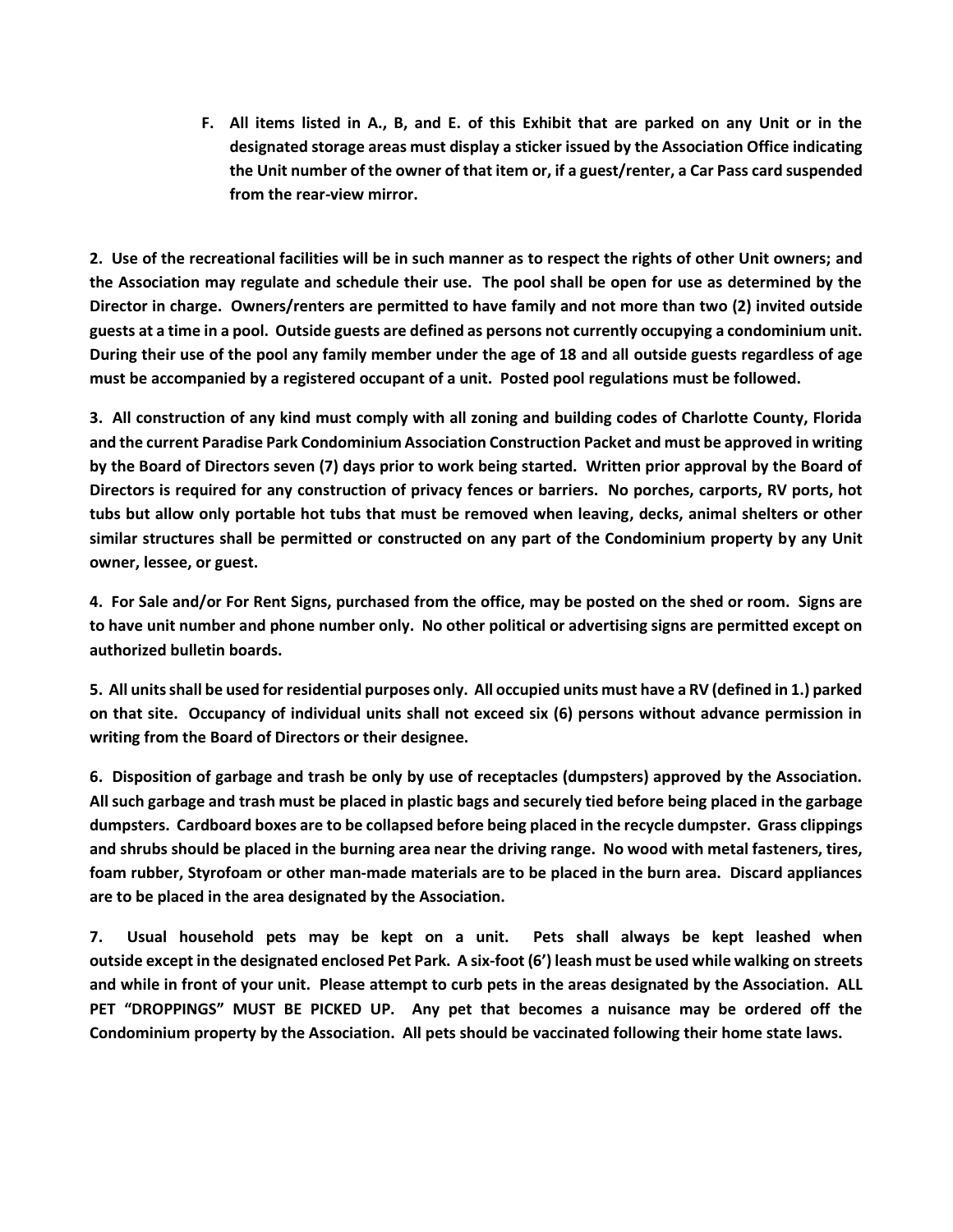**8. All persons occupying units, other than the owners themselves, shall be registered with the Association Office or other designate of the Association, at or before the time of the occupancy of the unit. This includes renters and house guests.**

**9. Unit owners may lease their units to person occupying a Recreational Vehicle that is allowed under Rule 1 Permit Parking (A). A copy of "Getting Along in Paradise Park" pamphlet must be given to any renters by the unit owner or the Association Office. There will be no sub-leasing of units.**

**10. The rules and regulations shall apply equally to all owners, their family, guests, and lessees.**

**11. This is a "55 and Older" condominium. No person under the age of twenty-one (21) years may occupy or reside upon the condominium property except as the guest of an owner or lessee and only for a period not to exceed twenty-one (21) days. Children shall be supervised by an adult. Any child whose conduct is objectionable may be denied use of the grounds and facilities by the Association. Quiet is to be maintained form 11 PM to 7 AM.**

**12. No owner or other person shall plant any trees, shrubs or plants upon the condominium property or his unit without the approval in writing from the Association.**

**13. All detachable or extended mirrors and trailer hitches must be removed or retracted if the tow vehicle is detached from the trailer and used within the condominium.**

**14. The maximum speed limit within the condominium shall be 10 mph.**

**15. Laundry or articles of clothing shall not be hung outside the Airstream trailers, motorhomes, utility sheds or screen or glass rooms except on the laundry lines in the designated drying yard next to the water plant. Nor shall boxes, equipment, lumber, boats, tires, mowers, or any other items be stored under or about the Airstream trailers, motorhomes or screen or glass rooms.**

**16. Mopeds, motorized cycles, etc. are permitted; however, they must be operated only on the streets, operated within the speed limits, and equipped with appropriate muffles and lights. All bicycles and golf carts operated after dark must be equipped with lights. Golf carts, Mopeds, and motorized cycles, etc. should be operated by persons eighteen (18) years old or older. Liability insurance should be carried on all the above.**

**17. Water is to be conserved and not wasted. All watering on units must be by hand-held sprayers only. No fixed sprinklers or soakers will be allowed. Sewer connections must be airtight. Either screw connection or rubber "doughnut" must be used at the sewer opening. Water connections must be made through backflow preventers.**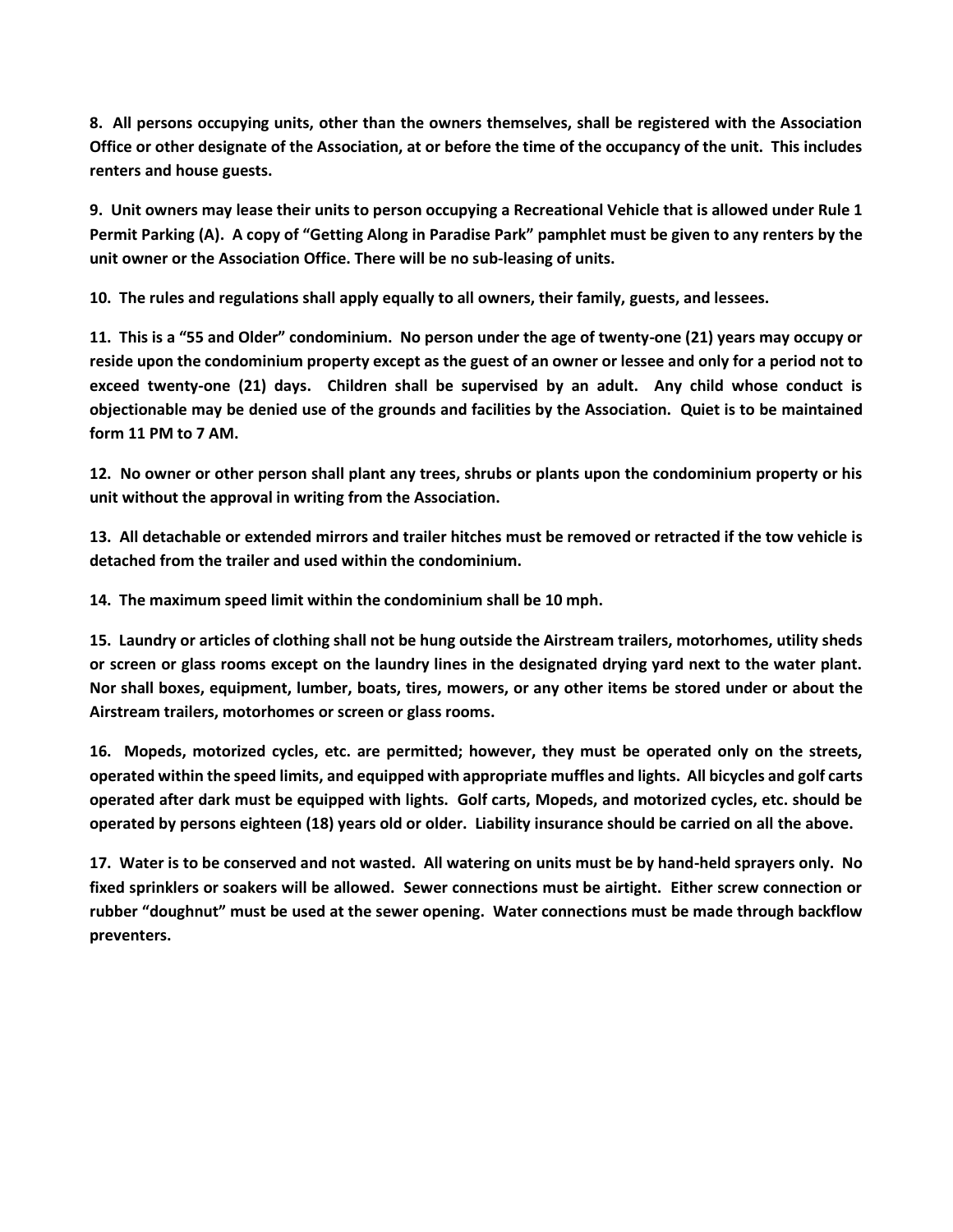**THIS AMENDMENT OF THE DECLARATION OF CONDOMINIUM OF PARADISE PARK A CONDOMINIUM was executed by the President and Secretary after the necessary approval of the members of the Condominium Association was had at a meeting held on the 2nd day of March 2015. The Amended Declaration became effective on March 11, 2015 when recorded in the Public Records of Charlotte County, Florida: Bk/Pg. 2173, Pages 1 or 4 - INSTR #2334669 Doc Type: RES Recorded Date 03/11/2015 at 11:50 AM.**

**(Corporate Seal) PARADISE PARK CONDOMINUM ASSOCIAITON, INC**

**BY: \_\_\_\_\_\_\_\_\_\_\_\_\_\_\_\_\_\_\_\_\_\_\_\_\_\_\_\_\_\_\_\_\_\_\_\_\_\_\_\_**

**Wayne Hampel, President** 

**ATTEST:**

**Patricia Ray, Secretary**

**\_\_\_\_\_\_\_\_\_\_\_\_\_\_\_\_\_\_\_\_\_\_\_\_\_\_\_\_**

**STATE OF FLORIDA County of Charlotte**

**The forgoing instrument was acknowledged before me this \_\_\_\_\_\_\_\_\_\_\_\_\_\_\_\_\_\_\_\_ day of \_\_\_\_\_\_\_\_\_\_\_\_\_\_\_\_\_\_\_\_\_\_, 2015 by \_\_\_\_\_\_\_\_\_\_\_\_\_\_\_\_\_\_\_\_\_\_\_\_\_\_\_\_\_\_\_\_\_\_\_\_\_, as President, and \_\_\_\_\_\_\_\_\_\_\_\_\_\_\_\_\_\_\_\_\_\_, as Secretary, of Paradise Park Condominium Association, Inc. who are personally known to me or who have produced example the set of the set of the set of the set of the set of the set of the set of the set of the set of the set of the set of the set of the set of the set of the set of the set of the did (did not) take an oath and who executed the forgoing instrument, and acknowledged to and before me that they executed said instrument for the purposes therein expressed.**

**WITNESS my hand and official seal, this \_\_\_\_\_\_\_\_\_\_\_day of \_\_\_\_\_\_\_\_\_\_\_\_\_\_\_, 2015**

**Notary Public My Commission Expires:**

**\_\_\_\_\_\_\_\_\_\_\_\_\_\_\_\_\_\_\_\_\_\_\_\_\_**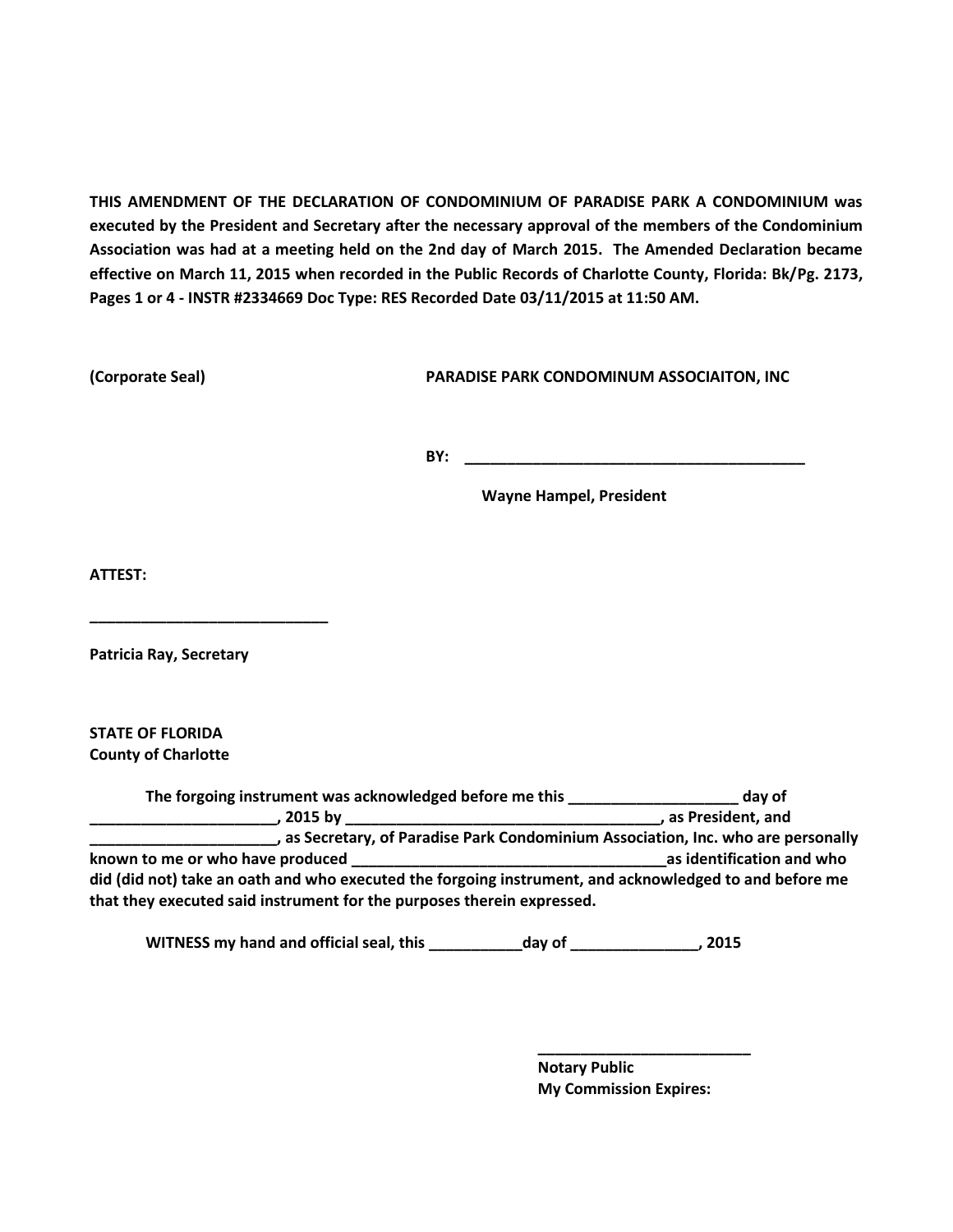**THIS AMENDMENT OF THE DECLARATION OF CONDOMINIUM OF PARADISE PARK A CONDOMINIUM was executed by the President and Secretary after the necessary approval of the members of the Condominium Association was had at a meeting held on the 7th day of March 2022. The Amended Declaration became effective on April 11, 2022 when recorded in the Public Records of Charlotte County, Florida: Bk/Pg. 4962, Page 381 1 of 4 - INSTR #3085688 Doc Type: CND Recorded Date 04/11/2022 at 10:48 AM.**

**(Corporate Seal) PARADISE PARK CONDOMINUM ASSOCIAITON, INC**

**BY:**  $\blacksquare$ 

**Robert Drake, President** 

**ATTEST:**

**Rita Cowardin, Secretary**

**\_\_\_\_\_\_\_\_\_\_\_\_\_\_\_\_\_\_\_\_\_\_\_\_\_\_\_\_**

**STATE OF FLORIDA County of Charlotte**

**The forgoing instrument was acknowledged before me this \_\_\_\_\_\_\_\_\_\_\_\_\_\_\_\_\_\_\_\_ day of \_\_\_\_\_\_\_\_\_\_\_\_\_\_\_\_\_\_\_\_\_\_, 2022 by \_\_\_\_\_\_\_\_\_\_\_\_\_\_\_\_\_\_\_\_\_\_\_\_\_\_\_\_\_\_\_\_\_\_\_\_\_, as President, and \_\_\_\_\_\_\_\_\_\_\_\_\_\_\_\_\_\_\_\_\_\_, as Secretary, of Paradise Park Condominium Association, Inc. who are personally known to me or who have produced example the set of the set of the set of the set of the set of the set of the set of the set of the set of the set of the set of the set of the set of the set of the set of the set of the did (did not) take an oath and who executed the forgoing instrument, and acknowledged to and before me that they executed said instrument for the purposes therein expressed.**

**WITNESS my hand and official seal, this \_\_\_\_\_\_\_\_\_\_\_day of \_\_\_\_\_\_\_\_\_\_\_\_\_\_\_, 2022**

**Notary Public**

**\_\_\_\_\_\_\_\_\_\_\_\_\_\_\_\_\_\_\_\_\_\_\_\_\_**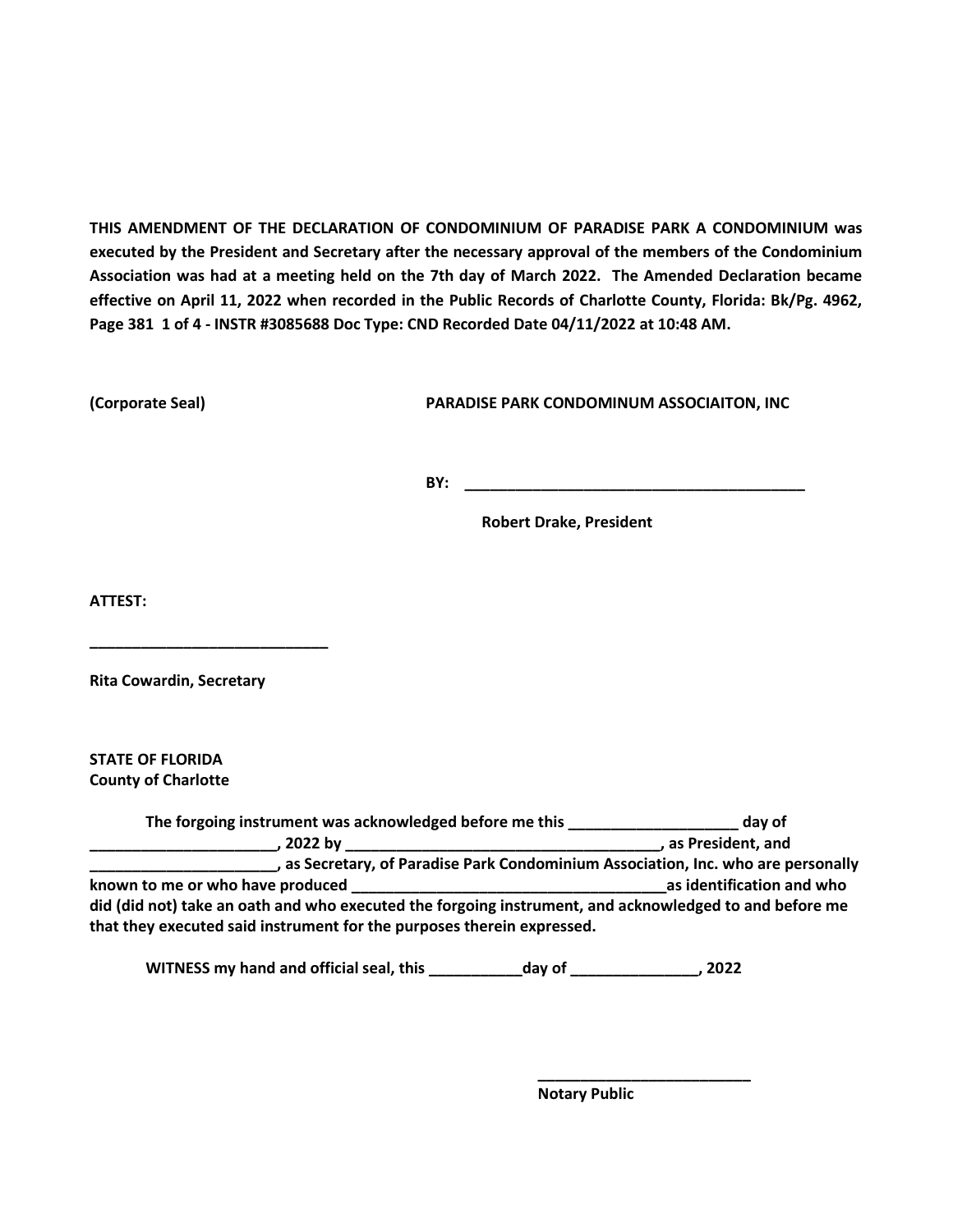**My Commission Expires**

**Exhibit "D"**

### **PARADISE PARK CONDOMINIUM**

### **TOTAL BOUNDARY**

#### **DESCRIPTION**

**FROM THE SOUTHEAST CORNER OF SECTION 35, TOWNSHIP 40 SOUTH, RANGE 26 EAST, CHARLOTTE COUNTY, FLORIDA; THENCE NORTH 88 DEGREES 00' 46" WEST ALONG THE SOUTH LINE OF SAID SECTION 35 OR 1,320.08 FEET; THENCE NORTH 0 DEGREES 03' 51" WEST ALONG THE EAST LINE OF THE WEST ½ OF THE EAST ½ OF SAID SECTION 35 FOR 250.71 FEET TO THE POINT OF BEGINNING OF THE FOLLOWING DESCRIBED LAND; THENCE SOUTH 89 DEGREES 04' 57" WEST ALONG THE NORTH RIGHT OF WAY (50 FT. FROM CENTERLINE) OF STATE ROAD NO. S-74 FOR 1,319.42 FEET; THENCE NORTH 0 DEGREES 04' 16" WEST ALONG THE ¼ SECTION LINE OF SAID SECTION 35 FOR 3,953.80 FEET; THENCE NORTH 89 DEGREES 57' 54" EAST ALONG THE NORTH LINE OF THE SOUTH 1/2 OF THE NORTH 1/2 OF SAID SECTION 35 FOR 1,319.74 FEET; THENCE SOUTH 0 DEGREES 03' 51" EAST ALONG SAID EAST LINE OF THE WEST 1/2 FOR 3,933.47 FEET TO THE POINT OF BEGINNING.**

**CONTAINING 119.46 ACRES MORE OR LESS**

**NOTE: This description includes all lands shown on Page 2 of Exhibit "B", including the commercial Parcels A and B which are part of the condominium.**